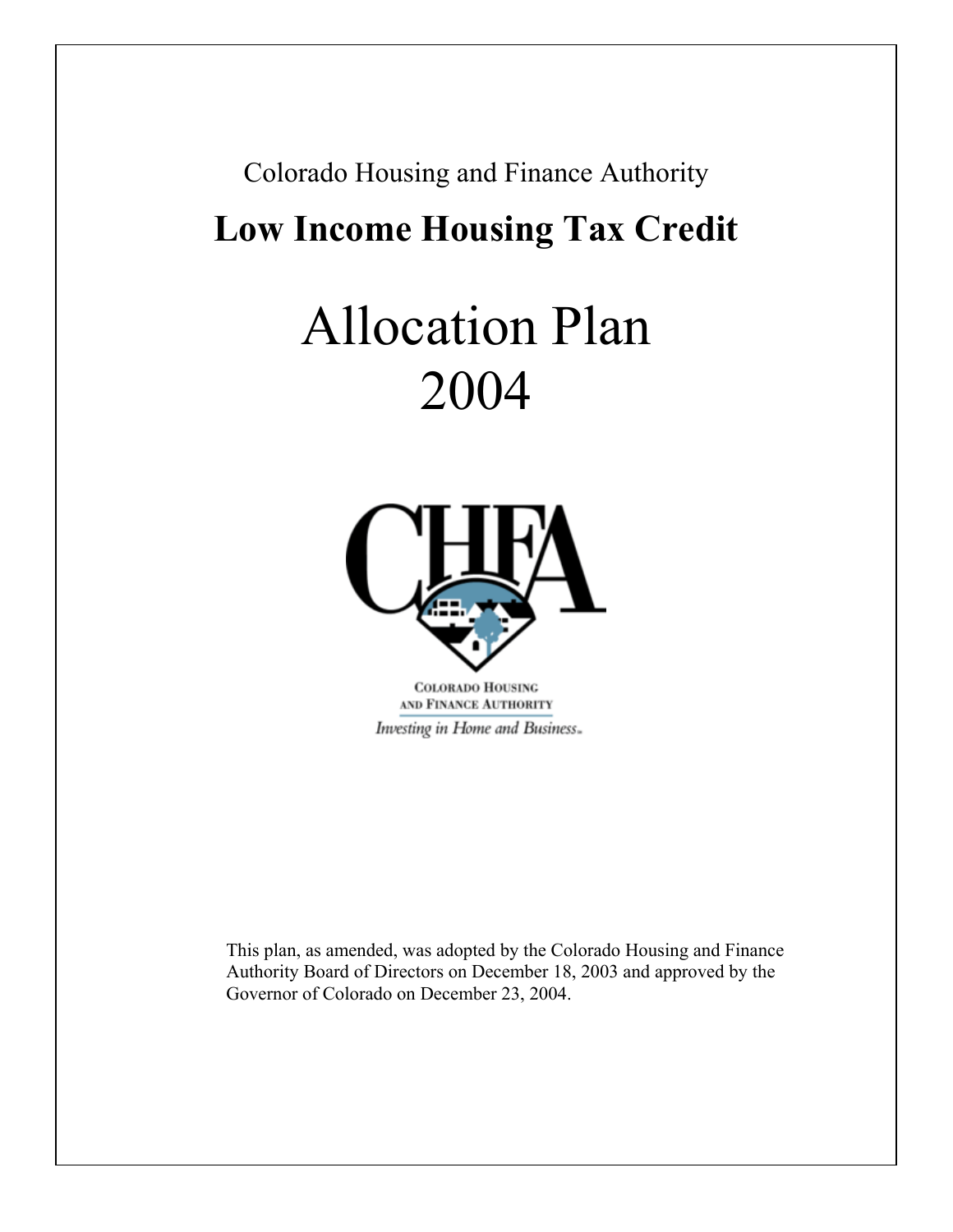# COLORADO HOUSING AND FINANCE AUTHORITY LOW-INCOME HOUSING TAX CREDIT ALLOCATION PLAN TABLE OF CONTENTS

| I.    | <b>Purpose and Goals</b>                                                                                                                                                                                                                                                                                                                                                                                                                                                                                                                                 | Page<br>1                                                                          |
|-------|----------------------------------------------------------------------------------------------------------------------------------------------------------------------------------------------------------------------------------------------------------------------------------------------------------------------------------------------------------------------------------------------------------------------------------------------------------------------------------------------------------------------------------------------------------|------------------------------------------------------------------------------------|
| Ш.    | <b>Tax Credit Allocation Process</b><br>A. Preliminary Reservation and Application Process<br>B. Carryover Allocations of Federal Credit<br>C. Final Allocations of Federal and State Credit<br>D. Amount of Credit Available Annually<br>E. Set-Asides<br>F. Maximum Credit Award<br>G. Determination of Tax Credit Amount<br>H. Subsidy Layering<br>I. Additional Federal Credits<br>J. Sponsor Elections<br>K. Land Use Restriction Agreement<br>L. Administration of Plan<br>M. Amendments<br>N. Transfers of Reservations and Carryover Allocations | 1<br>1<br>5<br>$\,6$<br>8<br>8<br>8<br>9<br>11<br>12<br>12<br>13<br>12<br>13<br>13 |
| III.  | <b>Underwriting Criteria</b><br>A. Market Study Requirements<br>B. Minimum Operating Reserve Requirements<br>C. Minimum Replacement Reserve Requirements<br>D. Minimum Pro Forma Underwriting Assumptions                                                                                                                                                                                                                                                                                                                                                | 13<br>14<br>14<br>14<br>14                                                         |
| IV.   | Development Selection Criteria<br>A. Primary Selection Criteria<br><b>B.</b> Secondary Selection Criteria<br>C. Tie Breakers                                                                                                                                                                                                                                                                                                                                                                                                                             | 15<br>15<br>18<br>21                                                               |
| V.    | Fees<br>A. Preliminary Reservation<br><b>B.</b> Carryover Allocations<br>C. Final Allocations<br>D. Developments Financed with Tax Exempt Bonds<br>E. Compliance Monitoring Fee                                                                                                                                                                                                                                                                                                                                                                          | 21<br>21<br>21<br>22<br>22<br>22                                                   |
| VI.   | Developments Financed with Tax-Exempt Bonds                                                                                                                                                                                                                                                                                                                                                                                                                                                                                                              | 22                                                                                 |
| VII.  | Use of Home or NAHASDA Funds                                                                                                                                                                                                                                                                                                                                                                                                                                                                                                                             | 24                                                                                 |
| VIII. | <b>Other Conditions</b>                                                                                                                                                                                                                                                                                                                                                                                                                                                                                                                                  | 24                                                                                 |
| IX.   | Section 42 Compliance Monitoring<br>Record Keeping, Record Retention and Inspection Provisions<br>А.<br><b>Certification Provisions</b><br>B.<br>C. Inspection and Review Provisions<br>D. Notification of Noncompliance Provisions<br>E. CHFA Record Retention Provisions<br>F. Monitoring Fee                                                                                                                                                                                                                                                          | 25<br>25<br>26<br>27<br>28<br>28<br>28                                             |
|       | Appendix A - Market Study Guide                                                                                                                                                                                                                                                                                                                                                                                                                                                                                                                          | 30                                                                                 |
|       | Appendix B - Capital Needs Assessment Requirements                                                                                                                                                                                                                                                                                                                                                                                                                                                                                                       | 40                                                                                 |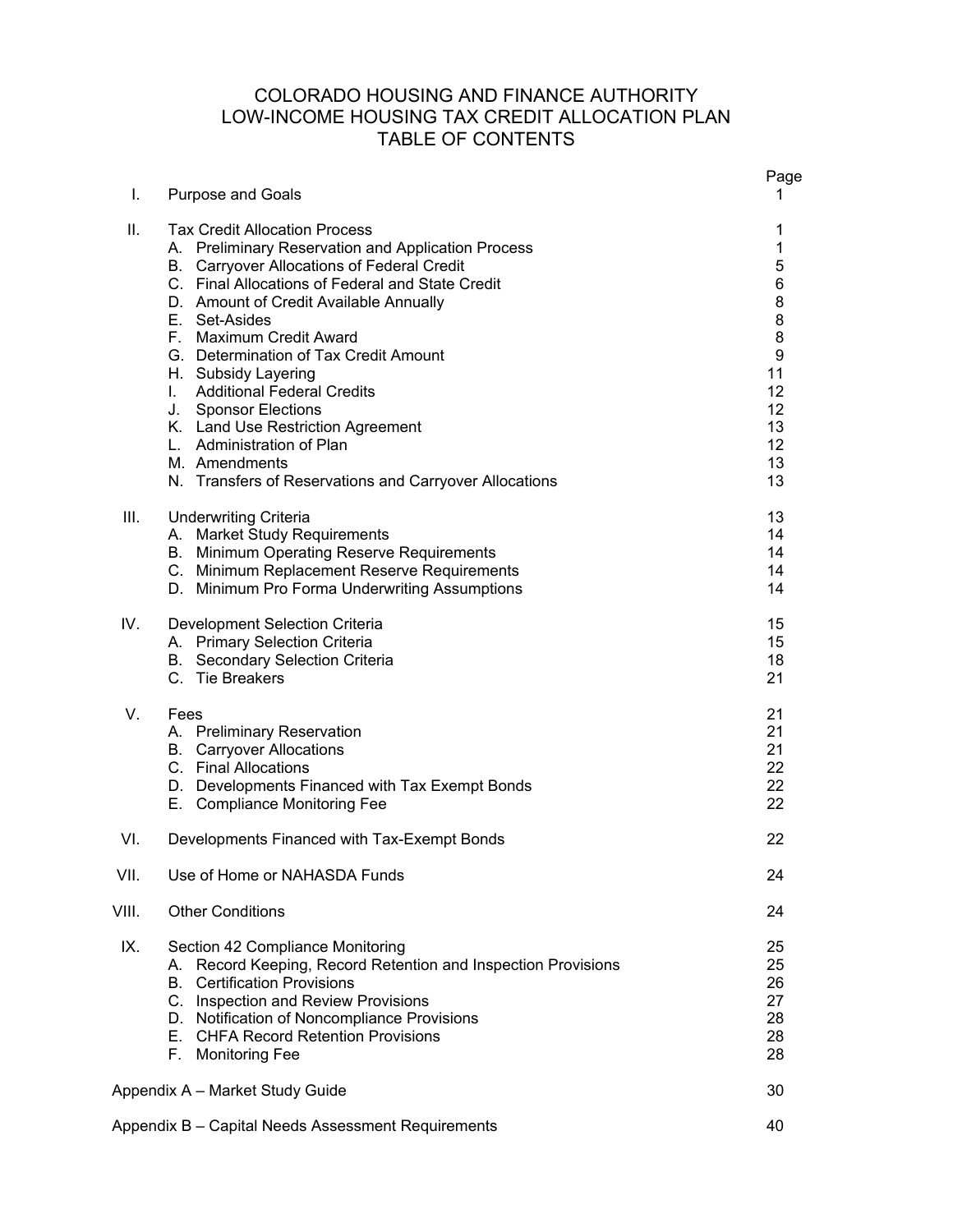# I. PURPOSE AND GOALS

The purpose of Colorado's Low-Income Housing Tax Credit ("LIHTC") Allocation Plan (the "Plan") is to use federal tax credits available under Section 42 of the Internal Revenue Code of 1986, as amended (the "Code"), to the maximum extent possible each year as a tool for the creation and maintenance of rental housing units for low and very low-income households in the State of Colorado (the "State") in such a way as to further the following goals:

- 1. Make such units affordable to households having the lowest incomes and for the longest time period;
- 2. Assist in the provision of financially viable, market appropriate housing in areas of greatest housing need in the State;
- 3. Assist in the provision of quality housing at a reasonable cost to meet a variety of needs, including family, elderly and special need populations;
- 4. Provide opportunities to a variety of qualified sponsors, both for-profit and non-profit, for a variety of housing development sizes;
- 5. Allocate only the amount of credit that Colorado Housing and Finance Authority determines to be necessary for the financial feasibility of a development and its viability as a qualified lowincome housing development throughout the credit period;
- 6. Allocate tax credits to rental housing developments which provide the greatest overall public benefits; and
- 7. Allocate tax credits to as many rental housing developments as possible, considering cost, size, location, and income mix of proposals.

# II. TAX CREDIT ALLOCATION PROCESS

Section 42 of the Code generally requires that federal tax credit allocations be made by the State housing credit agency at the time a qualified building is placed in service (available for occupancy). In Colorado, the Colorado Housing and Finance Authority (the "Authority" or "CHFA") is the State housing credit agency. The Code also permits housing credit agencies to award carryover allocations (allows an additional two years to complete development) to developments which are not ready for placement in service by year-end but which have incurred, or will incur within a period of six months, more than ten percent of the total development costs. In addition, CHFA uses a process that permits sponsors to obtain a "preliminary reservation" of tax credits at an earlier stage in the development process than is required for an allocation.

Tax-exempt private activity bond financed developments are eligible for federal tax credits without having to compete for the State's annual housing credit dollar amount ("housing credit ceiling"), but are also subject to review by the Authority and are required by the Code to satisfy the requirements for an allocation of federal credits under the Plan. See Section VI for application instructions. Such developments are also subject to the compliance monitoring requirements as described in Section X.

#### II.A. Preliminary Reservation and Application Process

**SPECIAL NOTE:** The application process described below represents a significant departure from the typical, once-a-year, date-certain application deadline process. There are several reasons that CHFA has changed the process, all of which are intended to make the allocation process more customer-friendly. CHFA wants to be able to provide feedback on the likelihood of success earlier in the development process, when the out-of-pocket investment is at a more reasonable level than it is under the past application process. This new process allows CHFA to allocate tax credits similar to the way our other affordable housing resources are allocated, which is on a continuous basis year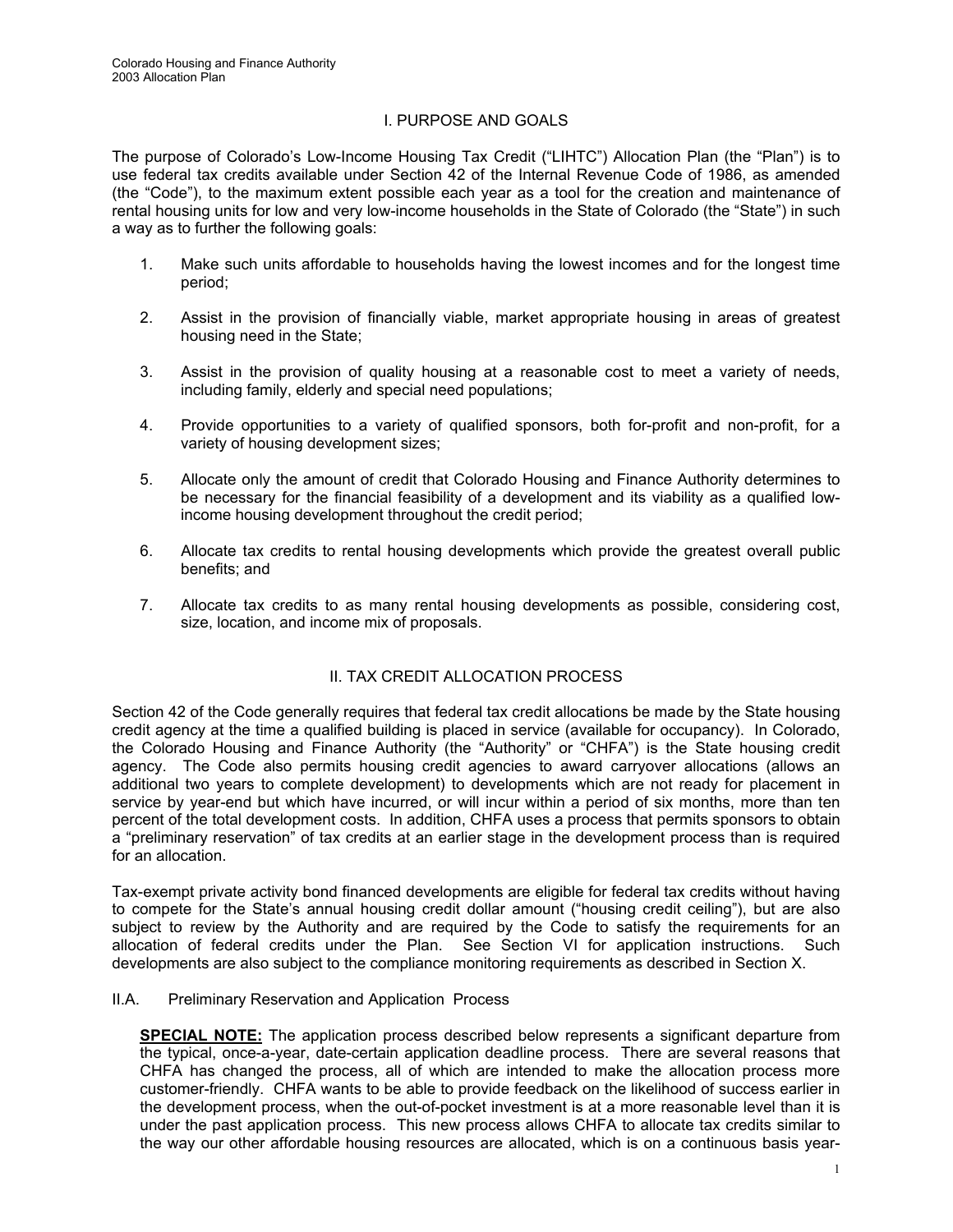round. This allows CHFA, and the developer, to respond to opportunities as they arise, rather than having to wait until the deadline that may be a year away.

There are two key components of this process. One is the ability of CHFA to make preliminary reservations in any given year that exceed the per capita allocation cap for that year. The other is the issuance of the allocation after all planning and zoning approvals have been granted and after all of the permanent financing are secured. With these two components there will be an eventual shift to a pipeline system for reservations.

During this process, however, demand could exceed the ability of staff to make reservations, even with the ability to forward commit reservations beyond the annual allocation amount. Staff, therefore, reserves the option to post a notice that applications will no longer be accepted for a specified period of time. This notice will be posted on CHFA's website  $(www.colohfa.org)$  in the tax credit section under "Rental Finance". In the event that staff has to choose between applications submitted in a given month, the following criteria will be used: priority will be given to readiness-to-proceed, site suitability, past experience with the development and management of tax credit properties, underwriting criteria, number of proposals of similar production type (e.g., family, elderly, new construction), market issues and total score.

Again, the process represents a significant departure from the typical, once-a-year, date-certain application deadline process. Staff recognizes and acknowledges that CHFA may encounter situations that have not been foreseen or provided for in the Plan. Throughout the reservation and allocation process CHFA will utilize its sound and reasonable judgment and will exercise its discretion consistent with sensible and fair business practices.

 Applications for reservations of the competitive (9%) tax credits from the federal housing credit ceiling will be accepted and reviewed by CHFA on an on-going basis throughout the calendar year. Starting February 2, 2004 and ending November 1, 2004, preliminary applications will be accepted the  $1<sup>st</sup>$  full business day of every month. The specific dates for 2004 are as follows:

| February 2 | March 1     | April 1   |
|------------|-------------|-----------|
| May 3      | June 1      | July 1    |
| August 2   | September 1 | October 4 |
| November 1 |             |           |

CHFA reserves the right to change the above dates, including canceling a given period. Any changes will be posted on the CHFA website (www.colohfa.org) under "Rental Finance"

Applications for the non-competitive tax credit for developments financed with private activity bonds will be accepted throughout the year, except for the month of December.

 Because applications will be accepted throughout the calendar year, all underwriting will be done with the underwriting requirements that are in place at the time of the applications, including the rent and income limits and basis limits.

 Applications will be processed in the order received. All applications must score a minimum of 130 points under "Development Selection Criteria" in order to be considered for a reservation. All applicants are required to contact the CHFA tax credit staff prior to commissioning the market study and prior to the submission of an application.

 In addition to the minimum score requirement, the applicant must provide evidence that the applicant has multi-family development experience and that the management company, the consultant, if any, the legal firm and the accounting firm engaged by the applicant have experience with low-income housing tax credit developments. In addition, the management company must have experience related to population specific developments (i.e., independent senior, homeless, etc.).

 If CHFA learns that any principal that is involved with a proposed development has serious and/or repeated performance or non-compliance issues in Colorado or any other state at the time of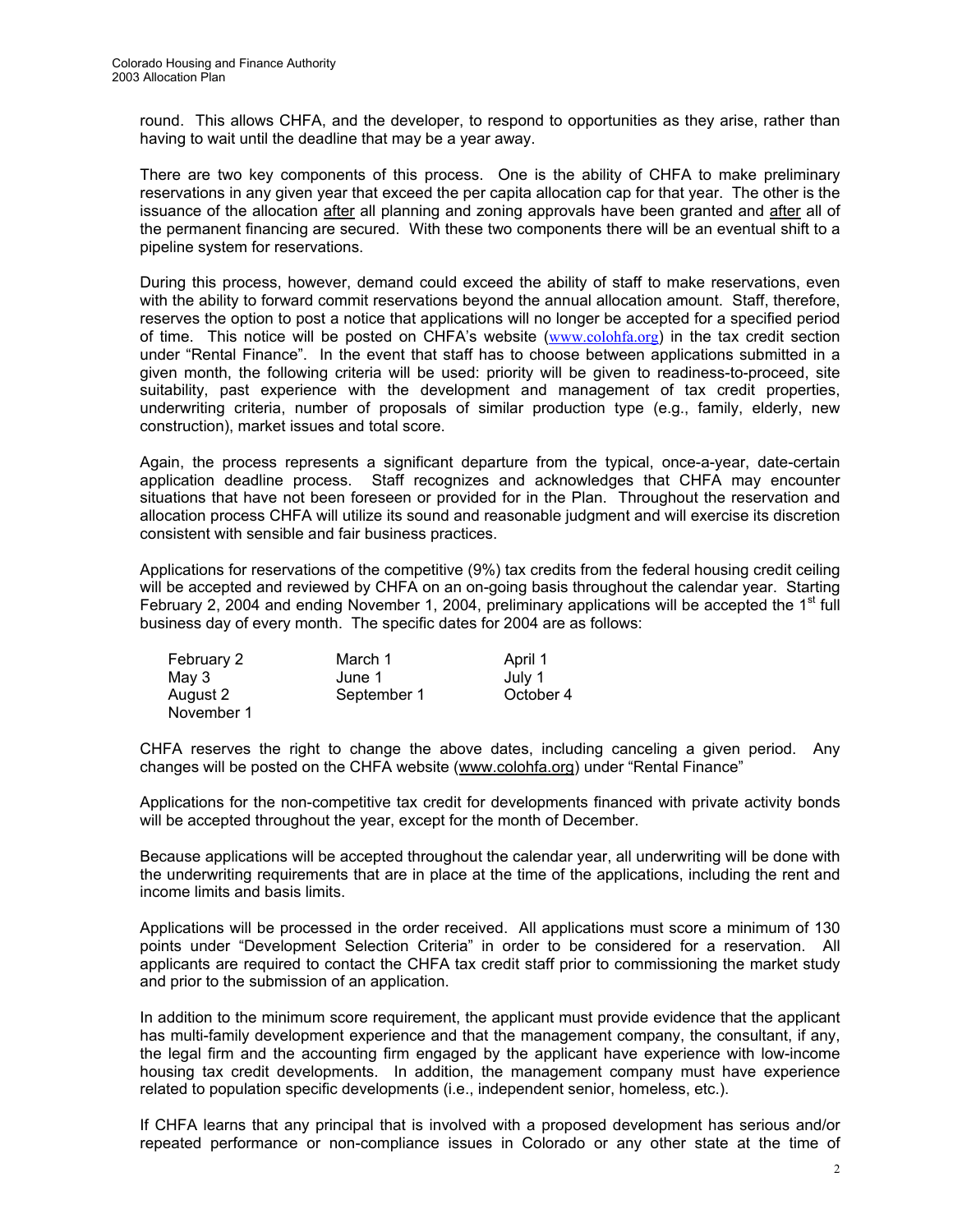application, the application will be rejected. The prior performance considered might include, but is not limited to, progress made with previous tax credit reservations, development compliance and payment of monitoring fees.

The application constitutes a public record within the meaning of 24-72-210, et. seq. of the Colorado Revised Statutes (the "Open Records Act"). As part of the Application Certification the applicant acknowledges and agrees that none of the exceptions to the right of public inspection and copying under the Open Records Act is applicable to the application and, accordingly, that CHFA will make it available for inspection and copying upon request of any person. A copying fee of \$1.00 per page will be charged for all requests.

- 1. Preliminary Project Profile The following information must be provided to CHFA on the 2004 Application. The instructions for the spreadsheet application are included in the application spreadsheet.
	- a. development type, unit mix and unit size
	- b. projected rents and expenses
	- c. detailed sponsor and development team information, including resumes
	- d. zoning status, provided by the local zoning or planning department if the site is not properly zoned a schedule for the required zoning change must be included in the zoning or planning department letter. Regardless of the zoning status, a schedule for meeting any other zoning or planning department requirements, including, but not limited to, the process for receiving building permits, must also be provided.
	- e. proposed financing information, including potential source(s) Applicants must also provide evidence that financing sources listed in the tax credit application have been contacted prior to submission of the application and that any local government sources of funding have been contacted prior to submitting the application
	- f. completion of the Development Selection Criteria Worksheet; development must meet the minimum scoring requirements in this section

In addition to the above information that is provided by a completed spreadsheet application, the following must also be provided to CHFA:

- g. a description of the development and the location, including legible maps
- h. development timeline include proposed dates for the completion of all zoning and/or planning department requirements, construction and permanent financing commitments, commencement of construction and placement in service of the development.
- i. For acquisition/rehabilitation developments that are claiming acquisition credits, provide an attorney's opinion that the ten year rule requirements are met or provide evidence of an IRS waiver
- j. For acquisition/rehabilitation developments, a third-party Capital Needs Assessment (see Appendix B for Capital Needs Assessment requirements)
- k. evidence that the applicant has multi-family development experience and that the management company, the consultant, if any, the legal firm and the accounting firm engaged by the applicant have experience with low-income housing tax credit developments
- l. market study completed by market study firm listed under the Market Study Guide
- 2. Site Evaluation After review of the Preliminary Project Profile, CHFA staff will conduct a site visit to determine general site suitability. Sites will be evaluated on the following: proximity to schools, shopping, public transportation, medical services, parks/playgrounds; marketability; conformance with neighborhood character and land use patterns; site suitability regarding slope, noise (e.g., railroad tracks, freeways), environmental hazards, flood plain or wetland issues.
- 3. Project Concept Review Meeting Upon submission by the applicant, and review by CHFA, of the above information, CHFA staff will meet with the applicant to discuss any issues or concerns with the information submitted or with the proposed site. The applicant will have an opportunity to address any concerns or issues.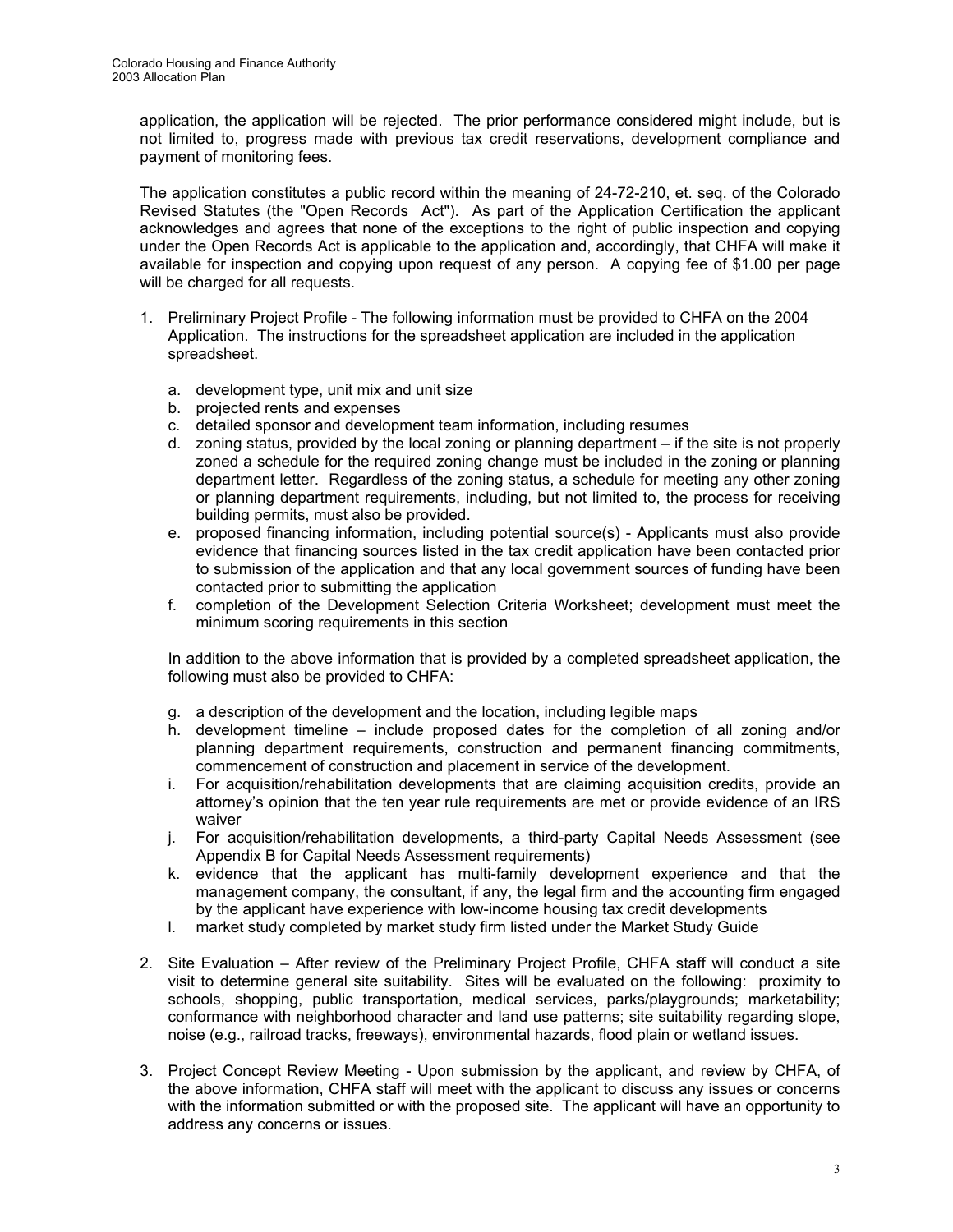4. Preliminary Reservation– Prior to the issuance of a preliminary reservation, site control documentation must be provided to CHFA. Also, for developments that include rehabilitation, with or without acquisition, a Capital Needs Assessment and appraisal to establish land value are required before a reservation is issued. If there are any issues or concerns from a staff review of these items (see section III.A.), staff will document those concerns in writing and the developer will have an opportunity to address those issues. Reasonable deadlines will be set by staff for the applicant to address any issues. If the requested information is not received by the deadline, staff decisions regarding a recommendation for a reservation will be made using only the information already submitted. If that results in a decision by staff that a reservation is not given to the development, a new application for that development cannot be submitted for six months from the date of the latest deadline. If there are no issues with site control documentation or with the submissions for step 1., staff will recommend a preliminary reservation to the CHFA Executive Director.

 Developments that receive approval from the CHFA Executive Director are given a preliminary reservation of tax credits. Preliminary reservations are valid for twelve months from the date of the preliminary reservation letter and evidence the Authority's intention to allocate credits in the year the reservation is made or in the subsequent calendar year, in either case at the time the development qualifies for a carryover allocation or a final allocation of credits. For 2004, developments that receive a preliminary reservation in 2004 will likely receive an allocation in 2005, subject to the credit amount available for allocation in 2004. Developments that do not meet the allocation requirements within the 12-month period will lose the reservation and may not re-apply for a minimum of six (6) months. Preliminary reservations may be made subject to such conditions as CHFA determines necessary or appropriate to assure that the development will timely meet the goals of this Plan, including, without limitation, the development's progress toward completion and compliance with CHFA and federal tax credit requirements. If CHFA learns that any principal that is involved with a proposed development has serious and/or repeated performance or non-compliance issues in Colorado or any other state at the time of application, the application will be rejected. The prior performance considered might include, but is not limited to, progress made with previous tax credit reservations, development compliance and payment of monitoring fees.

- 5. CHFA Discretionary Authority CHFA reserves the right, in its sole discretion, to (i) carry forward a portion of the current year's housing credit ceiling for allocation in the next calendar year and (ii) under certain conditions, issue a reservation or, in the case of developments that have already placed-in-service, a binding commitment for some portion of the next year's housing credit ceiling. CHFA also reserves the right, in its sole discretion, to limit the number of developments in a specific market or geographic area if multiple applications are submitted at the same time for such an area. In the event that staff has to choose between multiple applications submitted in a given market or area, the following criteria will be used: priority will be given to readiness-toproceed, site suitability, past experience with the development and management of tax credit properties, underwriting criteria, number of proposals of similar production type (e.g., family, elderly, new construction) and total score.
- 6. Jurisdiction Notification The Code requires that the State allocating agency notify the chief executive officer of the local jurisdiction where each proposed development is located. A notification will be sent to the affected jurisdiction immediately after an application is submitted and deemed complete. The jurisdiction will then be given and adequate opportunity to comment on the proposed development. CHFA will consider the comments and may contact the local jurisdiction for additional information.
- 7. Status Reporting Developments receiving reservations may be required to provide reports, in a format prescribed by CHFA, outlining progress toward placement in service. Information requested will be development specific and may include, but is not limited to, such items as zoning and other local development approvals, firm debt, equity and/or gap financing commitments and construction progress towards development completion. Developments that will not be placed in service in the year that the reservation is given may also be required to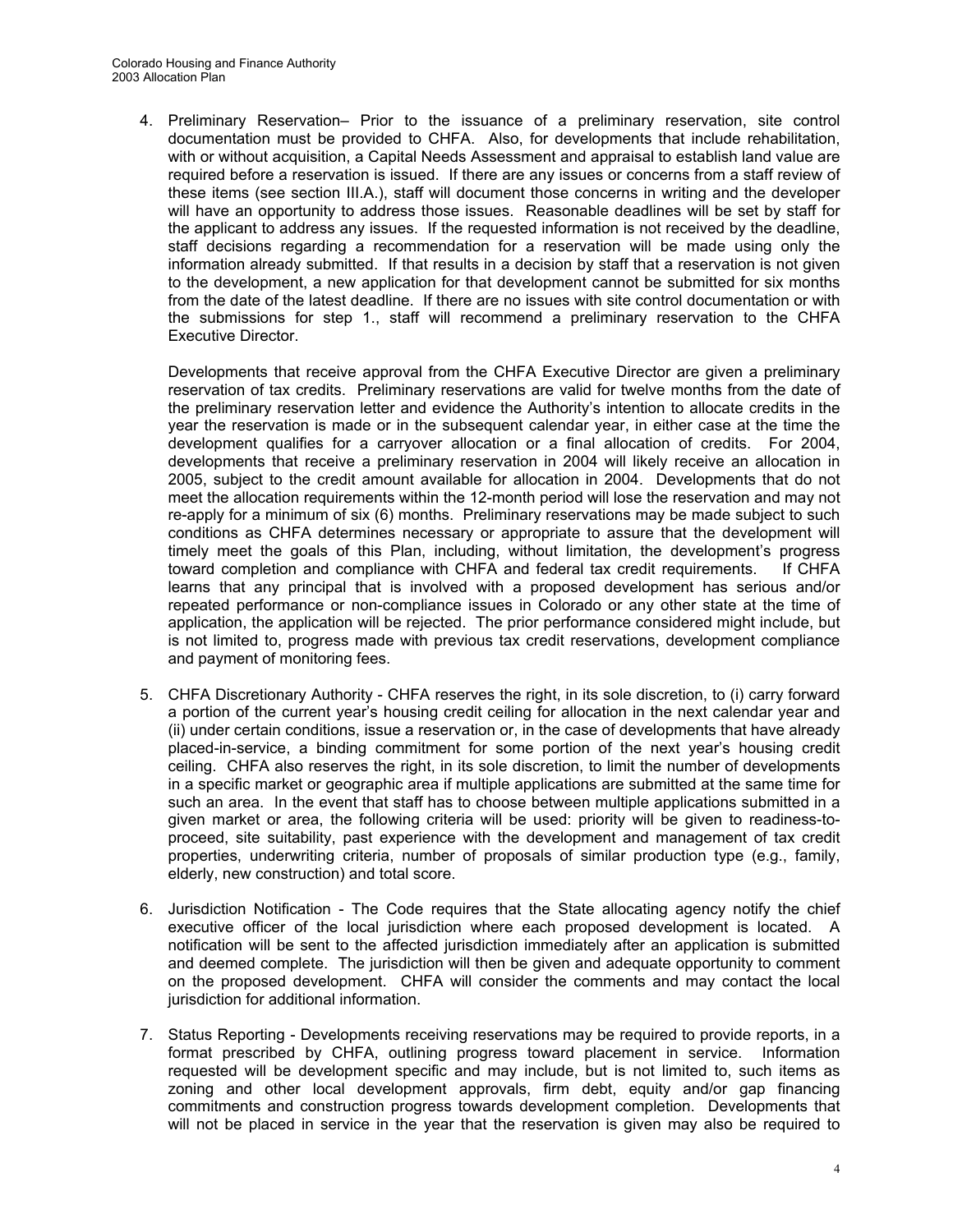provide information regarding the sponsor's ability to meet Code and CHFA requirements to obtain a carryover allocation.

- 8. Changes to Development A reservation of tax credits is based upon information provided in each development application. Until a development is placed in service, any material changes to the development, such as changes in the site, scope, costs, ownership or design, as submitted in the application will require written notification to and approval by CHFA. Changes in development characteristics, which were the basis, in whole or in part, of CHFA's decision to reserve credits, may result in a revocation of the reservation, or a reduction in the amount of the tax credit reservation.
- 9. Revocation of Reservations A preliminary reservation is subject to revocation should the development sponsor fail to timely comply with the conditions thereof, including failure to provide evidence, satisfactory to CHFA, of financial feasibility, sufficient progress toward placement in service or eligibility for a carryover allocation. CHFA may also, in its sole discretion, ask sponsors with preliminary reservations to pay an additional fee to retain their reservations. Such fee, if paid, would be credited towards the allocation fee.
- 10. Allocations Based on Prior Year's Reservation Carryover and final allocations of credits may be made hereunder with respect to preliminary reservations issued in the current year or in the immediately preceding calendar year.

# II.B.Carryover Allocations

Developments that receive a Preliminary Reservation must either place the development in service or meet the carryover allocation requirements listed below within twelve (12) months from the date of the Preliminary Reservation. Developments that meet the carryover allocation requirements must place in service not later than the close of the second calendar year following the calendar year of the allocation.

- 1. Carryover Application Requirements:
	- a. Completed spreadsheet application with any revisions
	- b. Detailed 15-year pro forma
	- c. Architect Certification Certification of the architect, who has designed the development, that the development has been designed to comply with the requirements of all applicable local, state or federal fair housing and other disability-related laws, however denominated. The development design should consider, at a minimum, the applicability of the following laws: local building codes, Colorado Fair Housing Act, as amended, Colorado Standards for Residential Construction (C.R.S. Section 9-5-112), Federal Fair Housing Act, as amended, the Americans with Disabilities Act, and the Rehabilitation Act of 1973, as amended.
	- d. Zoning and Planning Approval (Applicant must provide evidence that an application for all required building permits has been submitted to the issuer of such permits.)
	- e. Applicant must provide evidence that Enforceable financing commitments for all loans, grants and equity from the sale of tax credits have been secured. An "enforceable commitment" means that the authorized body (Investment Committee, Loan Committee, Board, etc.) of the funding source have given approval and the commitment is subject only to those conditions which are totally under the control of the sponsor to meet. The terms and conditions of the commitment must be clearly identified. Application and commitment fees have been paid or must be required to be paid upon closing. For the tax credit equity commitment it means there is an executed entity document (e.g., partnership agreement) identifying the equity commitment, the equity factor and pay-in schedule
	- f. Documentation of owner equity (equity other than that obtained from the sale of tax credits) listed in Sections VIII and IX of the Carryover Application;
	- g. Documentation of the ownership of the building(s) and/or land and the Certificate as to Ownership and Basis;
	- h. Attorney's Opinion letter;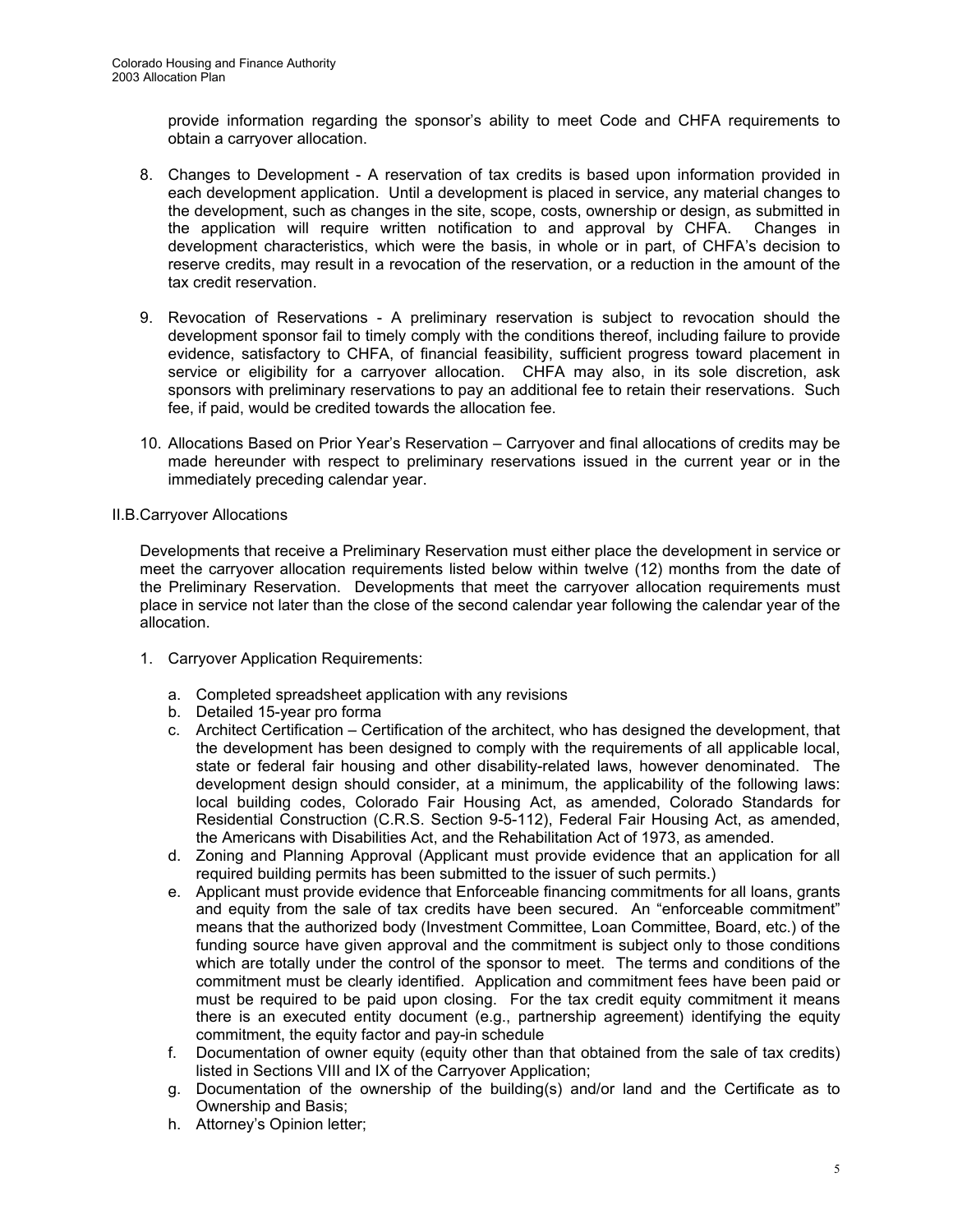- i. Independent Auditor's Report for Carryover Allocation, including documentation that the 10% test has been met (Accountant's opinion letter with Exhibit A to Independent Auditor's Report;
- j. Detailed site-plan
- k. Updated documentation of Utility Allowance amounts;
- l. Such other documents or certifications as CHFA determines necessary or useful in the determination that the development is eligible for a carryover allocation.

Sample enforceable commitments are an exhibit to the application.

If there are any issues or concerns from a staff review of the items submitted for the carryover allocation staff will document those concerns in writing and the developer will have an opportunity to address those issues.

A carryover allocation is for a specific credit amount; however, a sponsor may request allocation of additional credits in a subsequent year or cycle (see Section II.N.). The carryover credit amount may be reduced, if warranted, at the time a final allocation is made. (Does not apply to developments financed with private activity bonds)

2. Recapture of Carryover Allocations

CHFA retains the right to recapture a carryover allocation of credits to a development prior to the end of the two-year carryover allocation period allowed under the Code. Each carryover allocation will be subject to a written agreement which will contain conditions, obligations and deadlines that are precedent to a final allocation of tax credits by the Authority. Should the development or owner fail to comply with all such terms and conditions, CHFA may, in its discretion, rescind the carryover allocation and make the recaptured credits available for other developments.

II.C. Final Allocations of Federal and State Credit

The State Tax Credit Act sunset on December 31, 2002 and state tax credits are no longer available for applications submitted after that date. Any reference to state tax credits in the QAP apply only to developments that received state credits in 2001 and 2002.

CHFA will make final allocations of tax credits no later than the end of the year in which an eligible building or development which has received a reservation or a carryover allocation is placed in service unless, in the case of federal credits, CHFA decides, in its sole discretion, to issue a binding commitment of the next year's housing credit ceiling. The credit amount which will be allocated is based on CHFA's final determination of the qualified basis for the building or development based on an accountant's certification of final costs provided by the sponsor and a final determination of the credit amount as outlined in Section II.F. The credit amount allocated may be less than the amount reserved or allocated on a carryover basis. Also, a sponsor may request additional federal credit in accordance with Section II.N.

The application for a final allocation is the same spreadsheet application used for the preliminary reservation and carryover allocation, updated by the applicant. Reasonable year-end deadlines for final allocation requests will be established in order to permit timely review and preparation of documents.

Sponsors must request a final allocation of federal tax credits by the deadline established by CHFA for the year in which an eligible development is placed in service. CHFA may establish deadlines earlier than year-end in order to efficiently complete its reviews and documents.

- 1. Final Allocation Application Requirements
	- a. Project owner's certification of actual total project costs and eligible basis incurred, signed (original signatures) and attested
	- b. a completed Accountant's Independent Auditor's Report, CHFA Form B*,* by independent tax accountant, with correct tax identification number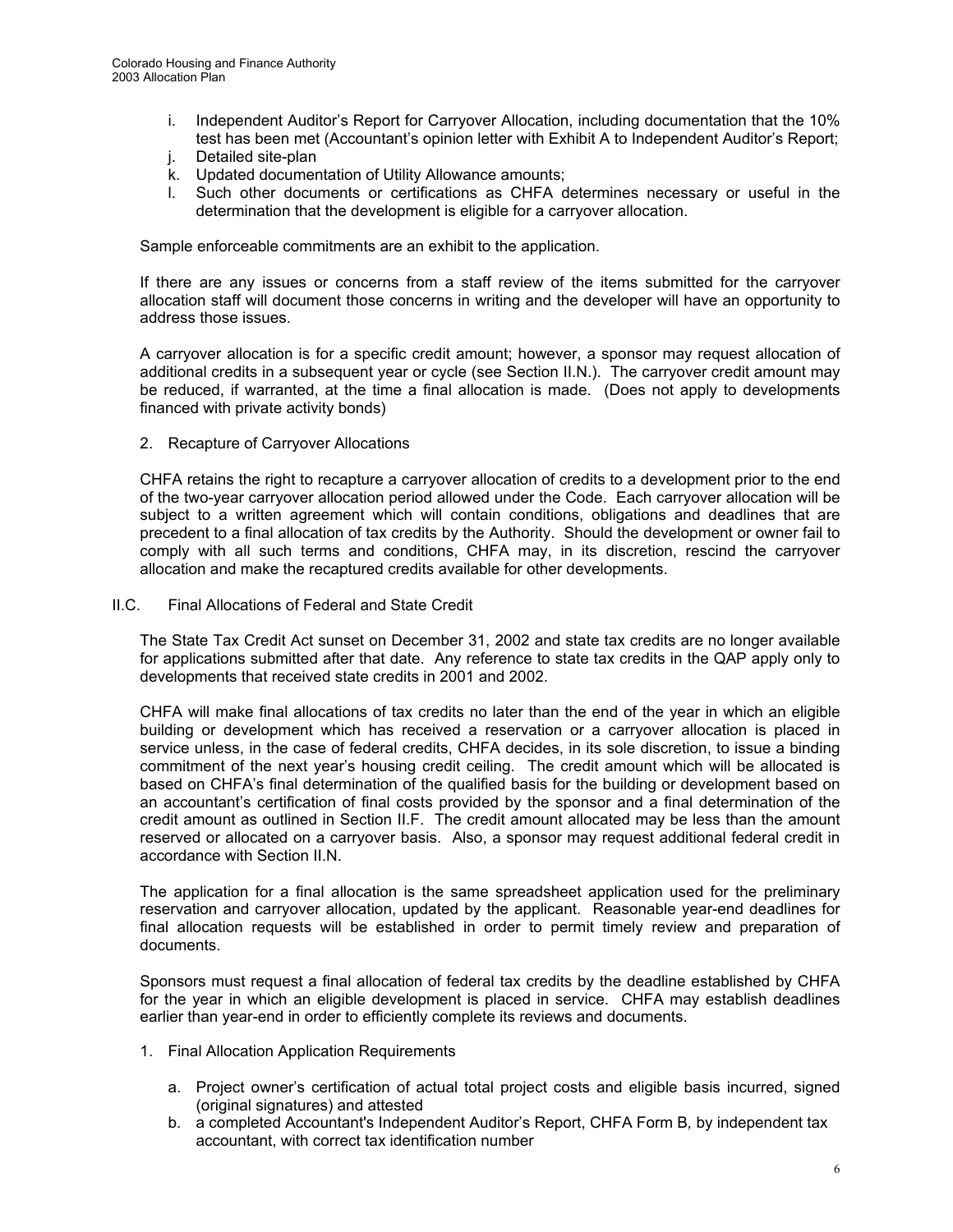- c. a completed Costs Incurred by Building, CHFA Form C for each building in the project, showing costs incurred separately for each building and Form C-1
- d. Forms C-2, C-3 if applicable
- e. a completed Owner's Attorney's Opinion; by independent tax attorney
- f. Certificate of Occupancy for each building in the project (a certificate of completion is required for all rehabilitation projects). For acquisition credits, proof of the date the project was placed in service for acquisition purposes.
- g. Photos of the completed building(s) identified by address and Building Identification Numbers (for private activity bond-financed projects, contact CHFA staff for BIN's)
- h. a completed Project Ownership Profile
- i. a completed Form 8609 Certificate with original signature (not required for developments only receiving state tax credits)
- j. a completed Partial Subordination to the Land Use Restriction Agreement from every lien holder(s) with original signature (not required for developments only receiving state tax credits*)*
- k. a check for the final allocation fee (only if the project did not receive a carryover allocation) and a check for the compliance monitoring fee
- l. CHFA compliance training certificate for both owner and management company and a copy of the CHFA Property Inspection Report
- m. Updated cash flow analysis (15-year pro forma)
- n. Updated documentation of Utility Allowance Amounts
- o. Updated Agreement with local housing authority OR notification of development completion to local housing authority

# **Additional requirements for Developments Financed with Private Activity Bonds**

- p. Election of Applicable Percentage
- q. Issuer Certificate including the date the Certificate was issued
- r. Designation of Placed-In-Service Date for Gross Rent Floor effective date
- s. Agreement for Section 42(m)(2)(D) Determination
- t. A complete copy of the executed partnership entity documents, with all exhibits (partnership documents must indicate the tax credit equity factor to be paid)

Developments which received a carryover allocation of federal credits or an allocation of state credits prior to placement in service must place-in-service by the end of the second year following the year of the allocation ("Year 2") or the tax credits are subject to recapture. If a development places in service in Year 2, but the applicant will not have all of the required documentation completed by this time, 8609(s) will not be issued in Year 2. You must, however, submit the following completed items to CHFA's office by 5:00 p.m., the first business day in November of Year 2, without exception, so that CHFA is able to record the Land Use Restriction Agreement prior to the end of Year 2:

- Certificate(s) of Occupancy
- Photographs of the completed building(s), identified by address and Building Identification Number(s) (BIN)
- Project Ownership Profile
- Completed Form 8609 Certificate (not required for developments only receiving state tax credits*)*
- Partial Subordination to the Land Use Restriction Agreement from every lien holder
- Following completed sections of Final Application: I. General Project Information and VI. Unit Distribution and Rents
- For Rehabilitation developments: evidence that the place-in-service requirements for rehabilitation have been met

The remaining requirements for the final allocation must be received within six (6) months from the date of receipt of the Placed-in-Service application. Starting with the  $7<sup>th</sup>$  month, a \$2,000 per month late fee may be assessed until the remaining requirements are received.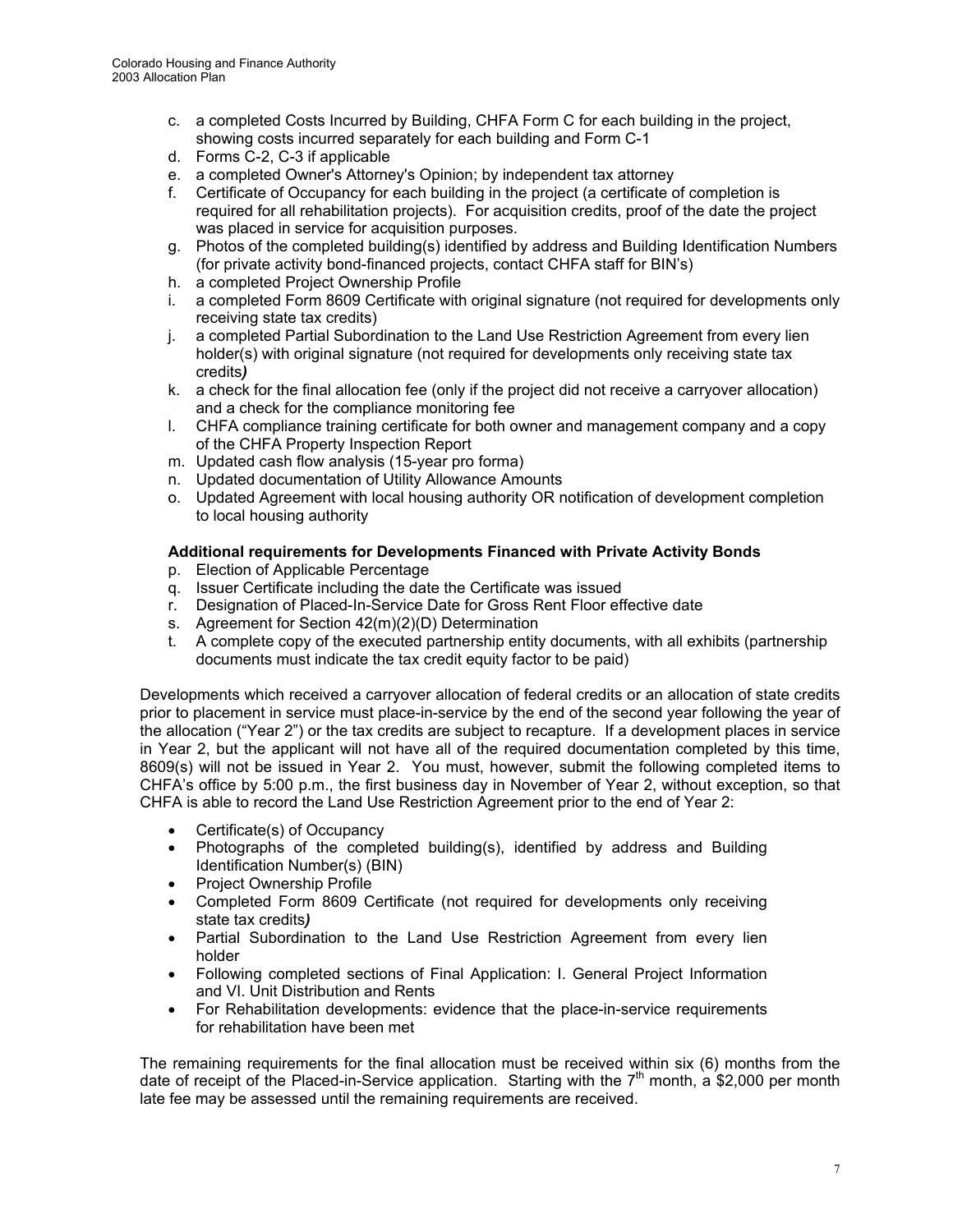# 2. Final Allocation of State Housing Credits

As with the federal credit, the final state credit amount determination is based on CHFA's final determination of the qualified basis for the building or development based on an accountant's certification of final costs provided by the sponsor and a final determination of the credit amount as outlined in Section II.G. The final state credit amount may be less than any amount allocated prior to placement-in-service. Unless otherwise noted, all of the foregoing requirements for a final allocation of federal credits also apply to a final allocation of state credits.

## II.D. Amount of Credit Available Annually

 The annual "per capita" federal tax credit amount available to Colorado is \$1.75 for each state resident. After 2002 the per capita amount will be increased based on a cost-of-living adjustment. CHFA is also permitted by the Code to carry forward any unused credits from the prior year for allocation in the current year ("carry forward credits"). CHFA may also have available for reallocation, credits recovered from developments that have received carryover allocations in previous years and are no longer able to utilize them ("returned credits"). Should CHFA allocate the entire amount of annual federal credits available, Colorado may be eligible to receive additional credits from the national pool of credits not used by other states. (Does not apply to developments financed with private activity bonds)

# II.E. Set-Asides

 The Code requires that at least ten percent of the annual federal housing credit ceiling be set-aside for the entire year for developments in which 501(c)(3) or (c)(4) non-profit organizations (having an express purpose of fostering low-income housing) own an interest in the development and materially participate in the development and operation of the development throughout the compliance period. This could result in reserving tax credits to a lower ranking development in order to meet the nonprofit set-aside requirement. Such non-profit organizations may not be affiliated with, nor controlled by, a for-profit organization. Material participation is defined in Section 469(h) of the Code as "involved in the operations of the activity on a basis which is regular, continuous and substantial." (Does not apply to developments financed with private activity bonds)

## II.F. Maximum Credit Award

 CHFA will accept applications for no more than \$1,100,000 of the annual "per capita" federal credit for any one development or any one applicant, or affiliate thereof. As long as an application is active, (i.e. has not yet received an allocation), the amount requested in the application will count against the \$1,100,000 cap. (Does not apply to developments financed with private activity bonds)

 "Affiliate" means, when used with reference to a specified Person (as defined herein): (i) any Person, directly or indirectly through one or more intermediaries, controlling, controlled by, or under common control with another Person or; (ii) any Person owning or controlling 10% or more of the outstanding voting securities of such other person; (iii) any officer, director, agent, consultant, or partner of such Person; and (iv) such other Person is an officer, director, agent, consultant, or partner, of any company for which such Person acts in any such capacity.

"Person" means an individual, partnership, corporation, trust or other entity.

 "Control" means the possession, directly or indirectly, of the power to direct or cause the direction of the management and policies of a Person, whether through the ownership of voting securities, by contract, or otherwise.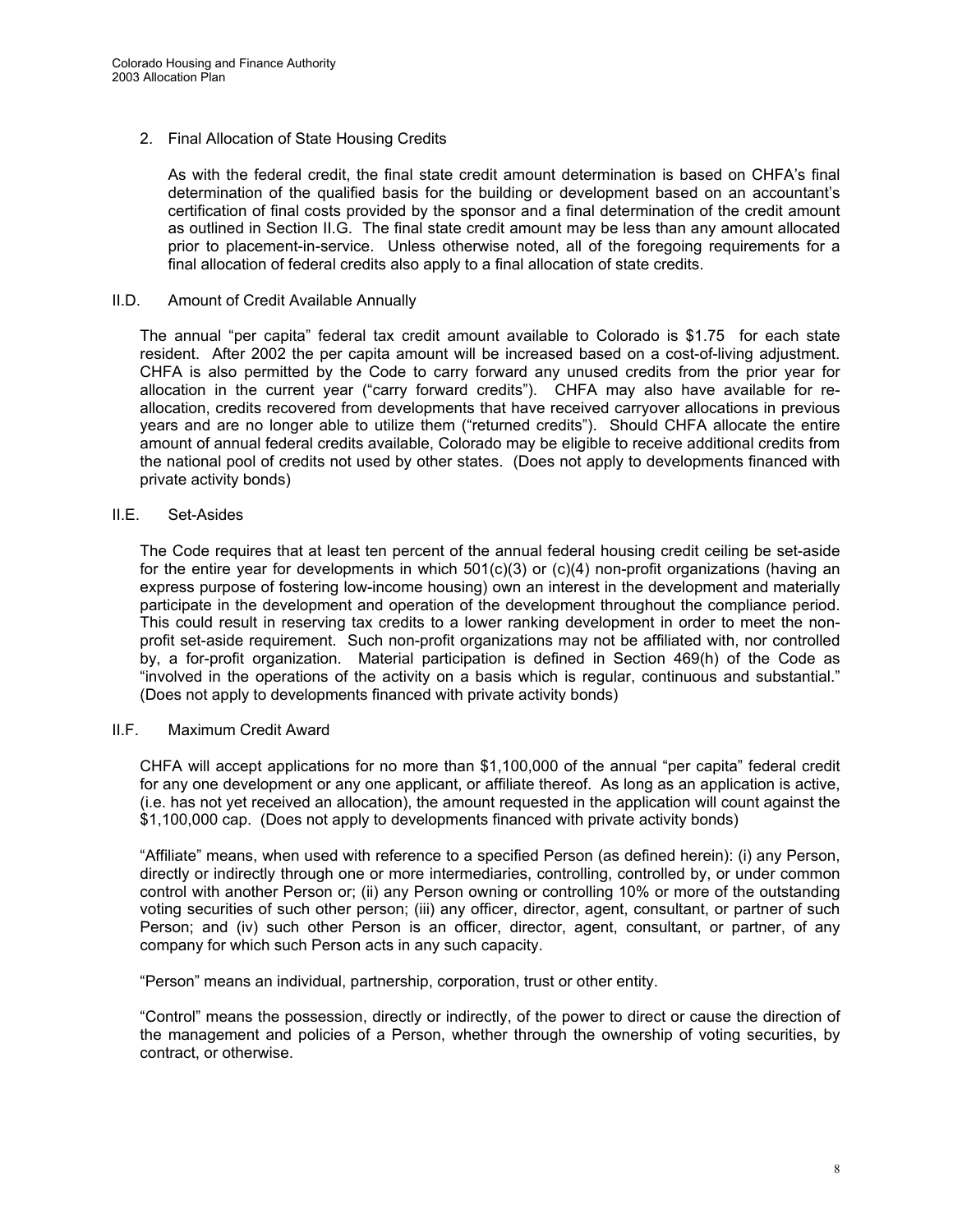# II.G. Determination of Tax Credit Amount

 The Code requires that CHFA not allocate to a development a housing credit dollar amount in excess of the amount of federal credit that the agency determines necessary for the financial feasibility of the development and its viability as a qualified low-income housing development throughout the credit period. CHFA will evaluate each proposed development, taking into account such factors as it determines relevant, including, but not limited to, the following items:

- 1. Project cost, including the reasonableness of cost per unit, developer fees and overhead, consultant fees, builder profit and overhead, and syndication costs (For Acquisition/Rehabilitation developments or Rehabilitation only, hard costs for rehabilitation, not including costs for acquisition or any soft costs, must be at least \$6,600 per unit in order to be eligible for tax credits);
- 2. Sources and uses of funds and the total financing planned for the development, including the ability of the development to service debt;
- 3. Project income and expenses, including a determination of the reasonableness of the proposed operating costs;
- 4. The proceeds or receipts expected to be generated by reason of tax benefits;
- 5. The percentage of the credit dollar amount used for project costs other than the cost of intermediaries;
- 6. The use of federal funds and other assistance (applicable HUD subsidies will be subject to a subsidy layering review based on HUD's most current subsidy layering review guidelines as further explained in Section II.H., below); and
- 7. Other factors which may be relevant to the economic feasibility of the development such as the area economy or the housing market.

 Based on this evaluation, CHFA will estimate the amount of tax credits to be reserved for the development. This determination is made solely at CHFA's discretion and is in no way a representation as to the actual feasibility of the development. Rather, it will serve as the basis for making an initial determination of credit amounts with respect to a development financed by Private Activity Bonds or a reservation of tax credits for developments competing for credit from the federal housing credit ceiling*.* The amount of tax credits may change during the allocation process due to variations in cost, mortgage amount, tax credit percentage, syndication proceeds, etc.

 This analysis to determine the tax credits necessary will be done (i) at the time of preliminary application, (ii) at the time a carryover allocation is approved (if applicable), and (iii) at the time the development is placed in service (after all project costs are finalized and a third party cost certification has been completed).

 If there are changes in sources and/or uses of funds or other material changes at these times, CHFA will adjust the tax credit amount to reflect the changes and the tax credit amount may be reduced. See Section II.I., Additional Credits, for the process required to receive an increase in the credit amount.

 CHFA will limit developer and builder fees and overhead in calculating the amount of tax credits to be allocated to a proposed development as indicated below (a reduction in fees will result in a reduction of total project costs and eligible basis). HUD also restricts these fees for developments subjected to the subsidy layering review (See Section II.H.).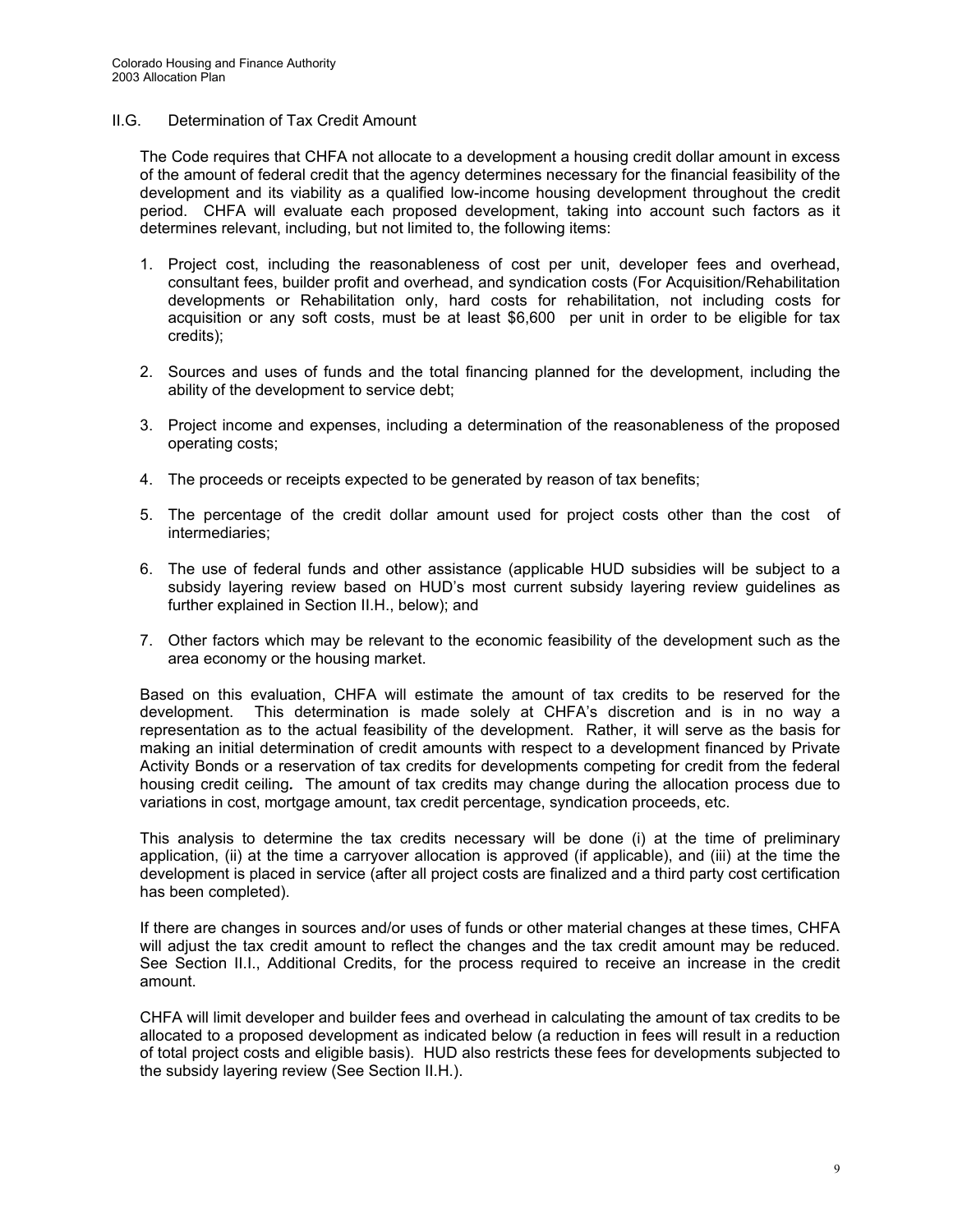Aggregate Builder's Profit, Overhead\* and General Requirements\*\* as a Percent of Hard Construction Costs (not including Builder's Profit, Overhead, and General Requirements)

|                         |                        | <b>Wildentity of</b> | <b>W/O Identity of</b> |
|-------------------------|------------------------|----------------------|------------------------|
| <b>Development Type</b> | <b>Number of Units</b> | Interest***          | Interest***            |
| Rehab and New           | 75 units $+$           | 8%                   | 10%                    |
| <b>Construction</b>     | 31-74 units            | 10%                  | 12%                    |
|                         | 30 units or less       | 12%                  | 14%                    |

 \* Overhead must be project-related and may include a percentage for main office expenses for the job.

- \*\* General requirements include project-related site costs such as fencing, utilities to the site during construction, job site supervisor, job site office, etc.
- \*\*\* Identity of Interest between sponsor, developer, builder and/or subcontractors An identity of interest will be assumed if any of the following factors are present: common financial interest; any family members; individual and corporation where 50 percent or more of outstanding stock is owned by that individual; members of the same controlled group of corporations; a partnership and each of its partners; S Corporation and each of its shareholders.

Aggregate Developer Fee, (including Overhead and Profit) and Consultant\*\* Fee Limits as a Percent of Certain Development Costs\*

| Development Type                  | <b>Number of Units</b> | <b>Percent Allowed</b> |
|-----------------------------------|------------------------|------------------------|
| <b>Substantial Rehabilitation</b> | 51 units or more       | 12%                    |
| and New Construction              | 50 units or less       | 15%                    |

- \* Certain Development Costs: Total cost to complete the development, minus the cost of land, developer fees, consultant fees and project reserves. In the case of Acquisition and Rehabilitation developments, this calculation requires documentation in the appraisal for the value of the land only.
- \*\* Consultant Fee (in lieu of, or as part of, the Developer Fee) is defined as a fee to a third party(ies) for performing tasks that a developer would normally perform, e.g., prepare tax credit application and loan application, manage local government approvals, act as owner agent during project construction.

 CHFA will estimate the credit amount needed by a development using three calculation methods. The amount of credits reserved will be based on the smallest of the amounts resulting from these calculation methods. This determination is made solely at CHFA's discretion, and is not a representation of the feasibility or viability of the development. CHFA retains the right to reserve less than the amount produced by application of the three calculation methods. The calculation methods are as follows:

Method One: Qualified Basis Calculation

- Eligible Basis multiplied by the applicable fraction (the lesser of percentage of floor space allocable to the low income units or the percentage of the low income units out of total units in the development)
- Qualified Basis multiplied as follows:
	- Qualified acquisition costs multiplied by Applicable Percentage
		- = Annual Credit Amount

 Qualified new construction or rehab costs multiplied by Applicable Percentage = Annual Credit Amount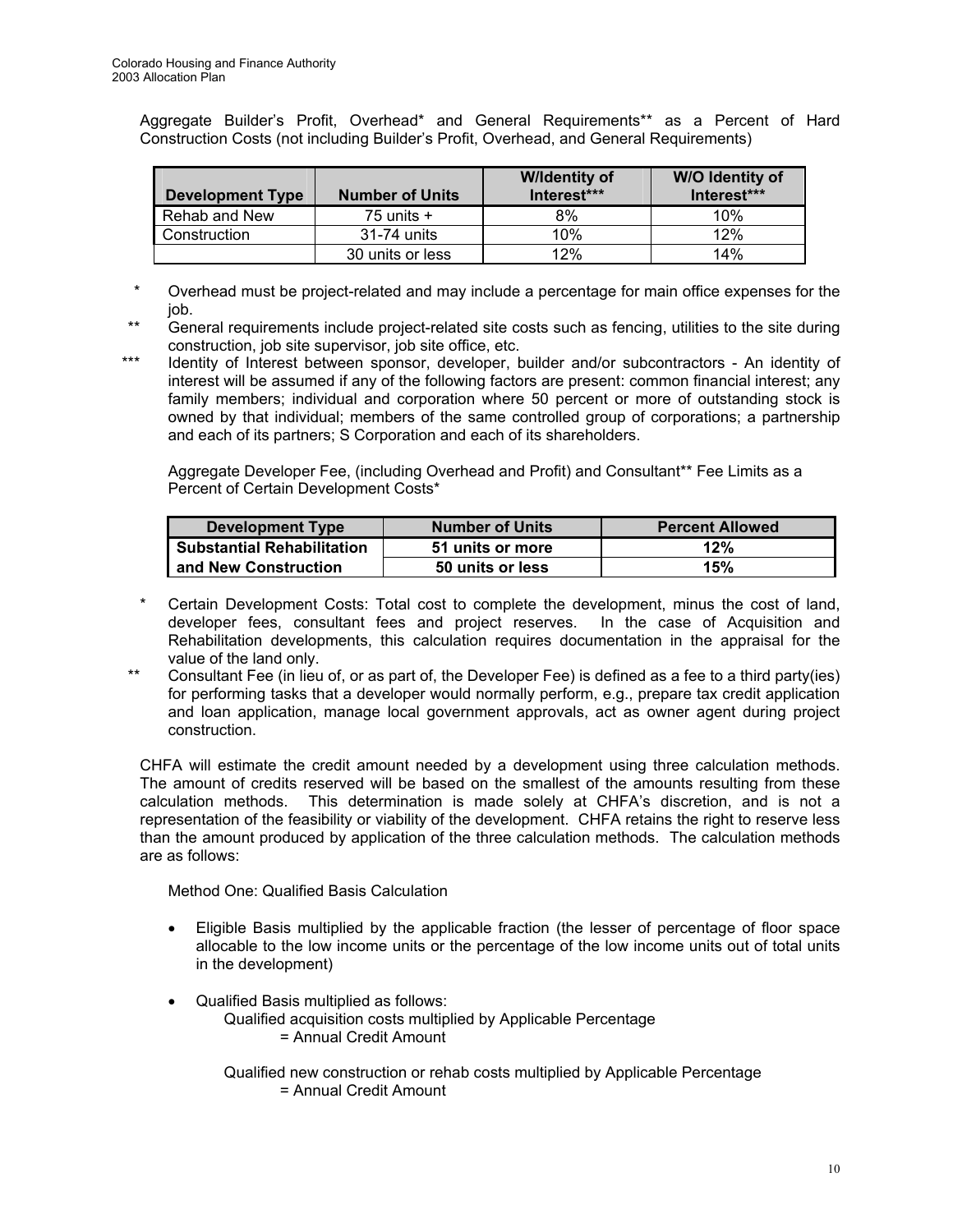For the federal credit, CHFA will use the applicable percentage published at the time of application. The applicable percentage prescribed by the Secretary of the Treasury, as published and distributed monthly, may be locked in by the sponsor at the time of carryover allocation by election under Code Section 42(b)(2)(A)(ii) and, for developments financed with private activity bonds, at the time the bonds are sold. If the election has not been made previously, the applicable percentage used at final allocation will be the percentage prescribed by the Secretary of the Treasury for the month in which the building(s) is placed in service.

Method Two: Gap Calculation

- Total uses of funds minus total sources (excluding equity from the sale of tax credits) of funds = Gap (equity needed from tax credits)
- Gap divided by tax credit equity factor divided by 10 years = annual federal credit amount

 CHFA will select, at least annually, an equity factor based on market conditions. At the time of the Preliminary Application, the equity factor to be used for this calculation is listed in Section XII of the Preliminary Application. If there is a firm equity commitment in place at this time use the equity factor contained in the commitment.

 At the time of the Carryover Allocation there is a requirement that the development has an executed partnership entity document that clearly states the equity factor. That equity factor is to be used in the Gap Calculation for the Carryover Allocation.

 The equity factor to be used at final allocation will be the actual equity factor contained in the executed taxpayer entity organizational documents (entity documents).

Method Three: Basis Limit Calculation

• This method compares project development costs with standards based on HUD's Maximum Mortgage Limits for the Section 221(d)(4) mortgage insurance program (as may be modified from time to time by CHFA). The unit mix and size, construction features, and location are considered. The current year's limits will be listed in the application. Developments are limited to the basis limits in effect at the time of allocation.

 The Code allows a greater amount of tax credits for developments located in one of the following areas.

- Qualified Census Tracts (listed in the application): Designated by HUD as areas where 50 percent or more of the households have an income of less than 60 percent of the area median; and
- Difficult Development Areas (listed in the application): Designated by HUD as areas experiencing high construction, land and utility costs relative to the area median income. (NOTE: Difficult Development Areas (DDA's) are re-designated annually. Developments in a DDA that receive a reservation may need to meet allocation requirements earlier than the deadline indicated in the Preliminary Reservation letter in order to retain the DDA designation.

#### II.H. Subsidy Layering Review

 Section 911 of the Housing and Community Development Act of 1992 and Section 102 of the Department of Housing and Urban Development Reform Act of 1989 have placed limitations on combining Low Income Housing Tax Credits with certain HUD and other federal programs. The limitations currently apply to a number of programs under the jurisdiction of the HUD Office of Housing, including but not limited to, Section 221(d)(3), 221(d)(4), 223(f) and 542(c) mortgage insurance, flexible subsidy, and project based Section 8 assistance.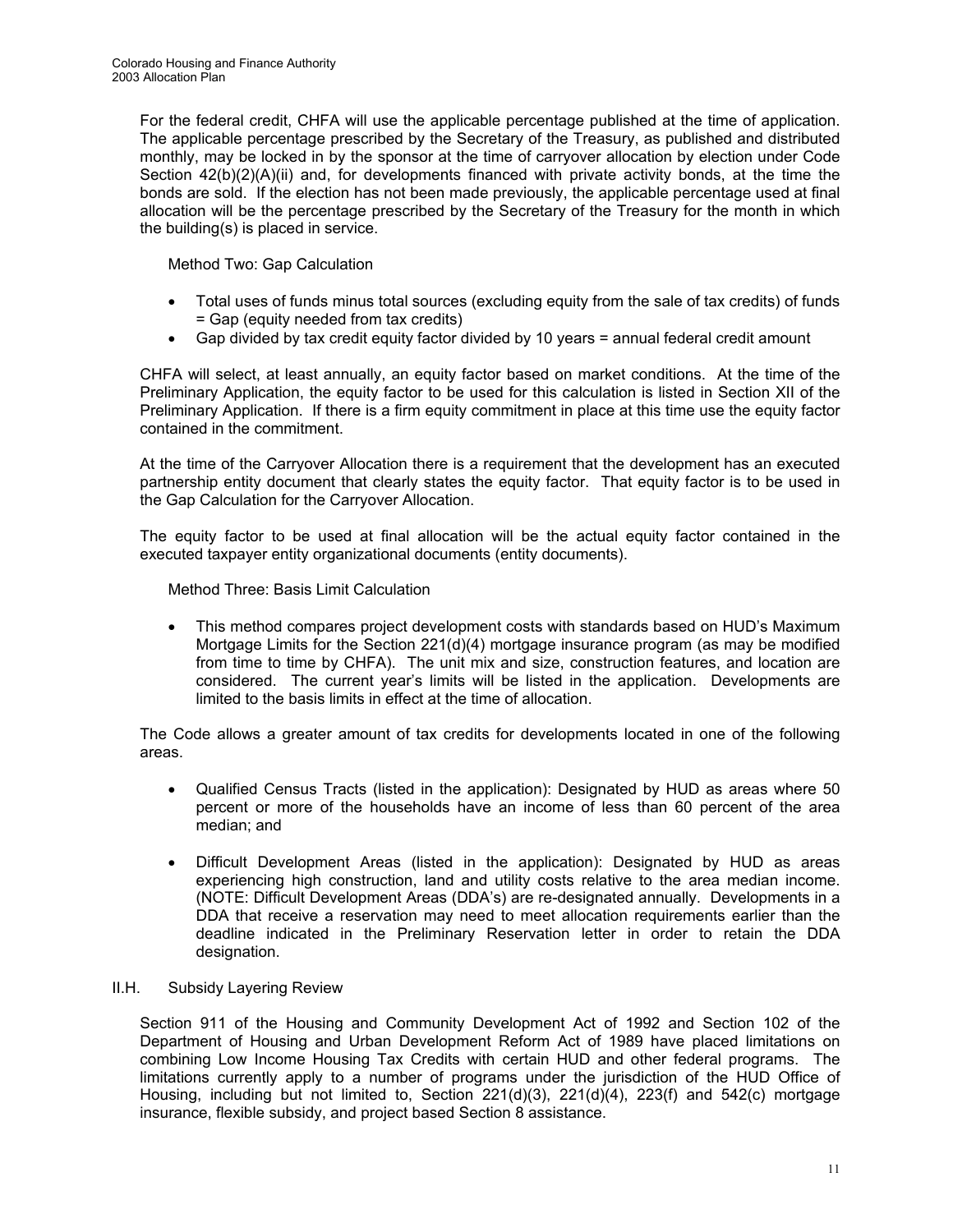As part of a Memorandum of Understanding (MOU) between HUD and CHFA, developments combining federal Low Income Housing Tax Credits with these programs will be subject to a subsidy layering review by CHFA. The MOU requires that HUD and CHFA share information on the developer's disclosure of sources and uses of funds and on development costs for all developments financed with a combination of federal tax credits and HUD Housing assistance.This review is designed to ensure that such developments do not receive excessive assistance. Under the subsidy layering review developer fees and contractor overhead, profit and general requirements are limited to those percentages listed in Section II.G. HOME or CDBG funding, when combined solely with tax credits, do not trigger the subsidy layering review process.

# II.I. Additional Federal Credits

 Sponsors may apply for an increase in federal tax credit amounts in subsequent years if a development's eligible basis has increased. Additional credits may be awarded if (i) there are additional credits available, (ii) CHFA is satisfied that the additional amount is necessary for the financial feasibility and viability of the development, and (iii) the increased amount of credits does not exceed CHFA's basis limits for the year of allocation. Such applications will be subject to the same competitive application process described above in Section II.A. (Does not apply to developments financed with private activity bonds)

# II.J. Sponsor Elections

1. Applicable Credit Percentage for Federal Credits – The applicable percentage (except for developments financed with tax exempt bonds) may be "locked in" at two points in the allocation process, (i) the month in which such building is placed in service, or (ii) at the election of the taxpayer, at the time of a carryover allocation. The Authority's Carryover Allocation Agreement provides a space for such election.

 For developments financed with tax-exempt bonds, the applicable credit percentage is established at either, (i) the month in which the building is placed in service, or (ii) at the owner's election, the month in which the bonds are issued. If the latter is desired, the Election Statement (form issued by CHFA) must be signed by the owner, notarized and submitted to CHFA before the close of the fifth calendar day following the month in which the bonds are issued.

- 2. Gross Rent Floor *–* Section 42(g)(2)(A) of the Code provides that a Low-Income unit is "rent restricted" if the gross rent for such unit does not exceed 30 percent of the imputed income limitation applicable to the unit. Under Revenue Procedure 94-57, the effective date of the income limitation used to establish the gross rent floor is the time the Authority initially allocates a housing credit dollar amount to the development (that is, the date of a carryover allocation, or if no carryover allocation is made, the date of final allocation) unless the sponsor designates a building's placed in service date as the effective date for the gross rent floor. Such designation must be made by advising the Authority in writing no later than the placed in service date. The Carryover Allocation Agreement provides a space for such designation. The gross rent floor for developments not seeking a carryover allocation will be the date of final allocation, which ordinarily closely follows the placed in service date. For developments financed with tax-exempt bonds, the effective date of the income limitation used to establish the gross rent floor is the date the Authority initially issues a determination letter to the building, unless the sponsor designates a building's placed in service date as the effective date for the gross rent floor. Such designation must be made by advising the Authority in writing no later than the placed in service date.
- 3. Begin Credit PeriodSection 42(f)(1) of the Code defines the credit period for federal tax credits as the ten (10) taxable years beginning with (i) the taxable year in which the building is placed in service, or (ii) at the election of the taxpayer, the succeeding taxable year.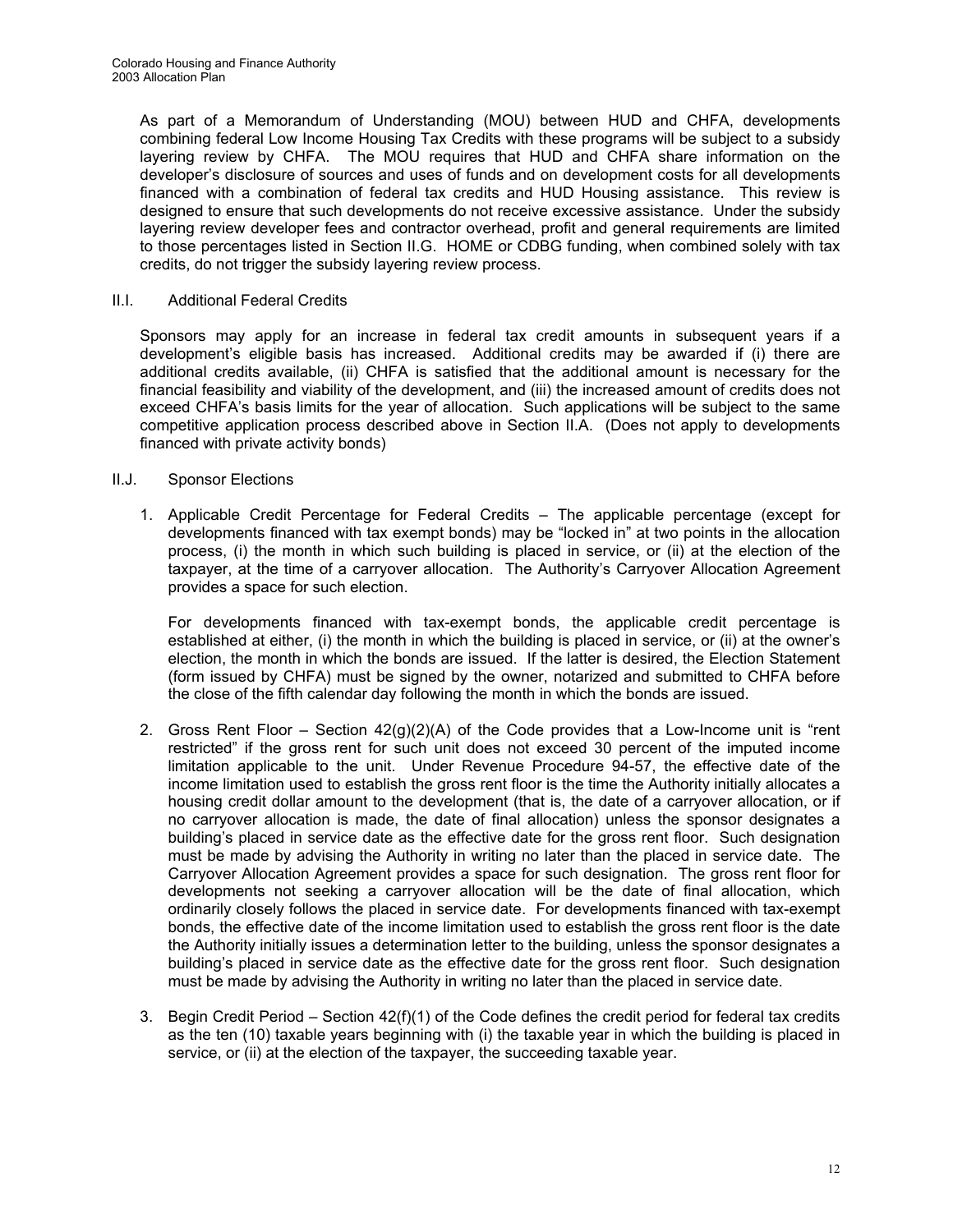# II.K. Land Use Restriction Agreement

 Section 42(h)(6) of the Code requires that a development be subject to "an extended low-income housing commitment". The Authority complies with these requirements with the execution and recording of a Land Use Restriction Agreement at the time of the final allocation of credits. The Land Use Restriction Agreement sets forth, as covenants running with the land for a minimum of thirty (30) years (or additional years if the development owner has committed to a longer use period), , the lowincome unit set-asides, the percentages of median income to be served, the special housing needs units committed to (if any), and such other requirements as CHFA may apply based on the allocation plan.

 The development owner will be required to have all lien holders of a development complete and sign a Partial Subordination to the Land Use Restriction Agreement which will subordinate their liens to certain provisions of the Land Use Restriction Agreement.

#### II.L. Administration of Plan

 CHFA reserves the right to resolve all conflicts, inconsistencies or ambiguities, if any, in this Plan or which may arise in administering, operating or managing the reservation and allocation of credits or Colorado's Low-Income Housing Tax Credit program and the right, in its sole discretion, to modify or waive, on a case by case basis, any provision of this plan that is not required by the Code. All such resolutions or any such modifications or waivers are subject to written approval by the Executive Director and are available for review, as requested, by the general public.

# II.M. Amendments

 CHFA reserves the right to amend this Plan from time to time, pursuant to the Code, for any reason, including, without limitation (i) to reflect any changes, additions, deletions, interpretations, or other matters necessary to comply with Section 42 of the Code or regulations promulgated thereunder; (ii) to cure any ambiguity, supply any omission, or cure or correct any defect or inconsistent provision in this Plan; (iii) to insert such provisions clarifying matters or questions arising under this Plan as are necessary or desirable and are not contrary to or inconsistent with this Plan or Section 42 of the Code; (iv) to modify identified housing needs and selection criteria reflecting those needs, based upon continuing assessment of such needs, provided that no such amendment shall retroactively affect a reservation of credit previously made under this Plan; and (v) to facilitate the award of Credits that would not otherwise be awarded. All such amendments shall be fully effective and incorporated herein upon the Board's adoption of such amendments. This Plan also may be amended as to substantive matters at any time following public notice and public hearing, and approval by the Board and by the Governor of the State.

#### II.N. Transfers of Reservations and Carryover Allocations

 Reservations, Carryover Allocations and/or state tax credit allocations are non-transferable, except to an entity in which the transferring holder of the Reservation or Carryover Allocation is the general partner or controlling principal, without CHFA's express written consent. Because all representations made with respect to the sponsor, its experience and previous participation are material to the evaluation made by CHFA, it is not expected that CHFA's consent will be granted for transfers to an unrelated entity unless a new application is submitted and scores no less than the original application. (Does not apply to developments financed with private activity bonds)

#### III. UNDERWRITING CRITERIA

CHFA has adopted minimum underwriting standards for all developments that wish to apply for tax credits under this Plan. These standards must be met at the time of preliminary application. Developments that do not meet the following minimum standards will not be considered for a reservation of tax credits. Implementation of these standards does not constitute a representation of the feasibility or viability of the development.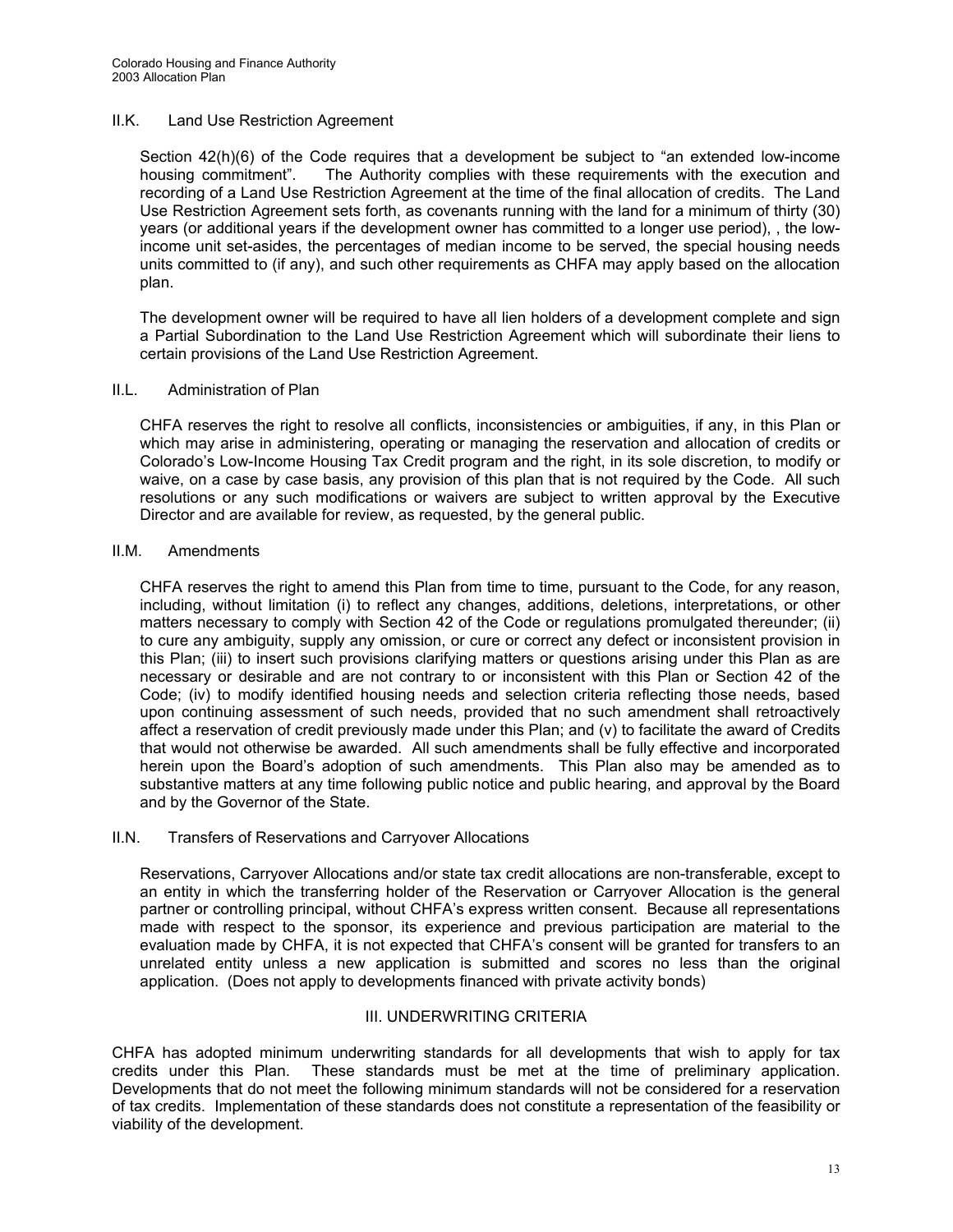## III.A. Market Study Requirements

 Along with the Preliminary Application, the applicant must provide a market study prepared by an experienced market analyst*,* approved by CHFA, who is totally unaffiliated with the developer and/or owner of the proposed development. A list of approved market analysts is in Appendix A of this Plan. The study must justify the need for the number, size, and type of rental housing proposed. The market analyst must follow the Market Study Guide in Appendix A of this Plan or the market study and the application will be rejected. In order to avoid the rejection of any study, the applicant must contact CHFA regarding the intention to apply for tax credits prior to commissioning the market study. In addition, the market analyst must contact CHFA prior to the commencement of the study.

A favorable statement of conclusions about the strength of the market for the proposed development does not operate to vest in an applicant or development any right to a reservation or allocation of tax credits in any amount. CHFA reserves the right NOT to reserve or allocate tax credits to any applicant or development, regardless of that applicant's point ranking and CHFA will in all instances reserve and allocate tax credits consistent with its sound and reasonable judgment, prudent business practices, and the exercise of its discretion.

 CHFA will accept a previously written study if the study has been written by an analyst that is on the list of approved market analysts is in Appendix A of this Plan, the study is amended to contain all of the elements of the market study guide, including formatting, and data older than six months are updated to present time. If any of the above items are not addressed in the market study, the study will not be accepted and the preliminary application will be rejected.

# III.B*.* Minimum Operating Reserve Requirements

 The total development budget for the development must include minimum operating reserves equal to four (4) months of projected annual operating expenses and four months of debt service payments. This is a minimum requirement. However, market study results regarding lease-up projections may require a larger reserve amount. Reserves must remain with the development for a minimum of three years from the time the development is placed in service. These requirements, as well as provisions for reserve account reductions over time as development benchmarks are achieved, must be contained in the entity partnership agreement.

 CHFA will consider developer/owner guarantees in lieu of the above requirements. Exceptions may be considered only after a review of the developer/owner's financial capacity and liquidity, developer track record of previous developments, and the number and amount of outstanding guarantees for other developments.

#### III.C. Minimum Replacement Reserve Requirements

 Minimum replacement reserves must equal \$250/unit annually for new construction senior developments and \$300/unit annually for rehabilitation and new construction family developments. CHFA will consider an adjustment to the rehabilitation replacement reserve based on the extent of the rehabilitation. Capitalized replacement reserves may also substitute for the annual per unit requirement depending on the amount to be capitalized.

#### III.D. Minimum Pro Forma Underwriting Assumptions

 The following minimum underwriting assumptions must be used for the 15 year pro forma provided as part of the application. These are minimum requirements. Results of the market study may require different, more conservative assumptions.

- 1. Vacancy Rate 7% on all development income; 10% vacancy rate for any retail/commercial income.
- 2. Annual Rental Income Growth 2%
- 3. Annual Operating Expense Growth 3%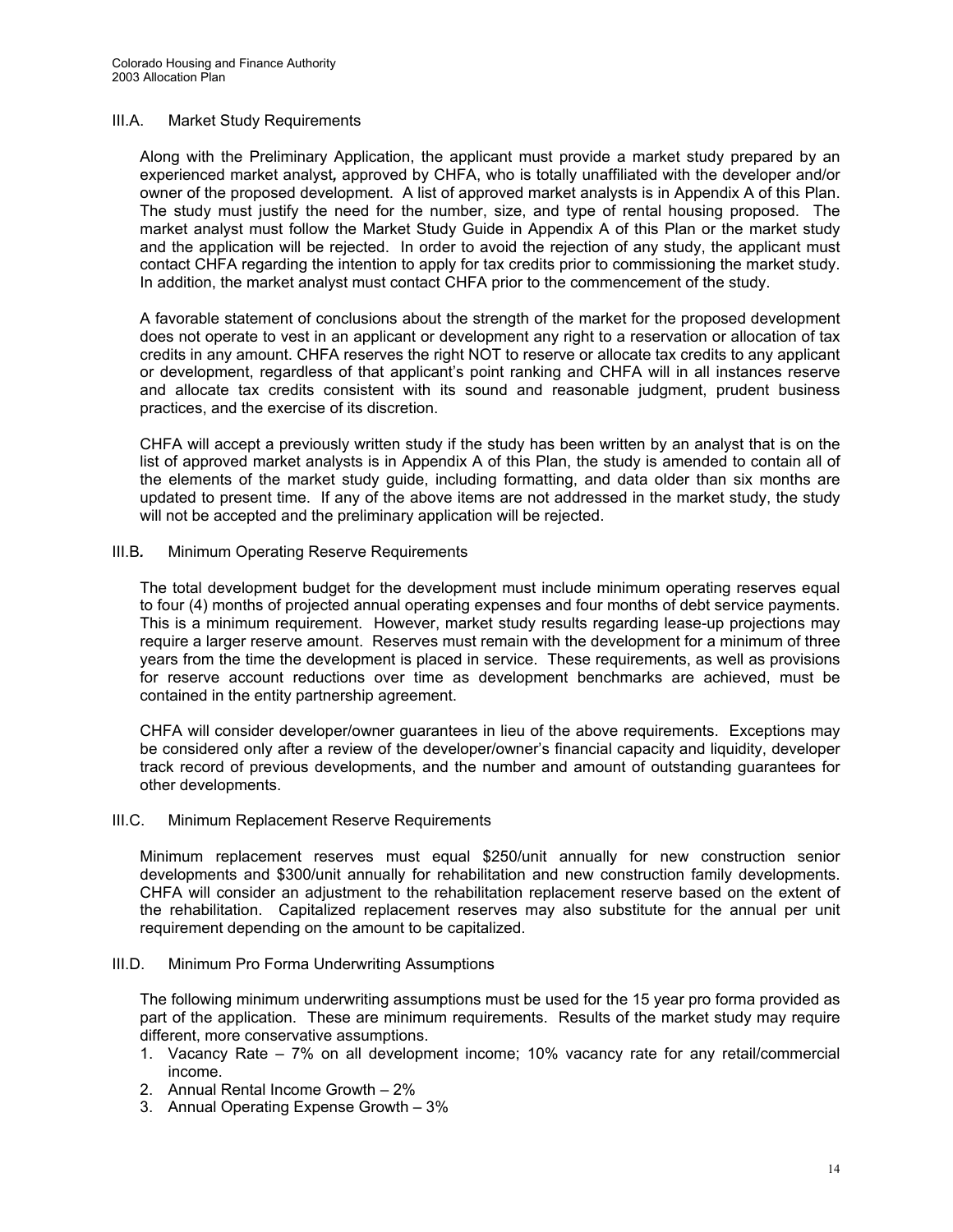- 4. Per Unit Per Annum Operating Expenses (PUPA) \$2,900 excluding replacement reserves, (higher for developments that are providing additional services; \$20,000 for licensed assisted living facilities.
- 5. Debt Coverage Ratio Minimum 1.15 to 1.0 for all amortized debt. Developments with debt coverage ratios that exceed 1.3 to 1.0 may be eligible for less credit than the amount calculated as per Section II.G. of the Plan.

# IV. DEVELOPMENT SELECTION CRITERIA

Proposed developments that meet the Minimum Application and Underwriting requirements will be evaluated, ranked and selected for recommendation to the Board based on the criteria described below. Proposed developments are ranked based on aggregate scores earned in the primary and secondary criteria. These criteria are explained in more detail in this Section IV of this plan.

- 1. Primary Criteria: A Proposed development must earn points in both of the primary criteria (low income targeting and low-income use period) to be eligible for credits in Colorado.
- 2. Secondary Criteria: Proposals earning points under both primary criteria will also be evaluated based on the secondary criteria, which relate to area housing needs, development characteristics, development location, sponsor characteristics, tenant population characteristics, public housing waiting lists.

Regardless of numerical ranking, the scoring does not operate to vest in an applicant or development any right or reservation or allocation of tax credits in any amount. CHFA will in all instances reserve and allocate tax credits consistent with its sound and reasonable judgment, prudent business practices, and the exercise of its discretion. Specifically, but without limiting the generality of the foregoing, CHFA reserves the right NOT to reserve or allocate tax credits to any applicant or development, regardless of that applicant's point ranking, if the CHFA Executive Director determines, in its sole and absolute discretion, that (i) a reservation or allocation for such applicant or development does not further the purpose and goals set forth in Section I hereof; (ii) the applicant's proposed development is not financially feasible or viable; or (iii) there is not a substantial likelihood that the development will be able to meet the requirements for carryover or final allocation in a timely manner. For purposes of these determinations, the information which may be taken into account includes, but is not limited to, comments of officials of local governmental jurisdictions, , the market appropriateness of the development, market information from sources other than the submitted market study and the sponsor's (including any principal's) prior experience and performance with Colorado's and other states' tax credit programs and federal or other states' housing assistance programs. The prior performance considered would include, but is not limited to, progress made with previous tax credit reservations, development compliance and payment of monitoring fees.

#### IV.A. Primary Selection Criteria

1. Low-Income Targeting

 The Code mandates that to be eligible for Low Income Housing Tax Credits, a development must meet one of two minimum thresholds: either a minimum of 20 percent of the total development units must be rent restricted for and occupied by tenants with incomes of 50 percent or less of the area median income; OR a minimum of 40 percent of the total development units must be rent restricted for and occupied by tenants with incomes of 60 percent or less of the area median income. The tenants of these rent-restricted units are to pay no more than 30 percent of the imputed income limitation applicable to the unit for both rent and utilities. The income and rent limits are adjusted for household size.

 For mixed-income developments, including developments financed with private activity bonds, CHFA requires that Low-Income set-aside units be distributed proportionately throughout each building, throughout the bedroom/bath mix and type and, to the extent possible, throughout each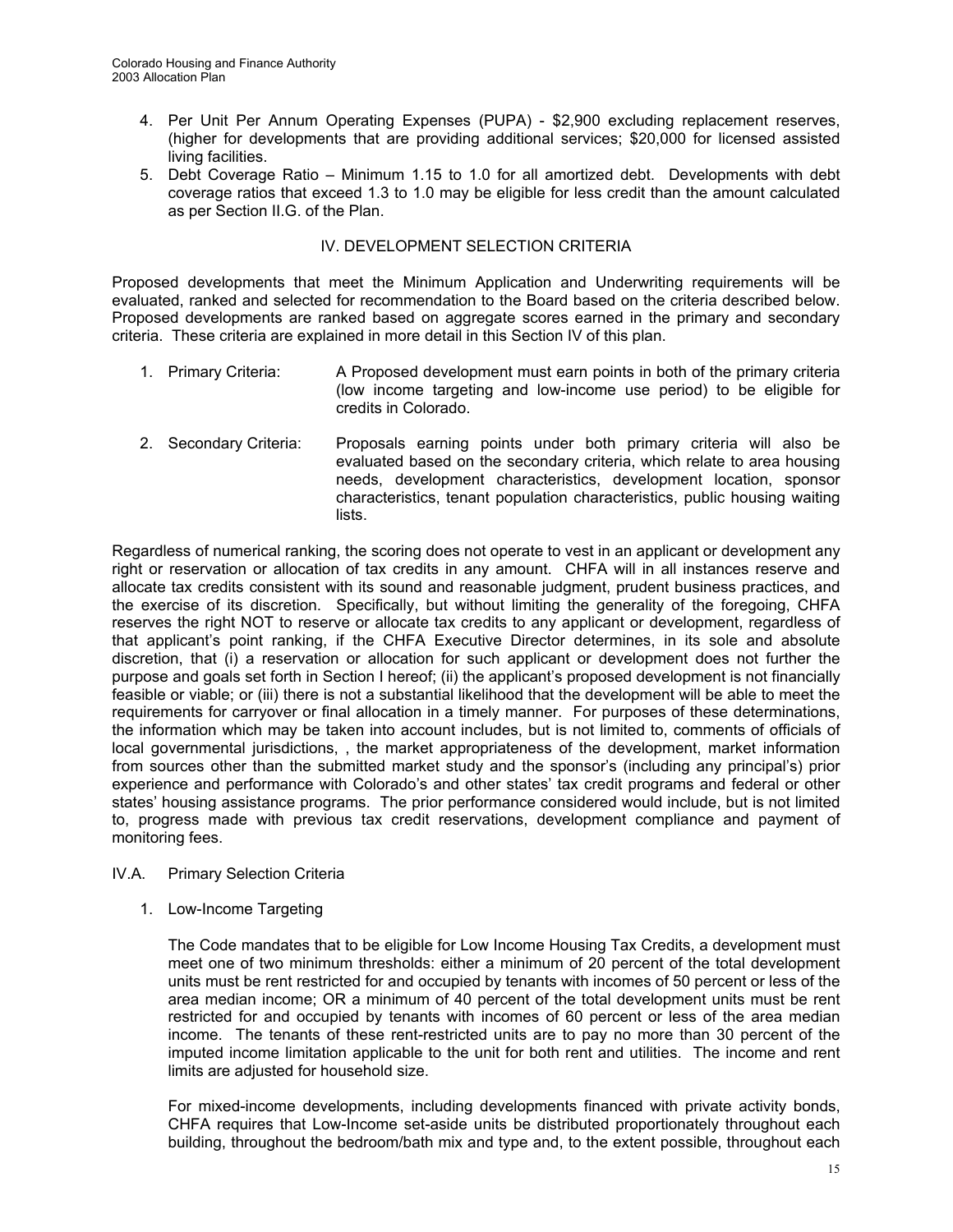floor of each building of the development. Both market rate and low-income units must have the same design regarding unit amenities and square footage. Amenities include, but are not limited to, fireplaces, covered parking, in-unit washer/dryers and mountain views.

 For developments that are 100% low-income, including developments financed with private activity bonds, CHFA requires that the unit at different targeting levels (40% AMI, 50% AMI, etc) be distributed proportionately throughout each building, throughout the bedroom/bath mix and type and, to the extent possible, throughout each floor of each building of the development. All targeting levels must have the same design regarding unit amenities and square footage. Amenities include, but are not limited to, fireplaces, covered parking, in-unit washer/dryers and mountain views.

 Low-Income Targeting Points Given as Follows (applicants must choose either threshold (a) or (b) below and may also choose (c), if the requirements therein are met; Developments located in counties with median incomes below \$40,600 will be allowed to use the weight factor of 60 instead of 40 for selecting the 60% of A.M.I. threshold, a weight factor of 80 instead of 60 for selecting the 50% of A.M.I. threshold and a weight factor of 100 instead of 80 for selecting the 40% of A.M.I. threshold. Because applications will be accepted throughout the calendar year, the current county median income at the time of the application will be used to determine eligibility for a weight factor adjustment. The median income amount will be updated when new A.M.I. levels are published by HUD.

(a) THRESHOLD 40% at 60% of area median

| % of Median<br>Income             | # of Rent<br><b>Restricted Units</b>                                                                                                                                                                                                                                                                                           | % of Rent<br><b>Restricted Units</b><br>a÷b                                                                                                                                                                                                                                                                       | Weight              | Points |
|-----------------------------------|--------------------------------------------------------------------------------------------------------------------------------------------------------------------------------------------------------------------------------------------------------------------------------------------------------------------------------|-------------------------------------------------------------------------------------------------------------------------------------------------------------------------------------------------------------------------------------------------------------------------------------------------------------------|---------------------|--------|
| 60%                               | $\overline{a}$ (a) and the contract of $\overline{a}$ and $\overline{a}$ and $\overline{a}$ and $\overline{a}$ and $\overline{a}$ and $\overline{a}$ and $\overline{a}$ and $\overline{a}$ and $\overline{a}$ and $\overline{a}$ and $\overline{a}$ and $\overline{a}$ and $\overline{a}$ and $\overline{a}$ and $\overline{a$ |                                                                                                                                                                                                                                                                                                                   | 40                  |        |
| 50%                               |                                                                                                                                                                                                                                                                                                                                |                                                                                                                                                                                                                                                                                                                   | 60<br>X —           |        |
| 40%                               |                                                                                                                                                                                                                                                                                                                                |                                                                                                                                                                                                                                                                                                                   | X —<br>80           |        |
| subsidies.                        |                                                                                                                                                                                                                                                                                                                                | NOTE: No more than 60 percent of total number of low-income units can be designated as serving<br>tenants at or below 40% of the Area Median Income for purposes of determining the points in the 40%<br>A.M.I. category unless the development has federally funded project-based rental assistance or operating |                     |        |
| TOTAL<br>of rent restricted units | (b)                                                                                                                                                                                                                                                                                                                            |                                                                                                                                                                                                                                                                                                                   | <b>Total Points</b> |        |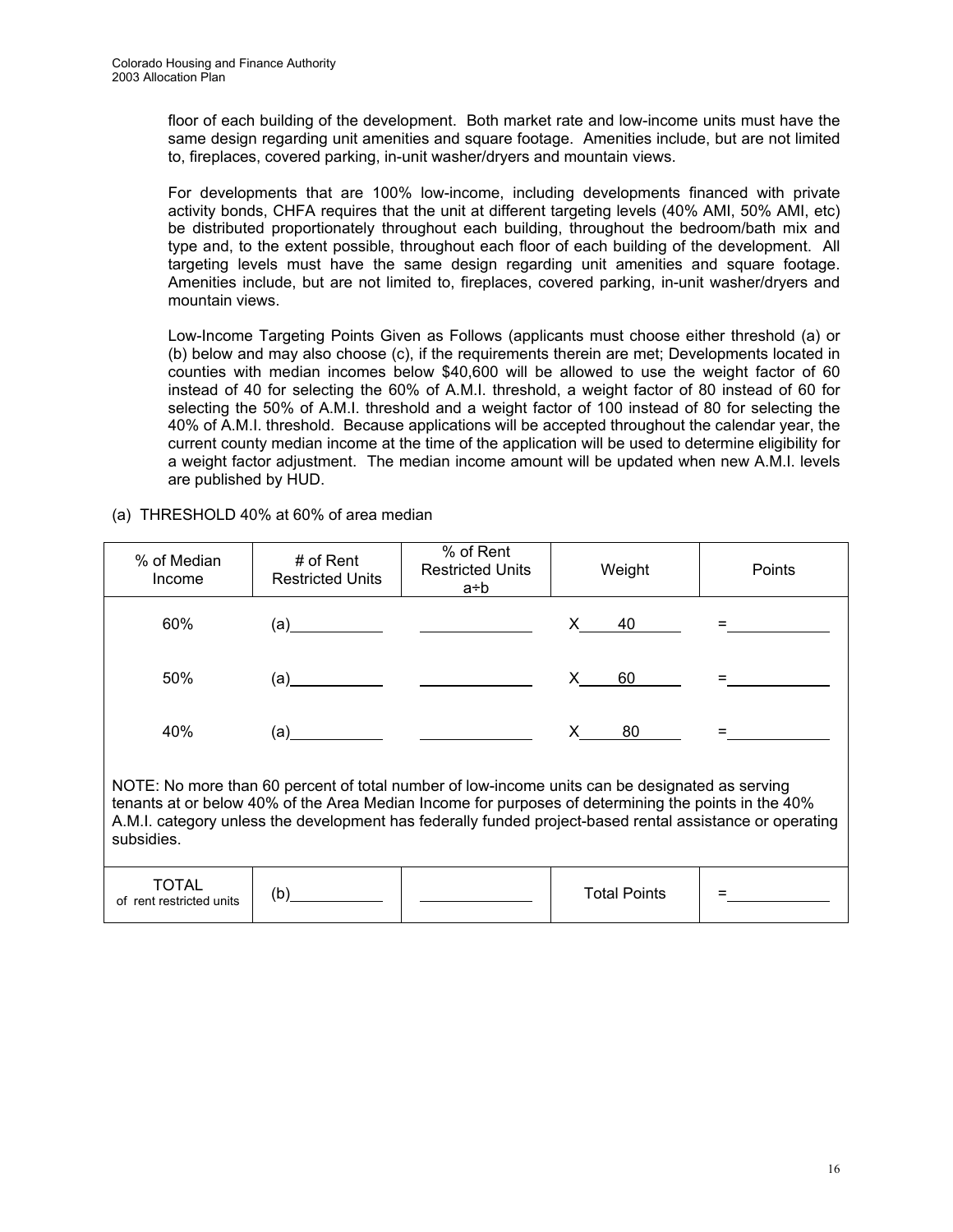(b) Threshold 20% at 50% of area median (the Code requires that if a sponsor elects the 20% at 50% threshold, any units in excess of the 20% that are intended to qualify for tax credits may not exceed the 50% of median income limit).

| % of Median<br>Income             | # of Rent<br><b>Restricted Units</b> | % of Rent<br><b>Restricted Units</b><br>a÷b                                                                                                                                                                                                                                                                           | Weight              | Points |
|-----------------------------------|--------------------------------------|-----------------------------------------------------------------------------------------------------------------------------------------------------------------------------------------------------------------------------------------------------------------------------------------------------------------------|---------------------|--------|
| 50%                               | (a)                                  |                                                                                                                                                                                                                                                                                                                       | 60                  |        |
| 40%                               | (a)                                  |                                                                                                                                                                                                                                                                                                                       | 80                  |        |
| subsidies.                        |                                      | NOTE: No more than 60 percent of total number of the low-income units can be designated as serving<br>tenants at or below 40% of the Area Median Income for purposes of determining the points in the 40%<br>A.M.I. category unless the development has federally funded project-based rental assistance or operating |                     |        |
| TOTAL<br>of rent restricted units | (b)                                  |                                                                                                                                                                                                                                                                                                                       | <b>Total Points</b> |        |

(c) Targeting 30% of area median income or below. Additional points will be awarded for developments that target very, very low-income residents. This targeting is available only to Colorado-based nonprofit entities that are developing housing for the homeless, as defined in Section IV.B.5 of the Plan, and for-profit or non-profit entities that are receiving points under section IV.B.3.d..The non-profit entity developing housing for the homeless must have at least five (5) years experience in the development and management of housing for the homeless.Developments providing housing for the homeless must provide a range of supportive services to the residents , at no cost to the residents, in order to receive the additional points. Supportive services might include, but are not limited to, case management, job training and/or placement, continuing education, transportation, child care and health care. These services must be provided by a service provider(s) with a minimum of three years experience in the related field of service provision. Documentation must be provided. Developments claiming points in this section cannot also claim points under Section IV.B.5.

| Very, Very Low-Income Targeting (Select One)                                                                                                                                                                                                                                                                                        | <b>Total Points</b> |  |  |  |  |
|-------------------------------------------------------------------------------------------------------------------------------------------------------------------------------------------------------------------------------------------------------------------------------------------------------------------------------------|---------------------|--|--|--|--|
| 10% of total<br>units at/or below 30%<br>AMI - 5 Points                                                                                                                                                                                                                                                                             |                     |  |  |  |  |
| NOTE: No more than 60 percent of total number of the low-income units can be designated as<br>serving tenants at or below 40% of the Area Median Income for purposes of determining the<br>points in the 40% A.M.I. category unless the development has federally funded project-based<br>rental assistance or operating subsidies. |                     |  |  |  |  |

# *2. Extended Low-Income Use*

The Code requires that the low-income occupancy and rent restrictions be maintained during the initial compliance period of 15 years  $[Section 42(i)(1)]$ . In addition, the occupancy restrictions must be maintained for an extended use period of an additional 15 years [Section 42(h)(6)(D)] subject to termination by foreclosure and sale using a qualified contract [Section 42(h)(6)(F)]. The Code also requires that state allocating agencies give priority to developments with the longest low-income use period.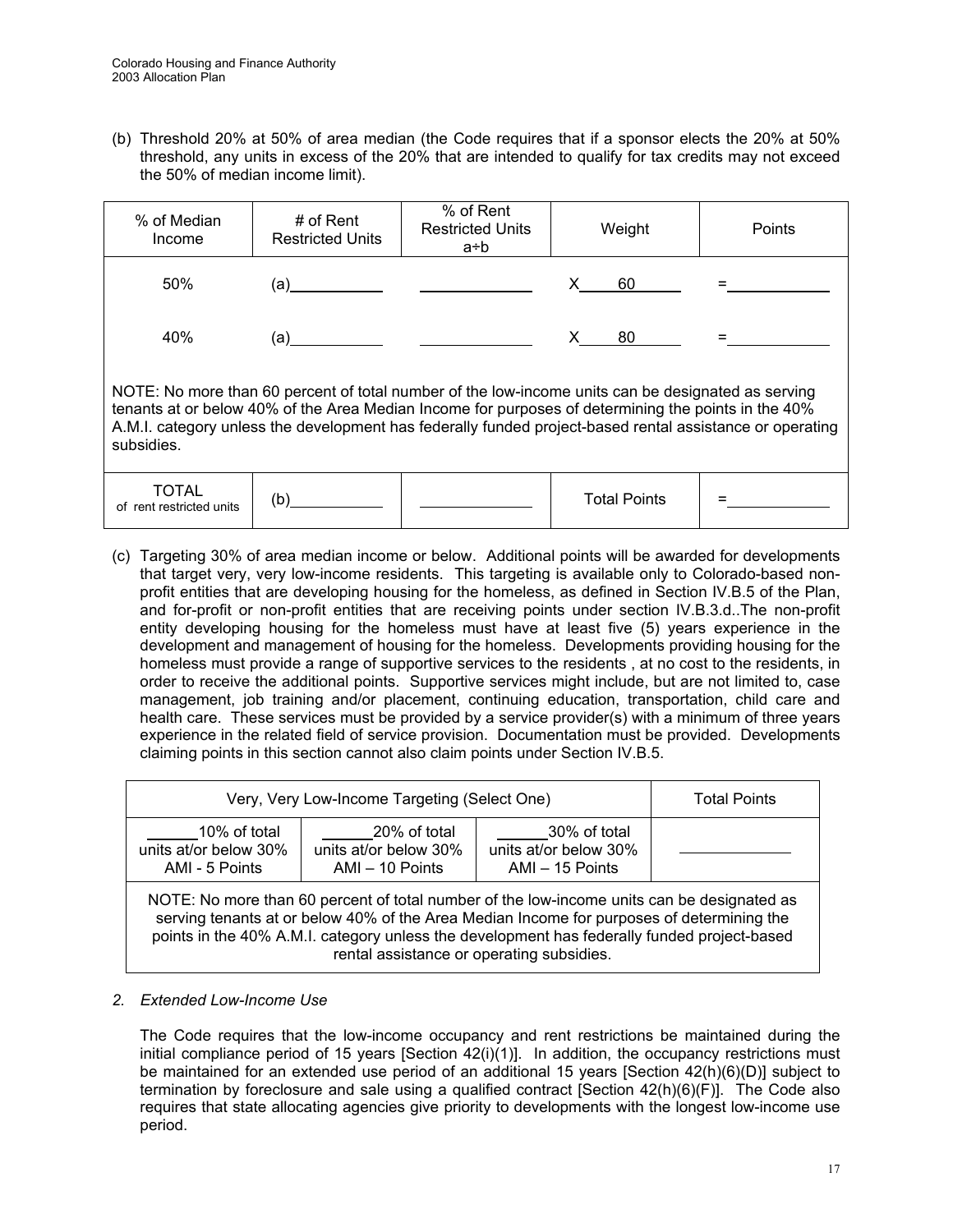Colorado requires a minimum waiver of five (5) years of the rights to termination by sale using a qualified contract to be considered for evaluation. The CHFA requirements do not change the Code requirements (initial compliance period of 15 years plus 15 year extended use period), except that the Code provisions for termination in connection with a sale of the property do not apply during the period which the owner has committed to CHFA that it will maintain the occupancy and rent requirements.

 CHFA will award points for developments that receive federal tax credits which waive any rights to terminate the Extended Use Period under Section 42(h)(6)(E)(i)(ii) of the Code in the following increments:

> 15 Years' Compliance + 5 Years' Waiver – 10 points 15 Years' Compliance + 10 Years' Waiver –20 points 15 Years' Compliance + 15 Years' Waiver – 30 points 15 Years' Compliance + 20 Years' Waiver – 34 points 15 Years' Compliance + 25 Years' Waiver – 38 points

Home Ownership Options:

Developments wishing to convert to home ownership at the end of the 15-year compliance period may do so under the provisions of the Code. CHFA will accept no more than two (2) applications per calendar year that intend to convert to home ownership. Such developments are limited to a maximum of thirtyfive (35) points under the scoring for this section. As these developments will be rental housing for a minimum of fifteen years, they will be underwritten as a rental development and are subject to the same underwriting criteria in Section III of this Plan.

The following conditions apply:

- The units must be single family detached or townhouse
- Intention to convert must be expressed in writing at the time of application
- Applicant must submit a comprehensive plan that includes, but is not limited to, provisions for repair or replacement of heating system, water heater and roof prior to sale, limitation on equity upon subsequent sales, homeownership classes for potential homebuyers and requirements for extent of stay in rental unit in order to be eligible for purchase.
- Purchaser must occupy unit as primary residence
- Units must be initially marketed to existing rental residents, including those that, at the time of sale, exceed 60% AMI. Remaining units not sold to existing renter households must be sold to households earning 80% or less of Area Median Income (AMI)
- 3. CHFA will award one (1) point for developments located in a Qualified Census Tract, the development of which contributes to a community revitalization plan (CRP)\*

\*Until such time as the Internal Revenue Service provides a definition for a community revitalization plan, CHFA defines such a plan as a published document, approved and adopted by the local governing body by ordinance or resolution, that targets local funds to specific geographic areas (the geographic area cannot be the entire town or city that has adopted the plan) for both commercial/retail and low-income residential developments (serving residents at, or below, 60% of the area median income).

- IV.B. Secondary Selection Criteria
	- 1. Housing Need Characteristics

Points may be earned under this category if the area where the proposed development is located is experiencing housing problems. Based on HUD's 1991 Comprehensive Housing Affordability Strategy (CHAS) regulations, households with housing problems include those that (1) occupy units with significant physical defects; (2) are overcrowded; and/or (3) have a cost burden of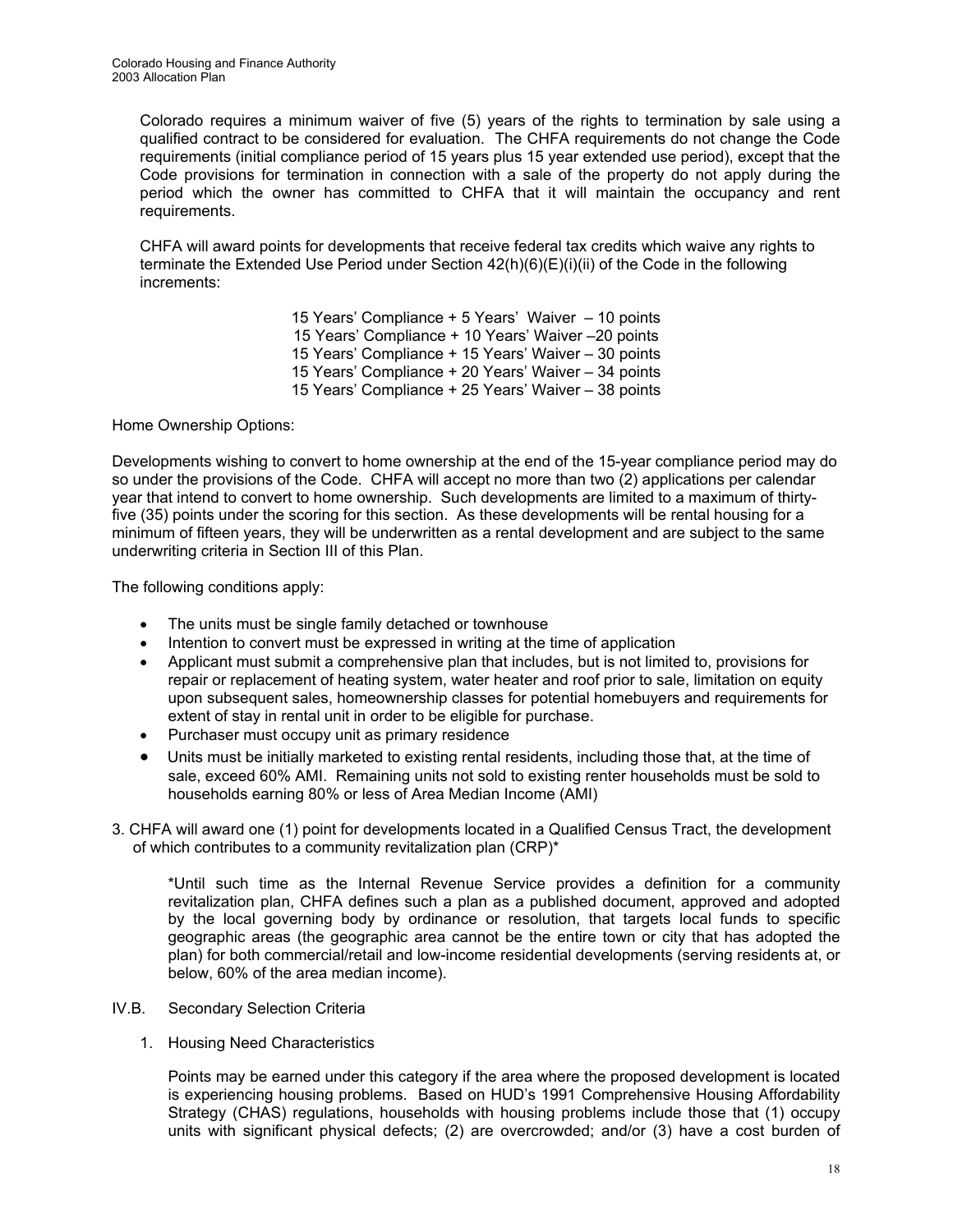greater than 30 percent of annual income for gross housing costs, as determined by 1990 U.S. Census Data.

The C-1 table in the application is a listing, by county or metropolitan area, of the percentage of renter households with incomes below 51 percent of the area median income experiencing housing problems. The C-2 table in the application is a listing, by county or metropolitan area, of the number of renter households experiencing housing problems. Sponsors should review these exhibits, and identify the location of the proposed development (a city or, if the city is not listed, the county), to determine the appropriate number of points for that area.

Sponsors may submit additional data from local, state, area Council of Governments (COGS), a Community Housing Development Organization (CHDO) or credible independent study for CHFA's consideration. The data must be quantitative and specifically address the aboveidentified issues or, if the development will house special needs tenants, the data must address these needs.

2. Development Location

Five (5) points may be earned for proposed developments located in a community that has an identified community housing priority (e.g. supports a local, regional or state plan, a neighborhood plan, or some other community-sponsored need assessment, master plan etc.) Applicant must provide evidence, clearly demonstrating the development fits into the community's need;

3. Development Characteristics

Points may be earned for the following:

- a. (10 points) Development that provides housing for a mix of incomes (i.e. that have no more than 70% tax credit-eligible units) For mixed-income developments, including developments financed with private activity bonds, CHFA requires that Low-Income set-aside units be distributed proportionately throughout the bedroom/bath mix and type. Both market rate and low-income units must have the same design regarding unit amenities and square footage.(see section IV.A.1.)
- b. (5 points) Development of 50 or fewer units
- c. (5 points) Rehabilitation of blighted buildings OR locally or federally designated historic structures. Blighted buildings are buildings that are in severe disrepair, including, but not limited to, boarded up, abandoned, or uninhabitable buildings, all of which have serious building code violations. Rehabilitation expenditures must be at least \$6,600 in hard costs per unit to be eligible for rehabilitation credits.Substantial rehabilitation developments that are changing the buildings use to residential but do not fit the above description of a blighted building do not qualify for points under this category.
- d. (15 points) Preservation Developments: Preservation Developments are defined as developments eligible for acquisition/rehabilitation credits that have federally subsidized rental assistance (HUD Section 8, Rural Development Section 515, etc.) and are likely to lose that subsidy, and their low income use, within two years from the time of application without federal Low Income Housing Tax Credits, or developments that currently have rents that, although not restricted by any federal or state program, are within the federal tax credit rent limits.
- e. (1 point) Rehabilitation developments in an area that is part of a community revitalization plan (CRP)\*. (Cannot score under this category if also scoring under Section IV.A.3. of the Allocation Plan)

\*CHFA defines such a plan as a published document, approved and adopted by the local governing body by ordinance or resolution, that targets local funds to specific geographic areas (the geographic area cannot be the entire town or city that has adopted the plan) for both commercial/retail and low-income residential developments (serving residents at, or below, 60% of the area median income).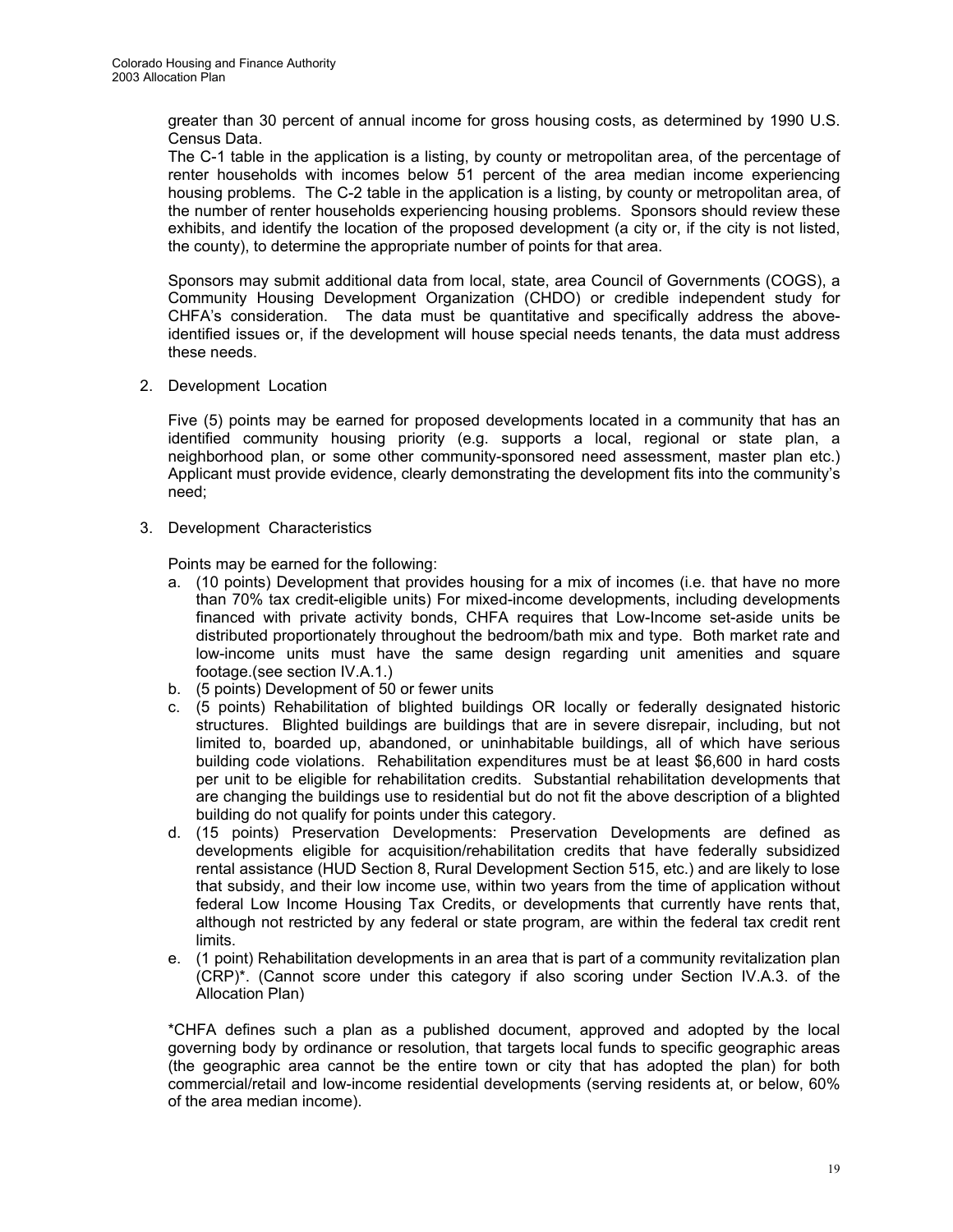- Note: Entities, or any affiliates thereof, that successfully compete, or have successfully competed in 1995 or later, for a reservation and that receive points under section 3.b. above, cannot apply in any subsequent application round for new developments adjacent to the original development, or additional phases of a development, until the original development is completed and has received a final allocation.
- 4. Applicant Characteristics

Points may be earned for the following:

Five (5) points) Applicant is a Colorado-based, 501 (c) (3) or (4) tax-exempt organization, having an express purpose of fostering low-income housing, or a Colorado public housing authority, is the sole general partner (either itself or through its or a related subsidiary) and will from the time of application materially participate\* in the development and operation of the development throughout the compliance period. A Colorado-based tax-exempt organization is defined as an entity that has a base of operations in Colorado, including offices and a full-time staff whose responsibilities include the development of housing in Colorado. Entities that are merely registered with the Colorado Secretary of State as a non-profit, but whose staff works and lives in another state, do not meet the definition of a Colorado-based tax-exempt organization. Developments receiving points under this category will be considered as part of the non-profit set-aside under Section II.E;

\*Materially participate is defined in Section 469(h) of the Code as "involved in the operation of the activity on a basis which is regular, continuous and substantial".

5. Tenant Populations with Special Housing Needs

Eight (8) points may be earned for the set-aside of at least 33 percent of the units for special needs tenant populations listed below. Applicant must provide evidence of a client source (e.g. letters from referring agencies, marketing plans, etc.). A sample agreement is in Exhibit G to the application. This agreement must be typed on the entity's letterhead, must be signed and dated by both parties and a copy must be included with the application in order to receive points. Documentation must be provided that demonstrates previous experience for the entities that will be providing services and managing the property. These units must be held available and rented only to these populations. (The minimum set-aside of 33% may be waived if any State regulations restrict the number of special needs units in a development. Waivers will be considered on a case by case basis and only with documentation of State imposed restrictions.) Developments claiming points in this section cannot also claim points under Section IV.A.1.(c).

Homeless◆ Supportive Housing■ For Non-Elderly Special Needs Tenants

 Eligible Individual or Family (under Section 42 of the tax Code) who: a) Lacks a fixed, regular and adequate nighttime residence; and b) Has a primary nighttime residence that is: 1) A supervised publicly or privately operated shelter designed to provide temporary living accommodations (including welfare hotels, congregate shelters, and transitional housing); 2) An institution that provides a temporary residence for individuals intended to be institutionalized; or 3) A public or private place not designed for, or ordinarily used as a regular sleeping accommodation for human beings. The term "Homeless Individual" does not include any individual imprisoned or otherwise detained under an Act of the Congress or a State law.

The development must provide services, such as job counseling, transportation, education, etc., to the homeless clients in order to receive points under this section.

■ Supportive Housing – Housing facilities serving persons with chronic, sometimes severe, disabilities (e.g. developmental, mental illness, AID's, physical handicap). The focus is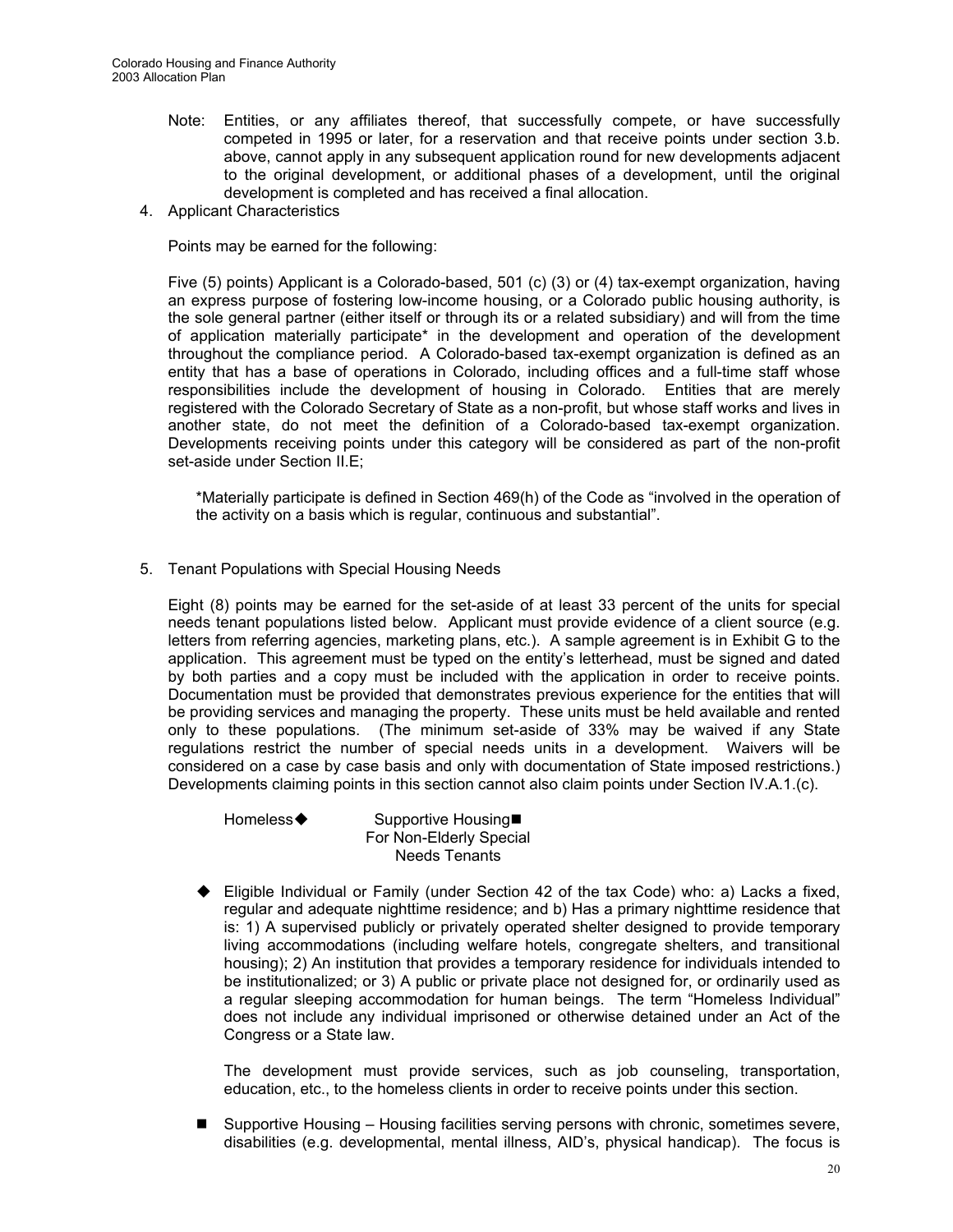on providing a stable, long term living environment, access to appropriate services and in many cases, meals and assistance with tasks of daily living.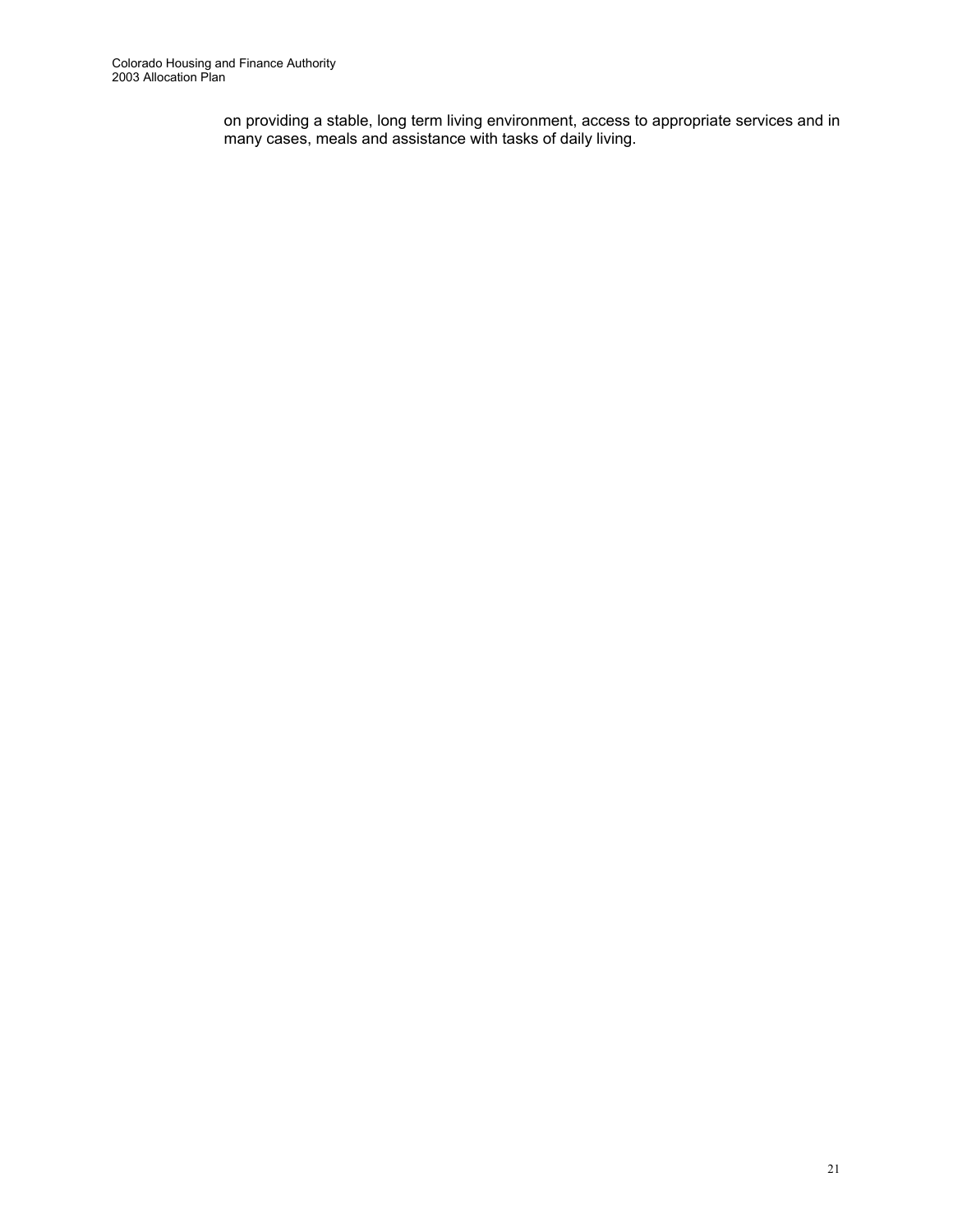6. Subsidized Housing Waiting List

Two (2) points may be earned by applicants who enter into a written agreement with the local public housing representative to give priority to households on waiting lists for subsidized or public housing. The information required in the written agreement is included in Exhibit F to the Application.

7. Tenant Populations with Children

Tiebreaker preference will be given to developments with tenant populations with children (see Section IV.C.).

# IV.C. Tie Breakers

 In the case of a tie between two or more developments' scores, the following tiebreakers, applied in the order shown until the tie is broken, will determine the ranking of the developments. CHFA may, however, in its sole discretion, choose to award a reservation for the purpose of maximizing the use of the current year's allocation while minimizing the use of the subsequent year's allocation that is being reserved as a forward commitment.

- 1. Development scoring the highest total score under Section IV.A.1 of the Development Selection Criteria,
- 2. Development scoring the highest total score under Section IV.A.2 of the Development Selection Criteria,
- 3. Developments with lowest amount of tax credit request per low income, tax credit unit (before 130% for DDA/QCT is added).
- 4. Developments that are intended for tenant populations with children (i.e., not senior independent or assisted-living developments and that have two (2) and three (3) bedroom units).

# V. FEES

- V.A. Preliminary Reservations
	- 1. Application fee An application fee of \$2,500 is due when the Preliminary Application is submitted. The fee is non-refundable and must be submitted with the application at the time of submittal.
	- 2. Reservation Fee After a development has received a preliminary reservation, a reservation fee of three percent of the actual federal tax credit amount for which the development is eligible must be paid prior to the issuance of the Reservation Letter. The applicant will have 10 days in which to pay the reservation fee and maintain the tax credit reservation. This fee is non-refundable and will not be adjusted if the final tax credit amount is reduced or the tax credits are returned or unused.
	- 3. Reservation Hold Fee CHFA may also charge an additional one percent fee to hold a reservation for a specific period which otherwise is subject to revocation as provided in Section II.A.10.
- V.B. Carryover Allocations
	- 1. Developments requesting carryover allocations of federal credits or an allocation of state credits prior to placement in service will be charged one and one-half percent of the federal tax credit carryover amount for which the development is eligible. This is due at the time the carryover application is submitted. This fee is non-refundable and will not be adjusted if the final tax credit amount is reduced, or the tax credits are returned or unused.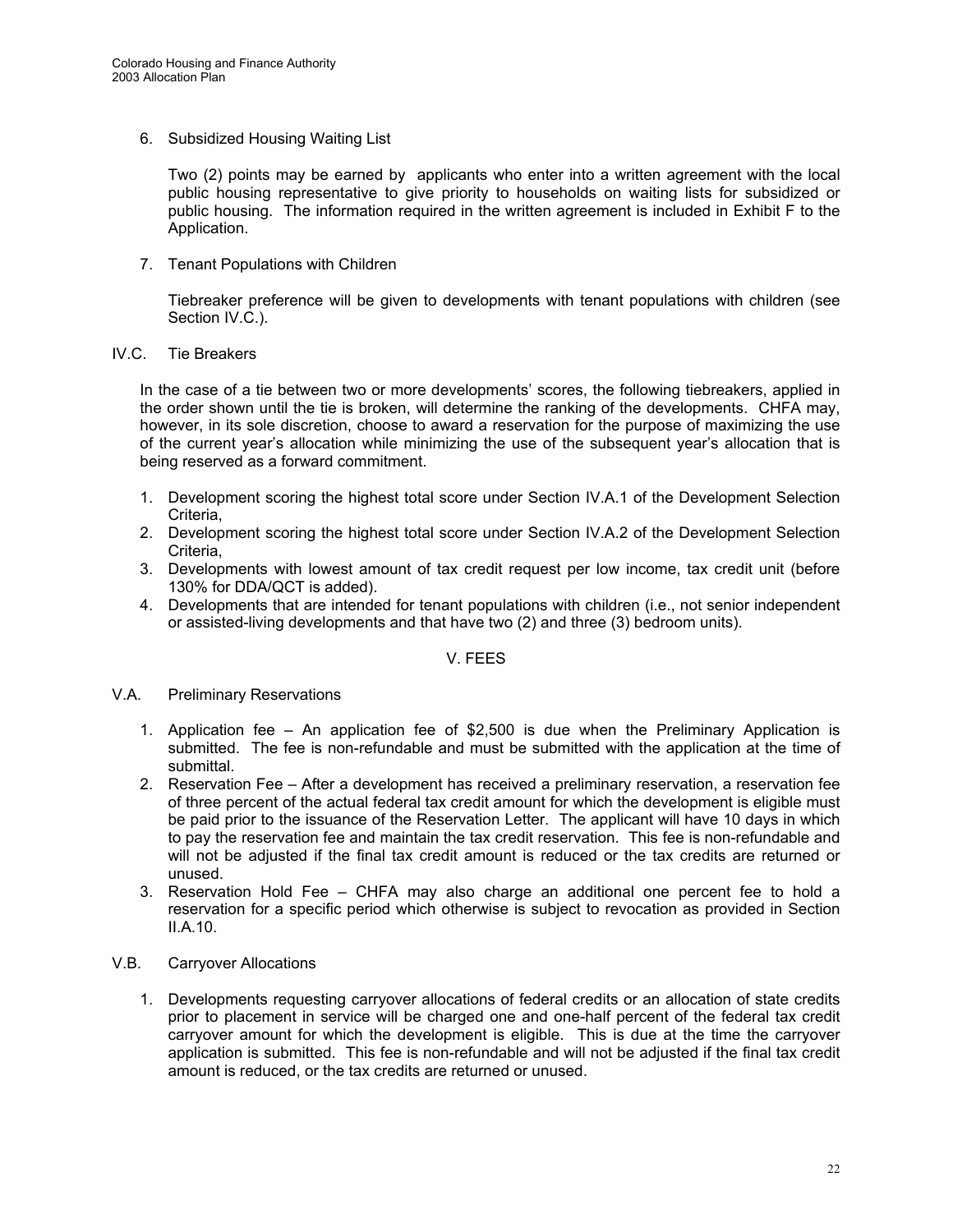## V.C. Final Allocations

- 1. Final Allocation Fee A final allocation fee of one and one-half percent of the federal tax credit amount for which the development is eligible is payable at the time of application for a final allocation of tax credits. If a development has paid a one and one-half percent fee at the time of carryover, or, for state credits, the allocation certificate, the final allocation fee will be waived.
- 2. Recording Charge A recording charge equal to \$5 per page plus \$1 for the first page will be due when the executed LURA is returned to CHFA for recording.

## V.D. Developments Financed with Tax Exempt Bonds

- 1. An application fee of one percent of the annual tax credit amount requested, or \$2,500 whichever is greater, is due at the time an application is submitted for review.
- 2. An additional two percent of the annual tax credit amount determined (minimum \$1,500) is due at the time an initial determination letter is issued.
- 3. A final allocation fee of two and one-half percent of the annual tax credit amount allocated (minimum \$2,500) is payable at the time of application for a final allocation of tax credits.

#### V.E. Compliance Monitoring Fee

 A compliance-monitoring fee will be assessed to cover the costs of the compliance monitoring program. This fee will be assessed to cover the initial 15 years of the compliance period in a lump sum, at the time of final allocation. This fee (which will be determined in the year the development receives a final allocation of credit) will be based on the number of low-income units, any designated manager and/or maintenance units, the compliance time period, and then present valued. The payment of this fee will be required prior to the issuance of the 8609(s). The amount of the compliance-monitoring fee for the remainder of the contractual extended use period will be determined in year 15.

 There are no clear rules establishing whether or not this lump sum fee can be included in the eligible basis. If a sponsor obtains an opinion from a tax attorney and an accountant stating that the requirements have been met to include this fee in the eligible basis, CHFA may allow the sponsor to do so. This will be done on a case-by-case determination.

# VI. DEVELOPMENTS FINANCED WITH TAX-EXEMPT BONDS

Applications for developments financed with tax-exempt, private activity bonds will be accepted throughout the year, except for the month of December.

The following sections of this Plan do not apply to developments financed with tax-exempt bonds: Sections II.A.1-4., II.A.7., II.B.,II.D-F., II.I., II.N., and IV.C.)

Unless otherwise stated, all other provisions of this Plan also apply to developments financed with taxexempt bonds. Under Section 42(h)(4) of the Code, developments financed with tax-exempt bonds may be entitled to 30% present value tax credits outside the federal housing credit ceiling. The bonds must have received an allocation of private activity bond cap pursuant to Section 146 of the Code, and principal payments on the bonds must be applied within a reasonable period to redeem the bonds. Credits are allowed for that portion of a development's eligible basis that is financed with the tax-exempt bonds. If 50% or more of a development's aggregate basis (land and building) is so financed, the development is entitled to credits for up to the full amount of qualified basis.

Developments financed with tax-exempt bonds are required by the Code to apply through the state credit agency for an allocation and for a determination that the development satisfies the requirements of this Plan. CHFA may accept the underwriting criteria of the permanent lender and/or the provider of credit enhancement if a summary of the financial analysis performed by the lender that addresses the criteria of Section III of this Plan is provided to CHFA. Otherwise, the criteria in Section III of this Plan will be applied.CHFA has established 60 points as the minimum number of points which a tax-exempt bond financed development will have to score under the Development Selection Criteria (Section IV.) to be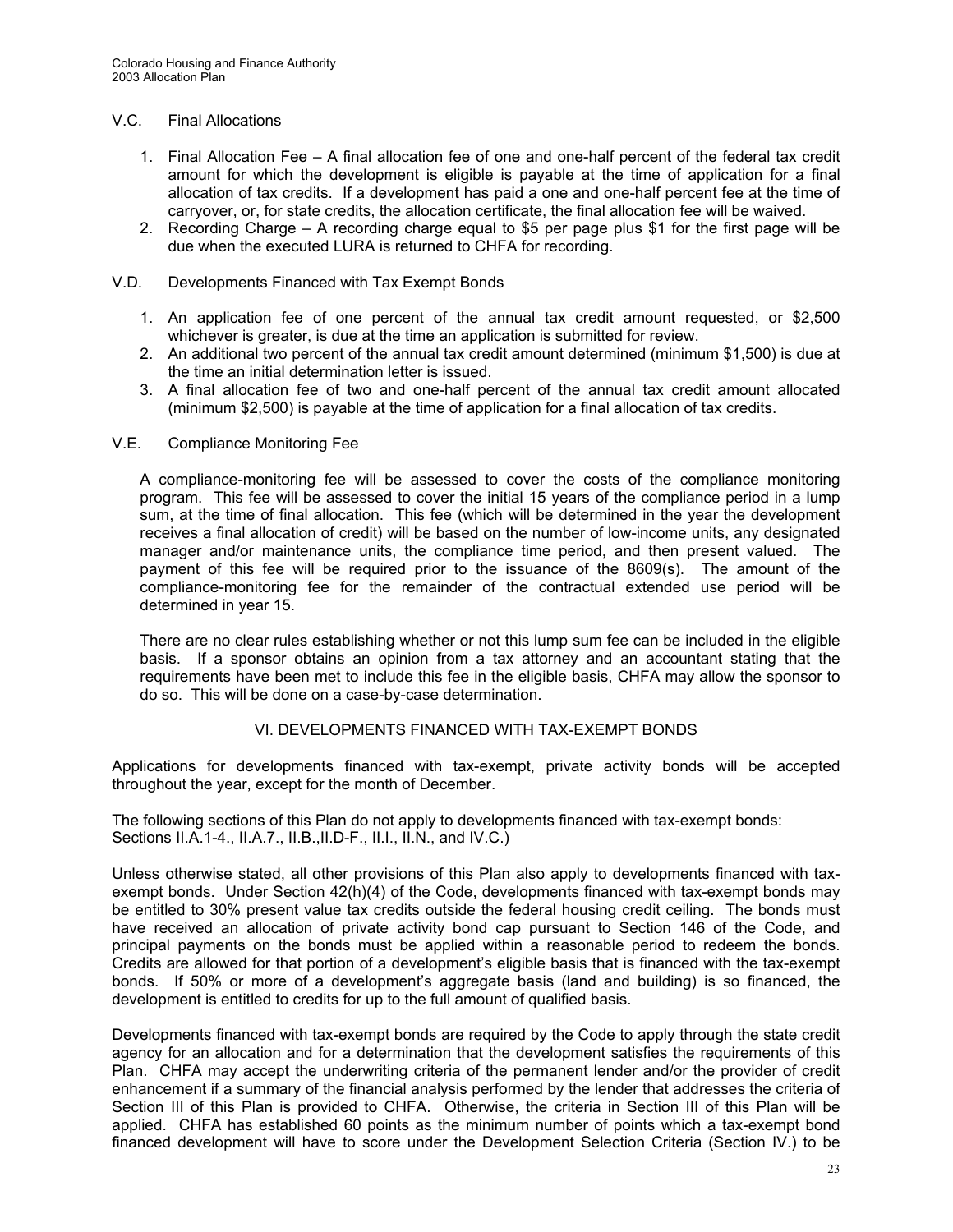considered for tax credits in Colorado. Sponsors may submit an application at any time, except for the month of December, in accordance with the following process:

The applicant must notify CHFA, in writing, that an application has been submitted to the issuer of bonds. The applicant must also notify CHFA if the development is seeking mortgage insurance through the Federal Housing Administration (FHA), or credit enhancement from another source.

The preliminary application must be submitted on a CHFA LIHTC application form along with the following requirements:

- 1. Market study (see Section III Underwriting Criteria for Market Study Requirements and the Market Study Guide – Appendix A to the Plan.)
- 2. Detailed development information which includes:
	- i. a description of the development and the location;
	- ii. location maps (clean, legible copies of both the local neighborhood and a city-wide map showing the development location) and site plan;
	- iii. development type and unit mix;
	- iv. line item development costs, sources and uses of funds;
	- v. projected rents and expenses;
	- vi. a 15-year pro forma that meets the requirements in Section III.D
	- vii. a development timeline.
- 3. Detailed sponsor and development team information, including resumes and historical operating expense data on all multi-family housing developments that have placed in service;
- 4. Evidence of site and/or building control;
- 5. Evidence of zoning status, provided by the local zoning or planning department;
- 6. Proposed financing information, including source(s) and terms, on financial institution letterhead and signed by a financial institution representative.
- 7. Two letters of comment, one from the local public housing authority and one from the local planning agency or other appropriate units of local government (only one letter is required if the development is in a location that is not served by a public housing authority.);
- 8. Completion of the Development Selection Criteria Worksheet which is a part of the application;
- 9. Certification of the architect, who has designed the development, that the development has been designed to comply with the requirements of all applicable local, state or federal fair housing and other disability-related laws, however denominated. The development design should consider, at a minimum, the applicability of the following laws: local building codes, Colorado Fair Housing Act, as amended, Colorado Standards for Residential Construction (C.R.S. Section 9-5-112), Federal Fair Housing Act, as amended, the Americans with Disabilities Act, and the Rehabilitation Act of 1973, as amended;
- 10. For acquisition/rehabilitation developments that are claiming acquisition credits, provide an appraisal that values the land and buildings separately and provide an attorney's opinion that the ten year rule requirements are met or provide evidence of an IRS waiver: and
- 11. Other documentation as required in the CHFA application packet

CHFA is required by the Code to notify the Chief Executive Officer of the local jurisdiction, where the proposed development will be located, of the tax credit application, and provide adequate opportunity for comment.

CHFA staff will review the application, determine whether the development is eligible and meets the requirements of this Plan, and make an initial determination of the development's tax credit amount. Although the bond inducement resolution is not required at the time of the preliminary application, it must be submitted before CHFA staff can make an initial determination of the development's tax credit amount.

For mixed-income developments financed with private activity bonds, CHFA requires that Low-Income set-aside units be distributed proportionately throughout each building, and to the extent possible, each floor of each building, of the development and throughout the bedroom/bath mix and type. Both market rate and low-income units must have the same design regarding unit amenities and square footage. Amenities include, but are not limited to, fireplaces, covered parking, in-unit washer/dryers and mountain views.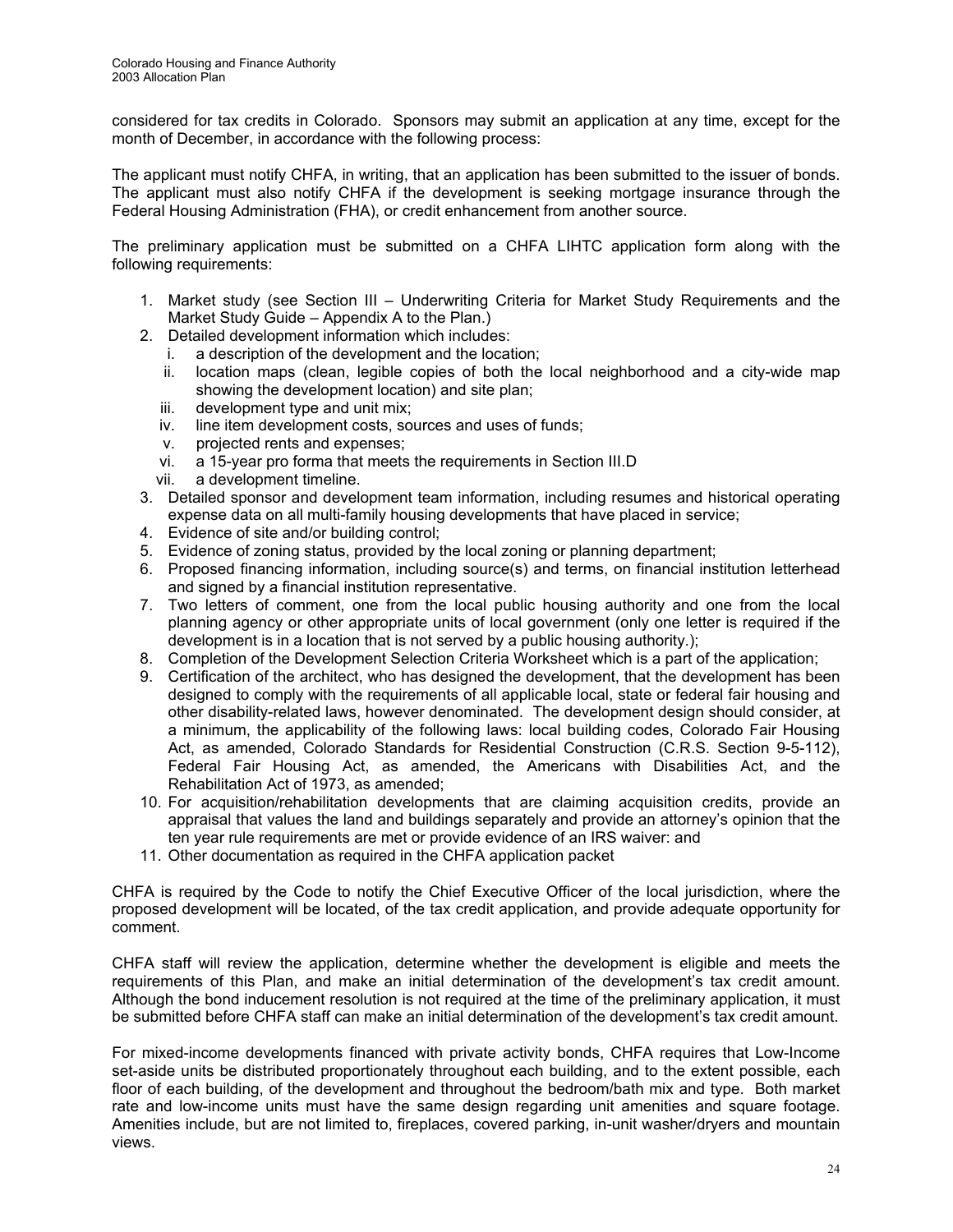For developments that are 100% low-income, including developments financed with private activity bonds, CHFA requires that the units at different targeting levels (40% AMI, 50% AMI, etc) be distributed proportionately throughout each building, throughout the bedroom/bath mix and type and, to the extent possible, throughout each floor or each building of the development. All targeting levels must have the same design regarding unit amenities and square footage. Amenities include, but are not limited to, fireplaces, covered parking, in-unit washer/dryers and mountain views.

If the development loan will be FHA-insured, CHFA will complete a HUD-required subsidy-layering review to assure that the development complies with HUD guidelines pursuant to Sec. 911 of the 1992 Housing and Community Development Act (See Section II.H.).

CHFA will provide the sponsor and the bond issuer with a letter confirming that the development satisfies the requirements of the Plan and stating the preliminary amount of LIHTC. At this time, CHFA will request that the issuer confirm CHFA's determination of the tax credit amount, as required by the Code.

The Applicable Percentage is established at either, (i) the month in which the building is placed in service, or (ii) at the owner's election, the month in which the bonds are issued. If the later is desired, the Election Statement (form issued by CHFA) must be signed by the owner, notarized and submitted to CHFA before the close of the fifth calendar day following the month in which the bonds are issued (see Section II.J.).

In the year in which the development is placed in service, the owner must request a final allocation of credits no later than the end of the year. CHFA will provide an application package for final allocation requests. Reasonable year-end deadlines for final allocation requests will be established in order to permit timely review and preparation of documents. Final application requirements are in Section II.C.

Developments receiving credits in accordance with this section are required to enter into a Land Use Restriction Agreement (see Section II.K.), which will govern the low-income use and any other Plan requirements, and to follow the same final allocation application process as described in Section II.C.

# VII. USE OF HOME or NAHASDA FUNDS

The federal statute governing the HUD HOME program permits participating jurisdictions to use HOME funds to assist in the development of eligible housing. The use of a federal HOME grant will generally result in a development being classified as "federally subsidized" and, thus, ineligible for the seventy (70) percent present value tax credit. However, the Code provides that below-market loans, funded with HOME or NAHASDA dollars, will not result in a tax credit development being classified as "federally subsidized", if the sponsor contractually commits that at least 40 percent of the dwelling units will be occupied by individuals whose incomes are 50 percent or less of the area median gross income. Such a development would therefore qualify for the nine-percent tax credit.

Careful, detailed documentation and CPA certification of the use of the HOME or NAHASDA funds will be required by CHFA at the time of final allocation.

The increase in eligible basis allowed for developments situated in "qualified census tracts" and "difficult development areas" is not allowed for properties using below market HOME or NAHASDA loans and the nine-percent credit.

# VIII. OTHER CONDITIONS

In making reservations or allocations, CHFA relies on information provided by or on behalf of the sponsor. CHFA's review of documents submitted in connection with the tax credit allocation process is for its own purposes. In making reservations or allocations, CHFA makes no representations to the sponsor or anyone else as to compliance of the development with the Internal Revenue Code, Treasury regulations, or any other laws or regulations governing federal tax credits or with the state housing tax credits.

No member, director, officer, agent or employee of CHFA shall be personally liable on account of any matters arising out of, or in relation to, the allocation of Low Income Housing Tax Credits.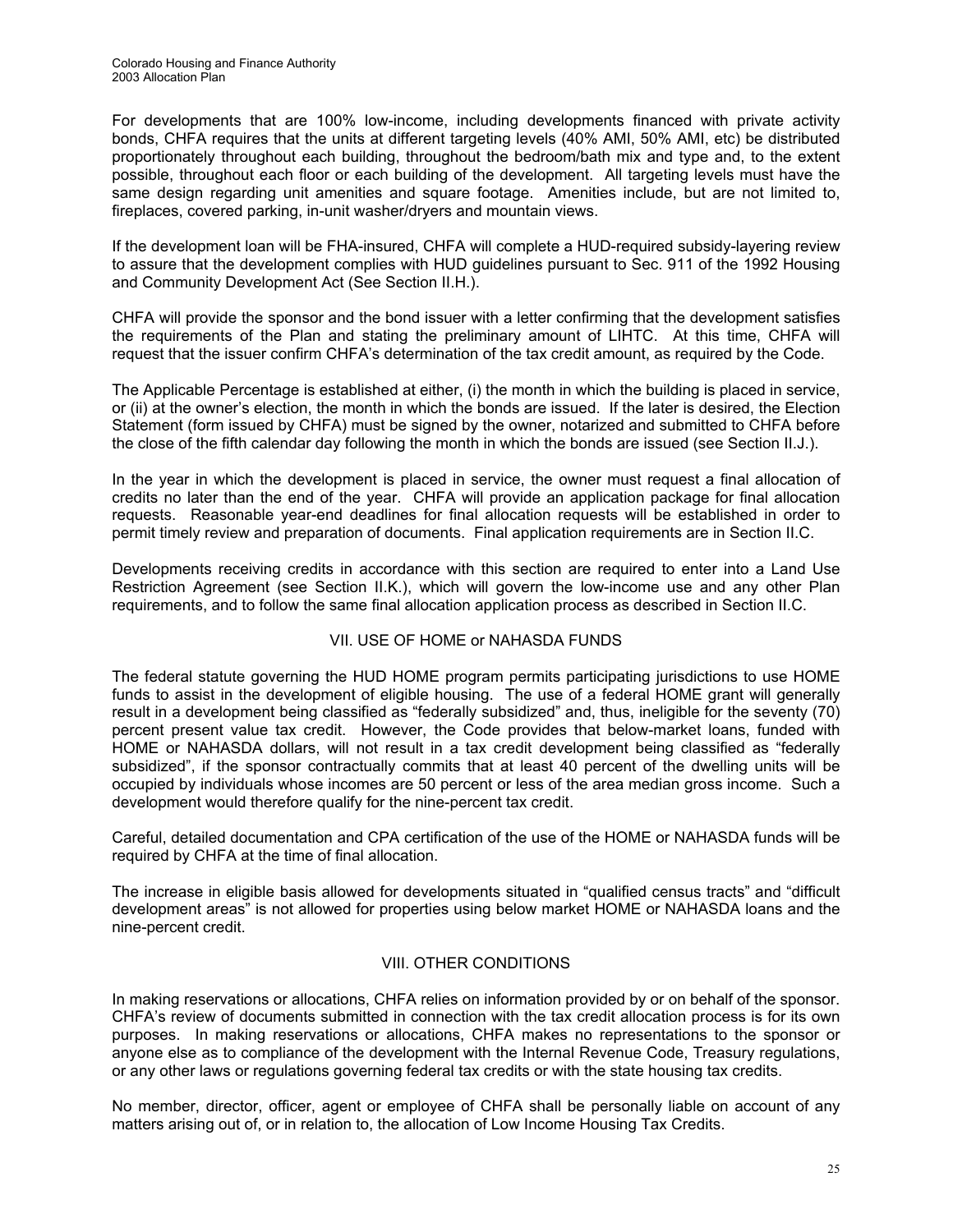MISREPRESENTATIONS OF ANY KIND WILL BE GROUNDS FOR DENIAL OR LOSS OF THE TAX CREDITS AND MAY AFFECT FUTURE PARTICIPATION IN THE TAX CREDIT PROGRAM IN COLORADO.

# IX. SECTION 42 COMPLIANCE MONITORING PROCESS

The State Tax Credit Act sunset on December 31, 2002 and state tax credits are no longer available for applications submitted after that date. Any reference to state tax credits in the QAP apply only to developments that received state credits in 2001 and 2002.

Section  $42(m)(1)(B)(iii)$  of the Code mandates that state housing credit agencies monitor all placed in service tax credit developments for compliance with the provisions of Section 42. The Code also mandates that the Internal Revenue Service be notified, by the state housing credit agencies, of any instance of noncompliance. The State Tax Credit Act also requires that CHFA monitor compliance with the Act. CHFA will also monitor for compliance with Land Use Restriction Agreement provisions which contain any additional owner commitments made to secure points in the development selection process, e.g. additional low income units or an extended low-income use period. CHFA has assembled and will make available to development owners, a Compliance Manual explaining the LIHTC monitoring process in detail. All owner representatives and their management agent representatives will be required to successfully complete a compliance training session conducted or approved by CHFA prior to the release of IRS Form 8609 for federal tax credits or the Allocation Certificate for state tax credits.

In general, CHFA will monitor the following for compliance, all of which are also applicable to developments receiving state tax credits:

- IX.A. Record Keeping, Record Retention and Inspection Provisions
	- 1. The owner of a low-income housing development is required to keep records for each qualified low-income building in the development showing:
		- a. The total number of residential rental units in the building (including the number of bedrooms and the size in square feet of each residential rental unit);
		- b. The percentage of residential rental units in the building that are low-income units;
		- c. The rent charged on each residential rental unit in the building (including any utility allowances);
		- d. The number of occupants in each low-income unit;
		- e. The low-income unit vacancies in the building and information that shows when, and to whom, the next available units were rented;
		- f. The annual income certification of each low-income tenant per unit;
		- g. Documentation to support each low-income tenant's income certification;
		- h. The eligible basis and qualified basis of the building at the end of the first year of the credit period;
		- i. The character and use of the nonresidential portion of the building included in the building's eligible basis under Section 42(d) of the Code (e.g. tenant facilities that are available on a comparable basis to all tenants and for which no separate fee is charged for use of the facilities, or facilities reasonably required by the development); and
		- j. Copies of all correspondence with the IRS or with the Colorado Department of Revenue.
	- 2. The Owner is required to retain the records described in paragraph A.1 of this section for each building in the development for at least six (6) years after the due date (with extensions) for filing the federal or state income tax return for that year. The records for the first year of the credit period must be retained for at least six (6) years beyond the due date (with extensions) for filing the federal or state income tax return for the last year of the compliance period of the building.
	- 3. The Owner is required to retain any original health, safety or building code violation reports or notices that were issued by the State or local government unit for CHFA's inspection under Section X. C. Retention of such original reports or notices is not required once CHFA reviews them and completes an inspection, unless the violation remains uncorrected.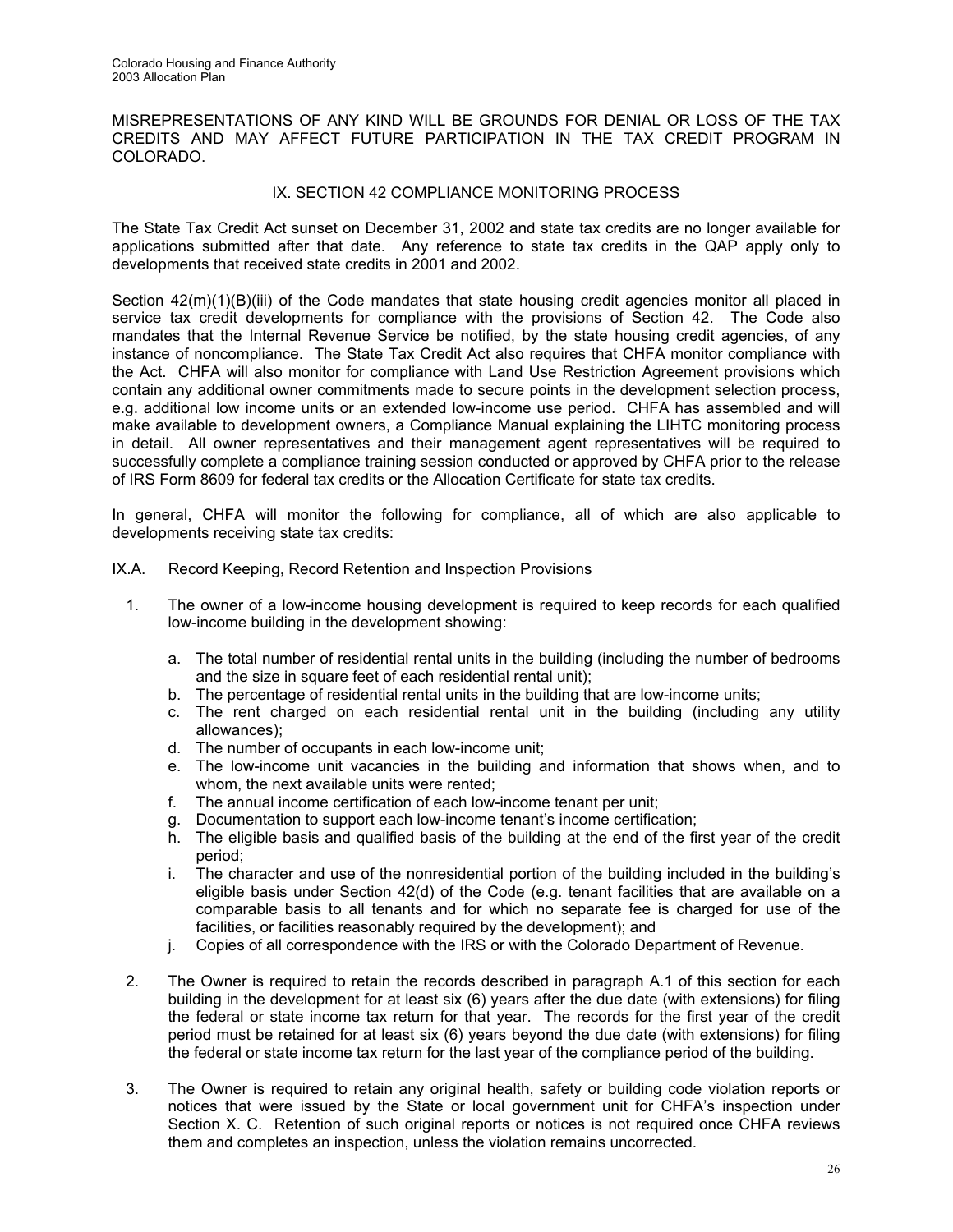# IX.B. Certification Provisions

- 1. In accordance with Section 42(1)(1) of the Code, following the close of the first taxable year in the credit period with respect to any qualified low-income building with federal tax credits, the owner must certify to the Secretary of the Treasury (i) the taxable year and calendar year in which such building was placed in service, (ii) the adjusted basis and eligible basis of such building as of the close of the first year of the credit period, (iii) the maximum applicable percentage and qualified basis of such building, (iv) the election made for the low-income targeting threshold as defined in Section  $42(g)(1)$  of the Code, and (v) such other information as the Secretary may require. This certification is accomplished by completing Part II of the 8609(s). A copy of the completed 8609(s) must also be submitted to CHFA.
- 2. Following the close of the first taxable year in the credit period with respect to any qualified lowincome development with state tax credits, the owner must certify to CHFA (i) the taxable year and calendar year in which such development was placed in service, (ii) the adjusted basis and eligible basis of such development as of the close of the first year of the credit period, (iii) the maximum applicable percentage and qualified basis of such development, (iv) the election made for the low-income targeting threshold as defined in Section  $42(g)(1)$  of the Code, and (v) such other information as CHFA may require. This certification is accomplished by completing the Allocation Certificate and submitting it to CHFA.
- 3. The owner of a low-income housing development with federal or state tax credits is required to certify annually, by January  $15<sup>th</sup>$  of each year, in a form to be provided by CHFA, that for the preceding 12-month period:
	- a. The development met the requirements of the 20-50 or 40-60 test as defined in Section 42(g)(I) of the Code, whichever minimum set-aside is applicable to the development, and, if applicable to the development, the 15-40 test under Section  $42(q)(4)$  for "deep rent skewed" developments;
	- b. There was no change in the applicable fraction {as defined in Section  $42(c)(1)(B)$ } of any building in the development, or that there was a change and a description of the change;
	- c. The owner has received an annual income certification from each low-income tenant and documentation to support that certification;
	- d. Each low-income unit in the development was rent-restricted under Section  $42(q)(2)$ ;
	- e. All units in the development were for use by the general public and no finding of discrimination under the Fair Housing Act, 42 U.S.C 3601-3619, has occurred for the development. [A finding of discrimination includes an adverse final decision by the Secretary of Housing and Urban Development (HUD), 24 CFR 180.680, an adverse final decision by a substantially equivalent state or local fair housing agency, 42 U.S.C 3616a(a)(1), or an adverse judgment from a federal court];
	- f. Each building and low-income unit in the development were suitable for occupancy, taking into account local health, safety, and building codes (or other habitability standards), and the state or local government unit responsible for making local health, safety or building code inspections did not issue a report of a violation for any building or low income unit in the development. [If the governmental unit issued a violation report or notice, the Owner must attach to the certification a statement summarizing the violation report or notice or a copy of the violation report or notice. In addition, the Owner must state whether the violation has been corrected];
	- g. There was no change in the eligible basis {as defined in Section 42(d)} of any building in the development, or that there was a change, and the nature of the change;
	- h. All tenant facilities included in the eligible basis under Section 42(d) of any building in the development, such as swimming pool, other recreational facilities, and parking areas, were provided on a comparable basis without charge to all tenants in the building;
	- i. If a low-income unit in the development became vacant during the year, reasonable attempts were, or are being, made to rent that unit or the next available unit of comparable or smaller size to tenants having a qualifying income before any units in the development were, or will be, rented to tenants not having a qualifying income;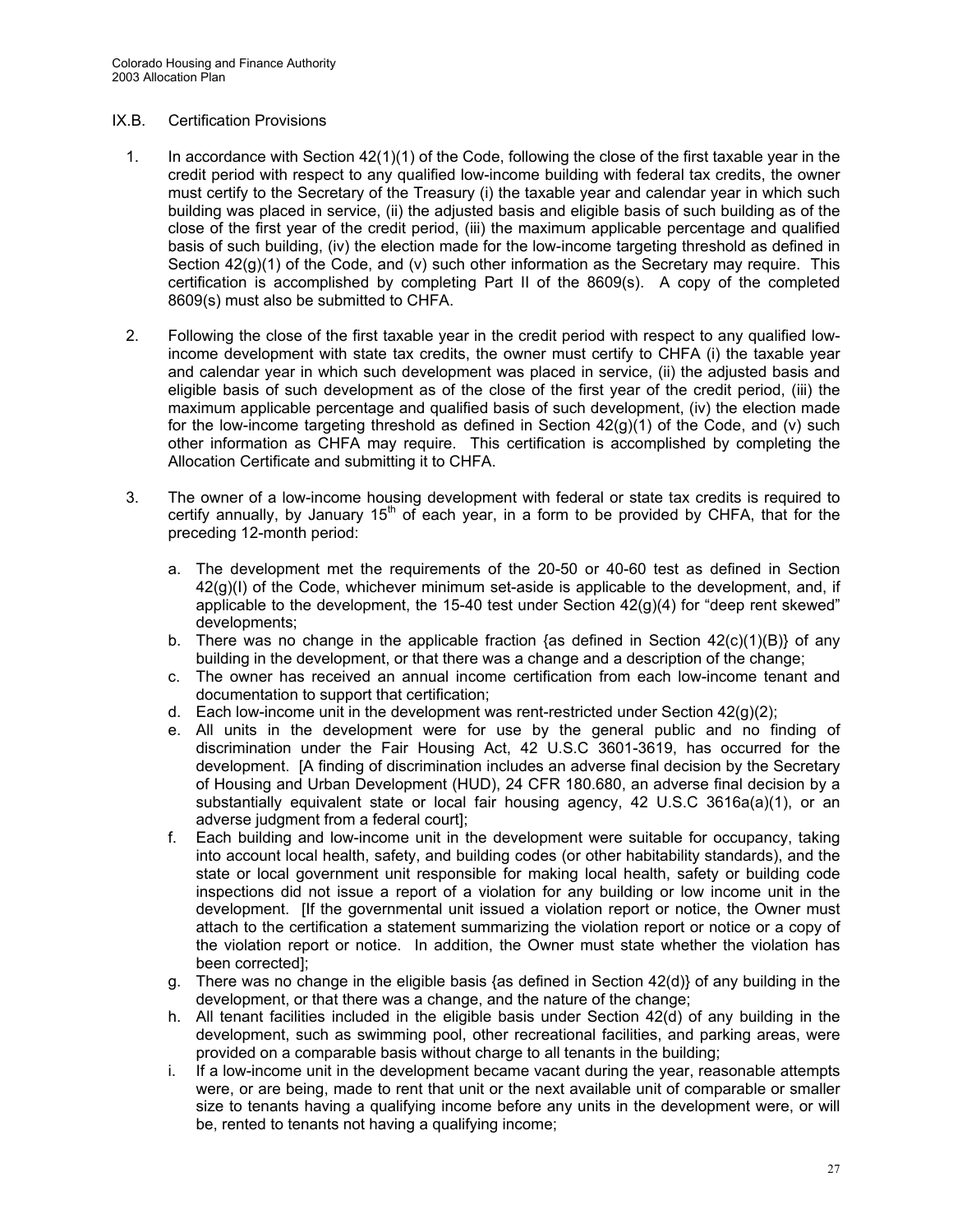- j. If the income of tenants of a low-income unit in the development increased above the applicable income limit allowed in Section  $42(q)(2)(D)(ii)$ , the next available unit of comparable or smaller size in the development was, or will be, rented to tenants having a qualifying income;
- k. An extended low-income housing commitment, as described in Section 42(h)(6), was in effect, including the requirement under Section  $42(h)(6)(B)(iv)$  that an owner cannot refuse to lease a unit in the development to an applicant because the applicant holds a voucher or certificate of eligibility under Section 8 of the United States Housing Act of 1937, 42 U.S.C. 1437s and the Owner has not refused to lease a unit to an applicant based solely on their status as a holder of a Section 8 voucher or certificate;
- l. All low-income units in the project were used on a non-transient basis (except for transitional housing for the homeless provided under Section 42(i)(3)(B)(iii) or single-room-occupancy units rented on a month-by-month basis under Section 42(i)(3)(B)(iv));
- m. The development meets the additional Owner agreements contained in Section 6 of the Land Use Restriction Agreement;
- n. There was no change in the Owner entity (for example, transfer of general partnership interest);
- o. If the Owner received its credit allocation from the portion of the State's ceiling set-aside for developments involving "qualified non-profit organizations" under Section 42(h)(5) of the Code, the non-profit organization has materially participated in the operation of the development (within the meaning of Sec. 469(h) of the Code).
- 4. The federal tax credit certifications referenced in paragraphs B.1 and B.3 of this section are required to be made at least annually through the end of the 15-year compliance period under Section  $42(i)(1)$  of the Code and the certifications are to be made under penalty of perjury.
- 5. The state tax credit certifications referenced in paragraphs B.2 and B.3 of this section are required to be made at least annually through the end of the 15-year compliance period.
- 6. The owner is required to provide to CHFA a copy of the Completed 8609(s) and Schedule A(s) that is submitted to the IRS for federal tax credits or a copy of the Allocation Certificate that is submitted to the Colorado Department of Revenue for state tax credits.
- 7. The owner is required to provide to CHFA, as it occurs, copies of all correspondence with the IRS or Colorado Department of Revenue.
- IX.C. Inspection and Review Provisions
	- 1. CHFA will review the owner certifications submitted pursuant to paragraph B.3 of this section for compliance with the requirements of Section 42 of the Code.
	- 2. Between the time a building is placed in service and applies for a final allocation of credit, and prior to the issuance of an 8609 or Allocation Certificate, CHFA will physically inspect the property. Within 2 years after placement in service, CHFA will conduct on-site inspections of all buildings in the development and, for at least 20% of the development's low-income units, inspect the unit and review the tenant income certification, supporting documentation and rent records.
	- 3. At least once every 3 years, CHFA will conduct on-site inspections of all buildings in the development and, for at least 20% of the development's low-income units, inspect the unit and review the tenant income certification, supporting documentation and rent records.
	- 4. CHFA will randomly select which low-income units and tenant records are to be inspected and reviewed by CHFA.
	- 5. For the building and unit inspections referred to in paragraphs C.2 and C.3 of this section, CHFA will review any local health, safety, or building code violation reports or notices retained by the Owner and will determine whether the buildings and units are suitable for occupancy, taking into account local health, safety, and building codes (or other habitability standards) or whether the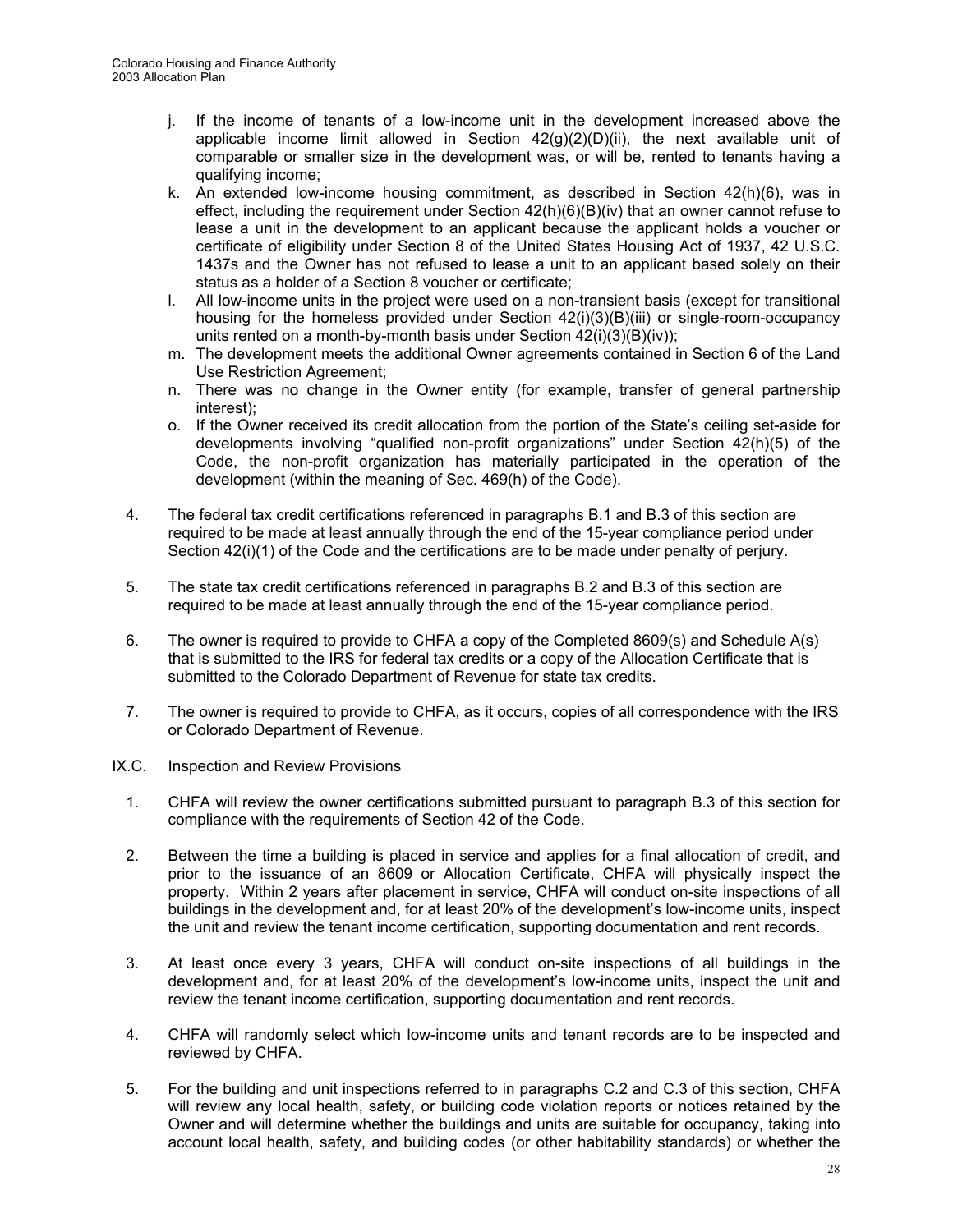buildings and units satisfy the uniform physical condition standards for public housing established by HUD (24CFR 5.703). The HUD physical condition standards do not supersede or preempt local health, safety, and building codes. The development must continue to satisfy these codes and, if the CHFA becomes aware of any violation of these codes, the CHFA must report the violation to the IRS.

- 6. CHFA has the right to perform an audit of any low-income housing development during the term of the Land Use Restriction Agreement. An audit includes a physical inspection of any building in the development, as well as a review of the records described in section IX.A. The auditing provision of this paragraph C.6 is in addition to any inspection of low-income certifications and documentation under paragraphs C.1 through C.5 of this section.
- IX.D. Notification of Noncompliance Provisions
	- 1. CHFA will provide prompt written notice to the owner of a low-income housing development if CHFA does not receive the certifications described in section X.B or does not receive, or is not permitted to inspect, the tenant income certification, supporting documentation and rent records described in section X.C, or discovers on audit, inspection or review, or in some other manner, that the development is not in compliance with the provisions of the Land Use Restriction Agreement. The owner shall have a period of time designated by CHFA (30 to 90 days) from the date of such notice (the "Cure Period") to supply any missing certifications and bring the development into compliance with the Land Use Restriction Agreement. CHFA may extend, in its sole discretion, the Cure Period for up to six months for good cause.
	- 2. CHFA must file Form 8823 (Low-Income Housing Tax Credit Agency's Report of Noncompliance) with the IRS or State Noncompliance Form to the Colorado Department of Revenue no later than 45 days after the end of the Cure period whether or not the noncompliance or failure to certify is corrected. CHFA will explain on Form 8823 or State Noncompliance Form the nature of the noncompliance or failure to certify and indicate whether the owner has corrected the noncompliance or failure to certify. Any change in either the applicable fraction or eligible basis that results in a decrease in the qualified basis of the development as defined in Section 42(c)(1)(A) is an event of noncompliance that must be reported under this paragraph.
	- 3. If the noncompliance or failure to certify is corrected within 3 years after the end of the correction period, CHFA will file Form 8823 to the IRS or State Noncompliance Form to the Colorado Department of Revenue reporting the correction of the noncompliance.
- IX.E CHFA Record Retention Provisions

CHFA will retain records of noncompliance for 6 years beyond CHFA's filing of the respective Form 8823 or State Noncompliance Form. In all other cases, CHFA will retain the certifications and records for 3 years from the end of the calendar year CHFA receives the certification and records.

IX.F. Monitoring Fee

 A monitoring fee will be assessed to cover the costs of the compliance monitoring program. A compliance monitoring fee will be assessed to cover the initial 15 years of the compliance period in a lump sum, at the time of final allocation. This fee (which will be determined in the year the development receives a final allocation of credit) will be based on the number of low-income units, any designated manager and/or maintenance units, and the compliance time period, and then present valued. The payment of this fee will be required prior to the issuance of the 8609(s) or Allocation Certificate. The amount of the compliance monitoring fee for the remainder of the contractual extended use period will be determined in year 15.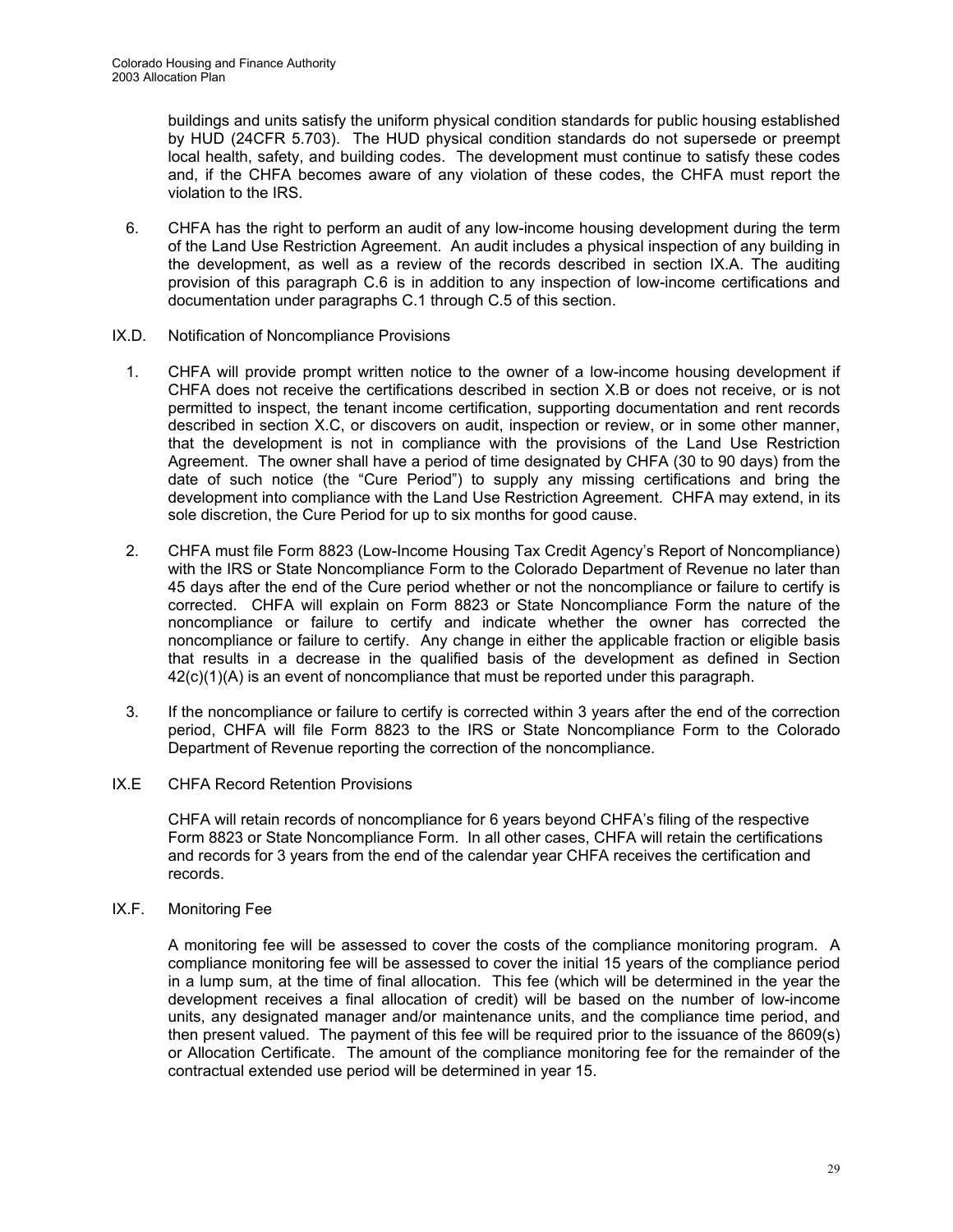There are no clear rules establishing whether or not the up front fees can be included in the eligible basis. If a sponsor obtains an opinion from a tax attorney and an accountant stating that the requirements have been met to include these fees in the eligible basis, CHFA may allow the sponsor to do so. This will be done on a case-by-case determination.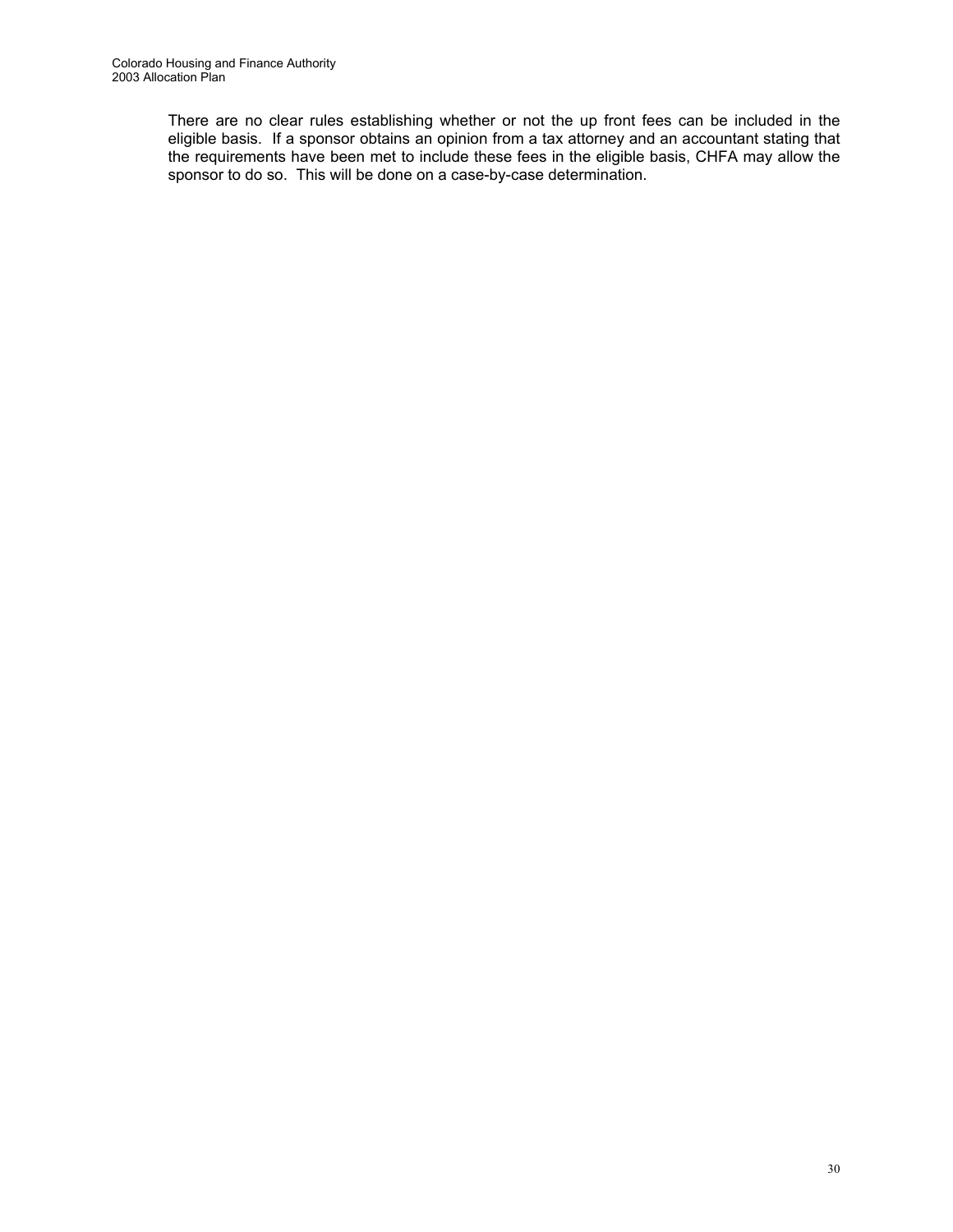# Appendix A

## MARKET STUDY GUIDE

Along with the Preliminary Application, the applicant must provide a market study prepared by an experienced market analyst, approved by CHFA, who is totally unaffiliated with the developer and/or owner of the proposed development. A list of approved analyst is part of this Market Study Guide. The study must justify the need for the number, size, and type of rental housing proposed. The market analyst must follow this Market Study Guide or the market study and the application will be rejected. In order to avoid the rejection of any study, **the applicant must contact CHFA regarding the intention to apply for tax credits prior to commissioning the market study. In addition,** the market analyst must contact CHFA prior to the commencement of the study.

The study must contain a statement by the analyst that the report was written according to CHFA's Market Study Guide, that the information included is accurate and that the report can be relied upon by CHFA to present a true assessment of the low-income housing rental market. The consultant must also indicate that the document is assignable to lenders and/or syndicators that are parties to the development's financial structure. The analyst must also acknowledge and agree that the market study will be shared with the Department of Housing and Urban Development (HUD) as part of HUD's assistance to CHFA in the analysis of the market study.

CHFA will accept a previously written study if the author is on the approved list and if the study is amended to contain all of the above elements of the market study guide, including formatting, and data older than six months are updated to present time. If any of the above items are not addressed in the market study, the study will not be accepted and the preliminary application will be rejected.

Each study must provide up-to-date demographic data on the market area. The source must be clearly identified, e.g., the 1990 U.S. Census of Population and Housing updated to 2001. Any additional relevant data should also be included and the source identified.

The market study must adequately address, and the table of contents must clearly identify, the items listed below in the order in which they are listed.

1. Project Description:

A. A description of the development that includes numbers of units, unit type and size, unit rent and income targeting, and project and unit amenities

- 2. Location Analysis:
	- A. Location of the proposed site, using closest street boundaries. Include pictures and a map indicating the location of the proposed site (clean legible copies of both the local neighborhood and a citywide map showing the development location);
	- B. Location amenities (e.g., neighborhood shopping, drug store, major employers, schools, public transit, hospitals, highways or other major traffic arteries, churches, cultural attractions, and recreational facilities). Indicate proximity in miles to the proposed site;
	- C. Indicate what type of development(s), if any, is/are located in the vicinity of the proposed site (e.g., vacant land, commercial/business, industrial, public housing, subsidized housing [including tax-exempt-bond-financed properties]). Indicate proximity in miles to the proposed site. Describe all developments on all sides of the property. Indicate present condition of properties. What is the zoning of surrounding area? Is it likely to change?
	- D. Indicate if there are any road or infrastructure improvements planned or under construction in the proposed market area;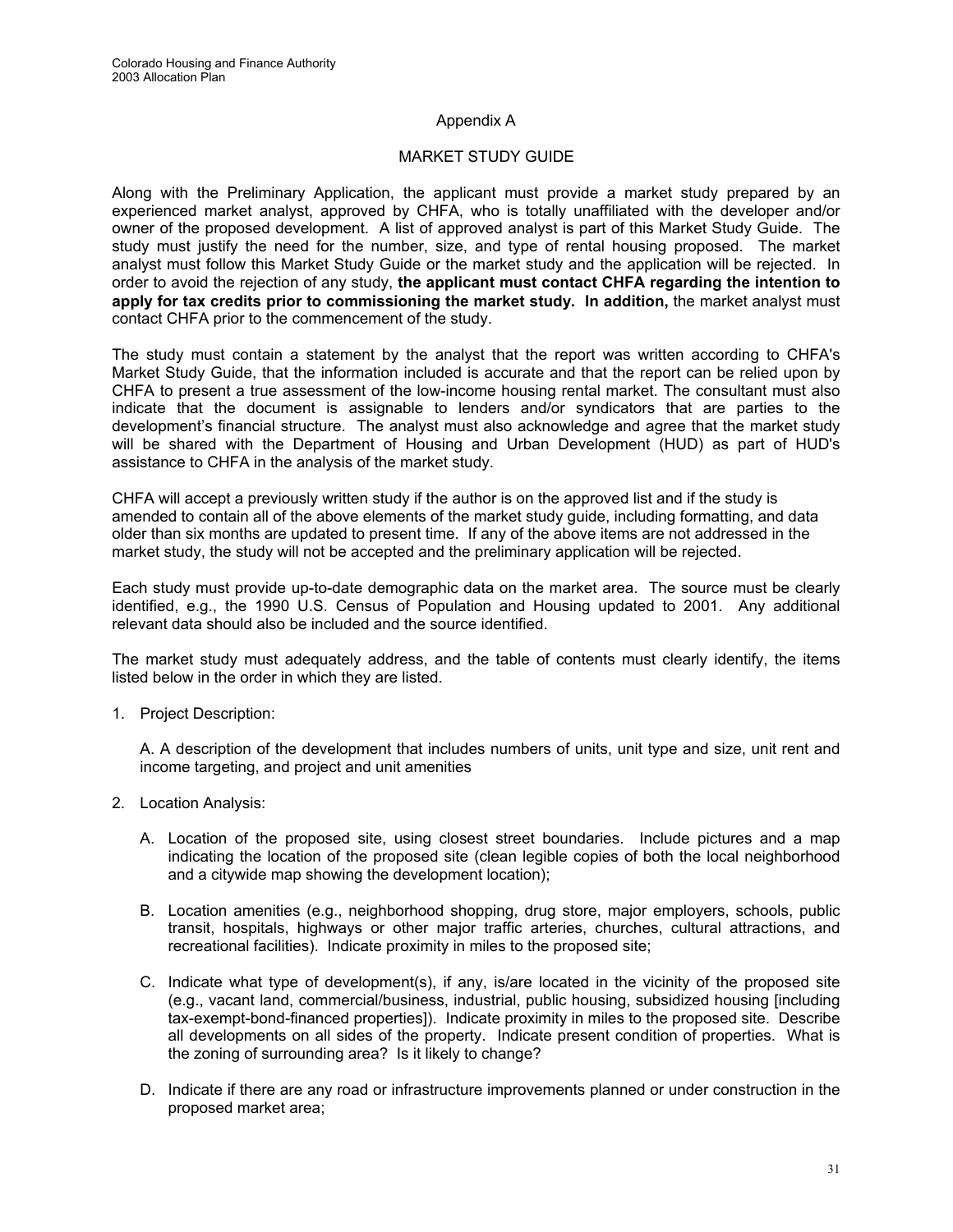- E. Include an analysis of how the site will enhance or detract from development marketability (analyst must visit the proposed site). Be specific (3 acre park across the street, electric utility sub-station on the corner).
- F. Identify the major current employers and their location with respect to the proposed development site;
- G. Indicate the level of economic activity occurring within the region where the proposed development is to be located.
- 3. Identification of Market Boundaries

 Provide a reasonable rationale for the suggested market areas, taking into account such things as political and natural boundaries and socioeconomic characteristics. Radius boundaries are not allowed.

 Provide a legible map outlining the primary and secondary market area. Identify the proposed site, location amenities, and existing as well as proposed rental developments.

4. Demographic Data

 Below are sample tables that are examples of the minimum data required in this section. This data is needed to complete the next section, "Demand Analysis". CHFA recognizes that market analysts present data in different formats and is not dictating a particular format. Regardless of the format used, the numbers used in the Demand Analysis section must be easily identified in the section below.

# **Housing Units in Market Area**

According to the 2000 Census, there were 12,256 housing units in the primary market area. Of these, 4,137 or 33.8% were renter occupied.

|                                | 9.02  | 9.03  | 45.01 | 45.02             | 46.01 | 46.02 Total |        |
|--------------------------------|-------|-------|-------|-------------------|-------|-------------|--------|
| <b>Total Housing Units</b>     | 1.817 | 1.869 | 2.211 | 2.173             | 1,894 | 2,292       | 12.256 |
| <b>Renter-occupied Units</b>   | 377   | 590   | 881   | 1.005             | 290   | 994         | 4.137  |
| <b>Percent Renter Occupied</b> | 20.7% |       |       | 31.6% 39.8% 46.2% | 15.3% | 43.4%       | 33.8%  |

Source: 2000 Census

The above example table is by individual census tracts and shows only renter households. The sample table below is for the whole market area and also shows owner-occupied numbers.

#### **Number of Units by Tenure**

|                 | # Units |
|-----------------|---------|
| Total           | 5,819   |
| Occupied        | 5,492   |
| Owner occupied  | 2,842   |
| Renter occupied | 2,650   |
| Vacant          | 327     |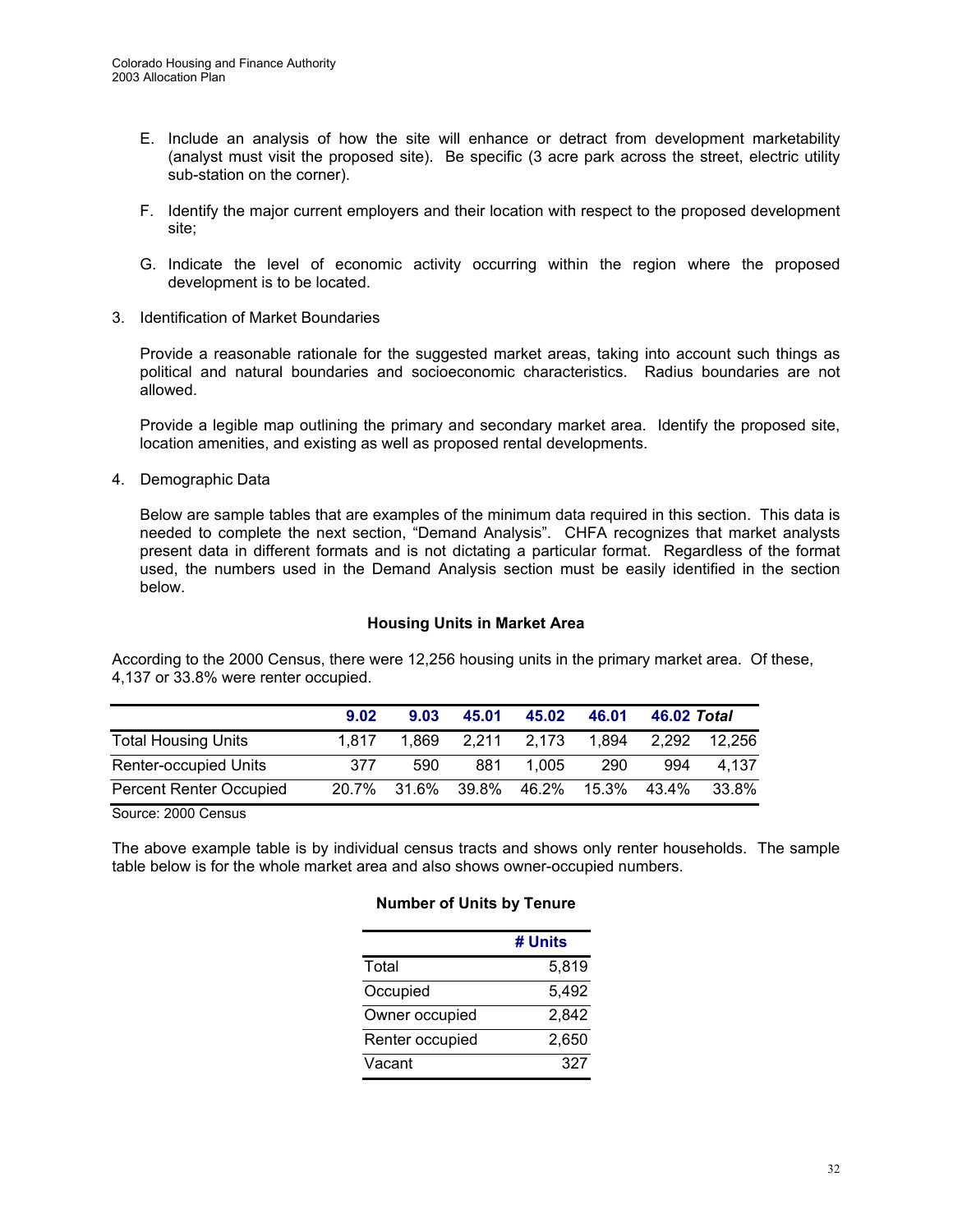|                       | 9.02        | 9.03        | 45.01        | 45.02        | 46.01 | <b>46.02 Total</b> |     | $\frac{9}{6}$ |
|-----------------------|-------------|-------------|--------------|--------------|-------|--------------------|-----|---------------|
| $<$ \$5,000           | 18          | 32          | 74           | 144          | 11    | 52                 | 331 | 8.0%          |
| $$5,000 - $9,999$     | 68          | 83          | 82           | 100          | 65    | 64                 | 462 | 11.1%         |
| $$10,000 - $14,999$   | 17          | 36          | 113          | 134          | 3     | 148                | 451 | 10.9%         |
| $$15,000 - $19,999$   | 52          | 45          | 89           | 128          | 21    | 84                 | 419 | 10.1%         |
| $$20,000 - $24,999$   | 24          | 54          | 109          | 127          | 27    | 130                | 471 | 11.3%         |
| \$25,000 - \$34,999   | 58          | 104         | 144          | 137          | 54    | 227                | 724 | 17.4%         |
| $$35,000 - $49,999$   | 75          | 134         | 163          | 125          | 28    | 158                | 683 | 16.4%         |
| \$50,000 - \$74,999   | 47          | 68          | 78           | 84           | 60    | 119                | 456 | 11.0%         |
| \$75,000 - \$99,999   | $\mathbf 0$ | 28          | 29           | 29           | 21    | 5                  | 112 | 2.7%          |
| \$100,000 - \$149,999 | 18          | 6           | $\mathbf{0}$ | $\mathbf{0}$ | 0     | 7                  | 31  | 0.7%          |
| $$150,000+$           | 0           | $\mathbf 0$ | $\Omega$     | 12           | 0     | $\mathbf{0}$       | 12  | 0.3%          |

# **Renter Household Income by Census Tract, 1999**

Source: 2000 Census

For Senior Independent-Living developments data should be given for "Households by Age". The following table is a sample:

# **Households by Age of Householder**

| <b>Age of Householder</b> | # Households | % Households |
|---------------------------|--------------|--------------|
| 15 to 24 years            | 837          | 31.6%        |
| 25 to 34 years            | 685          | 25.8%        |
| 35 to 44 years            | 440          | 16.6%        |
| 45 to 54 years            | 339          | 12.8%        |
| 55 to 64 years            | 126          | 4.8%         |
| 65 to 74 years            | 102          | 3.8%         |
| 75 to 84 years            | 84           | 3.2%         |
| 85 years and over         | 37           | 1.4%         |

#### 5. Demand Analysis

 There are three different analysis sections listed below. They are listed as "Multi-family - New Construction, "Senior Independent Living – New Construction" and "Acquisition/Rehabilitation of Existing Housing".

#### Multi-family - New Construction Demand Analysis

 Base the demand on current households and forecasted household growth within the primary market area (i.e. the increase, if any, in the number of households from the time the study is commissioned to the projected place-in-service date of the proposed development). The analysis must assume that tenants are paying no more than 40% of their income for shelter rent and utilities. Also use the following assumptions: one bedroom units have 1 occupant, two bedroom units have no more than 3 occupants, three bedroom units have no more than 5 occupants. The demographic analysis must use 2000 Census data.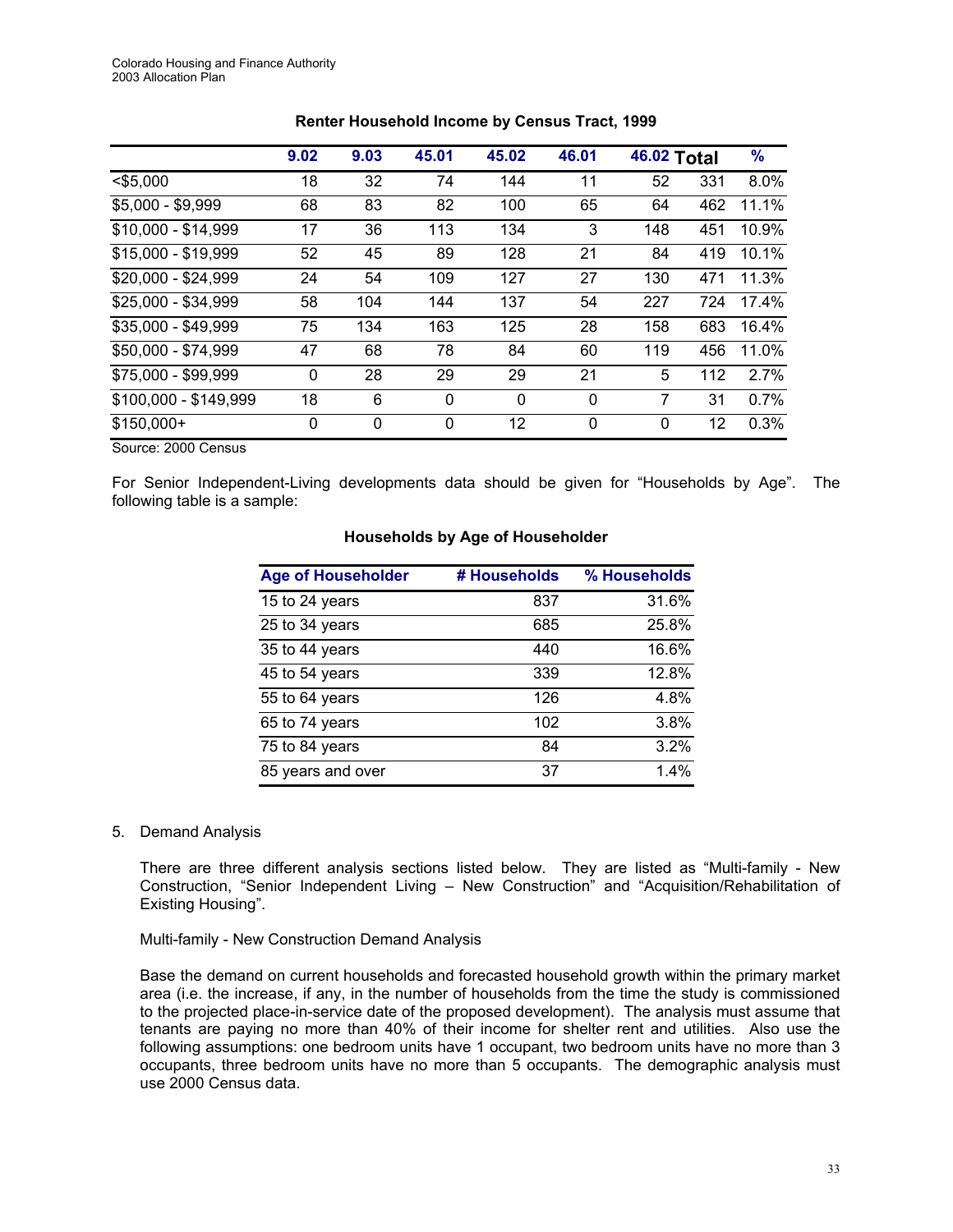(NOTE: The numbers below are for example purposes only.)

Demand From Projected Number of Households as of the Project Placed-in-Service Date

The numbers used below must be taken from the previous "Demographic Data" section Indicate the page number from section 4 for the location of the numbers used below..

| 1. | Number of households                                             | 18,272               |
|----|------------------------------------------------------------------|----------------------|
| 2. | Multiplied by percentage of renters based on Census data         | x 16.9%              |
| 3. | Number of Renters based on Census data update                    | .3,088               |
|    | Multiply the number of renters by the percentage                 |                      |
|    | of households whose incomes are within program guidelines3,088   |                      |
| 4. |                                                                  | x 23.9%              |
| 5. | Number of income-qualified Renter households 738                 |                      |
| 6. | Total existing tax credit units                                  | 100                  |
| 7. | Total proposed tax credit units                                  | 150                  |
|    | (Total proposed includes the subject project and projects in the |                      |
|    | pipeline that have an award of tax credits)                      |                      |
| 8. | <b>Capture Rate Calculation - Current Conditions</b>             | $= 13.5\%$<br>100    |
|    |                                                                  | 738                  |
| 9. | Capture Rate Calculation with existing and proposed              | $100 + 150 = 33.8\%$ |

There must be justification for any additional demand for the development that may be generated from outside the market area, such as evidence that a major employer is moving to the area of prject characteristics that may draw from outside the market area.

Senior Independent-Living - New Construction Demand Analysis

738

Base the demand on current households and forecasted household growth within the primary market area (i.e. the increase, if any, in the number of households from the time the study is commissioned to the projected place-in-service date of the proposed development).. The analysis must assume that tenants are paying no more than 40% of their income for shelter rent and utilities. Also use the following assumptions: one-bedroom units have 1 occupant, two-bedroom units have no more than 2 occupants. Though two-person households can be used to determine the income range, the demand analysis should assume that the demand is coming primarily from one-person households, allowing a reasonable assumption (10-20%) about the number of two-person households might be expected. The assumption should be supported by market area experience. The demographic analysis must update all 1990 census data and the methodology for the update must be explained satisfactorily. If 2000 census data is available that data must be used. The calculations below must be done for persons 62 years or older.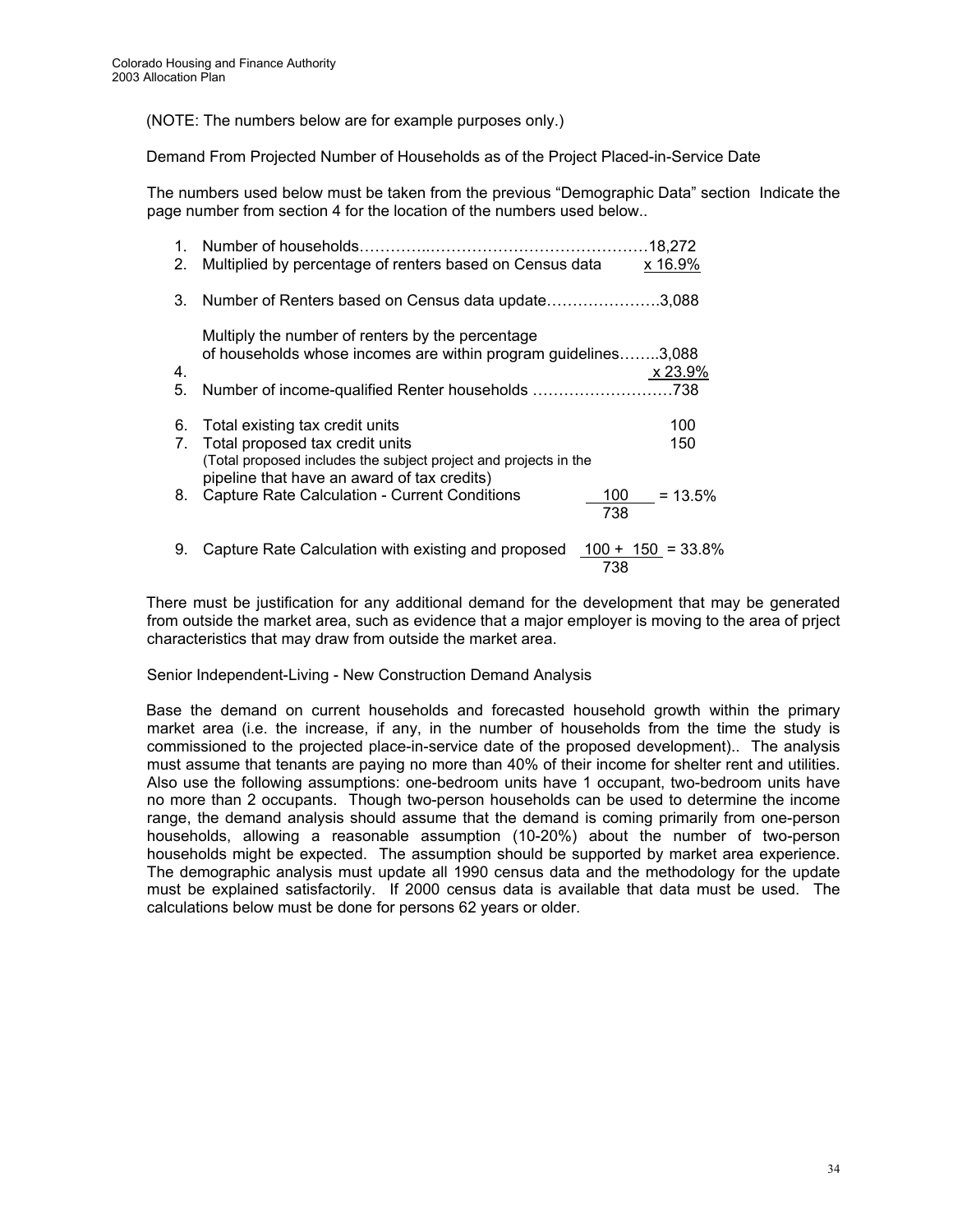(NOTE: The numbers below are for example purposes only.)

Demand From Projected Number of Households as of the Project Placed-in-Service Date

The numbers used below must be taken from the previous "Demographic Data" section. Indicate the page number from section 4 for the location of the numbers used below..

| 1.<br>2. | Number of households.<br>Multiplied by percentage of renters based on Census data                                                                                                       |            | 8.345<br>x 25.5% |
|----------|-----------------------------------------------------------------------------------------------------------------------------------------------------------------------------------------|------------|------------------|
| 3.       |                                                                                                                                                                                         |            |                  |
| 4.<br>5. | Multiply the number of renters by the percentage<br>of households whose incomes are within program guidelines2,127<br>Number of income-qualified Renter households 478                  |            | x 22.5%          |
| 6.<br>7. | Total existing senior-only units<br>Total proposed senior-only units<br>(Total proposed includes the subject project and projects in the<br>pipeline that have an award of tax credits) |            | 50<br>75         |
| 8.       | Capture Rate Calculation - Current Conditions                                                                                                                                           | 50<br>478  | $= 10.4\%$       |
| 9.       | Capture Rate Calculation with existing and proposed                                                                                                                                     | 125<br>478 | $= 28.5\%$       |

There must be justification for any additional demand for the development that may be generated from outside the market area, such as evidence that a major employer is moving to the area or project characteristics that may draw from outside the market area.

Note: The number of people on the Section 8 waiting list is frequently used in market studies to suggest a shortage of affordable rental units. Typically, this list does not represent a shortage of affordable rental units, but a shortage of subsidy money. Many families on the waiting list have incomes so low that they are unable to rent even the most affordable units without subsidies. Therefore, the waiting list for subsidies may be very long even in an overbuilt market.

Acquisition/Rehabilitation of Existing Housing Analysis

The following questions must be answered in detail for acquisition/rehabilitation developments:

- 1. What is the historical occupancy level of the property?
- 2. How do the current rents compare to the market?
- 3. How do the current amenities compare to the market?
- 4. How do the proposed rents compare to the market?

5. What is the estimate of the numbers of existing residents that will be displaced due to income restrictions?

6. What will be the impact to occupancy levels as a result of the displacement of non-qualifying households?

7. What will be the impact to occupancy levels as a result of the rehabilitation work?

8. What, if any, actions will the owner take to sustain current occupancy levels?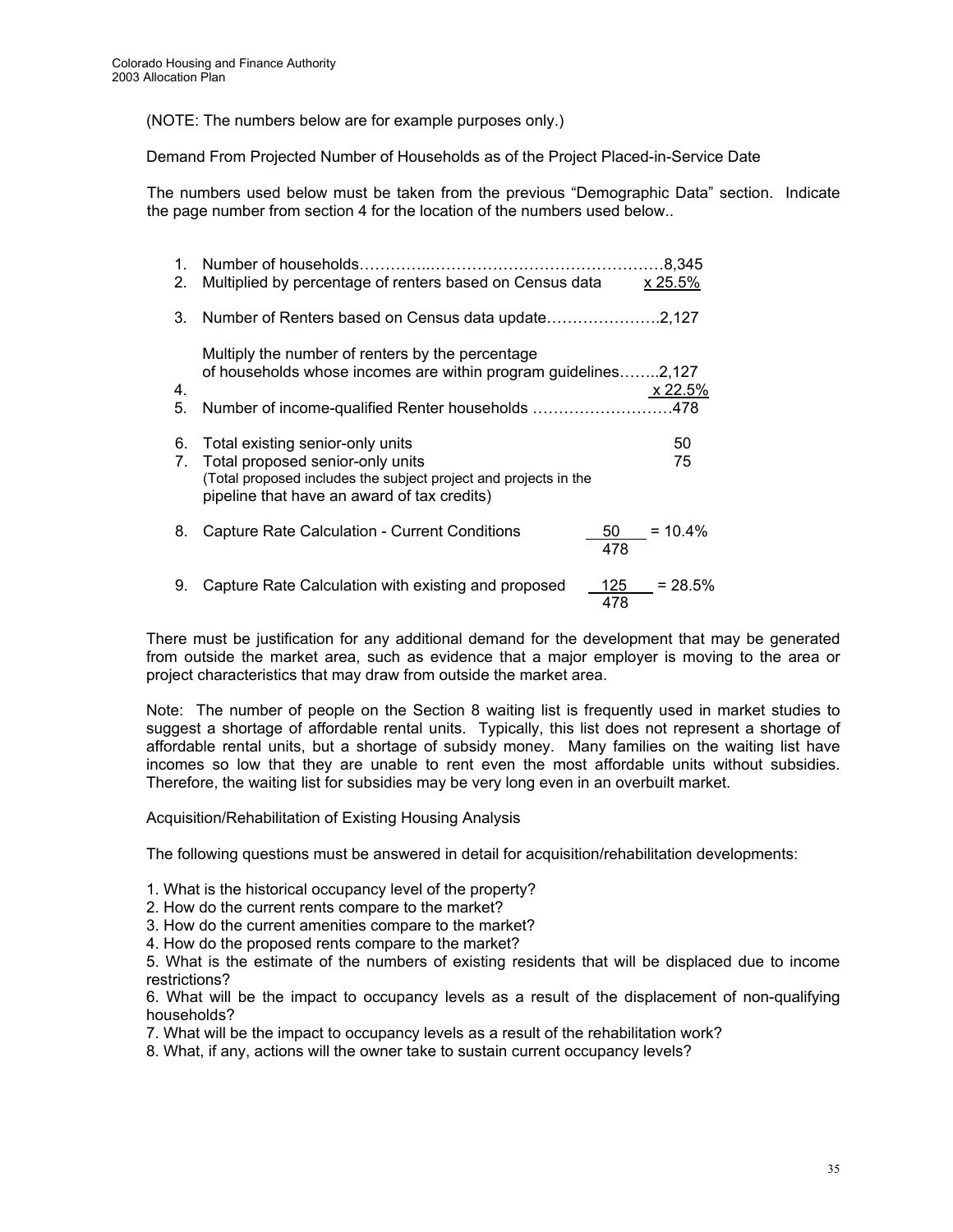Note: The number of people on the Section 8 waiting list is frequently used in market studies to suggest a shortage of affordable rental units. Typically, this list does not represent a shortage of affordable rental units, but a shortage of subsidy money. Many families on the waiting list have incomes so low that they are unable to rent even the most affordable units without subsidies. Therefore, the waiting list for subsidies may be very long even in an overbuilt market.

In instances where a significant number (more than 20%) of proposed units are comprised of threeand four-bedroom units, refine the analysis by factoring in number of large households (generally, 4+ persons). In many cases, the number of income-qualified households looking for three-bedroom apartment units is quite small; in these instances, a demand analysis, which does not take this into account, may overestimate demand.

# 6. RENTAL DEVELOPMENT ANALYSIS

# A. Existing Comparable Rental Developments:

The analyst must perform a large enough survey of the existing rental product to give an accurate overview of the rental housing market. Non-subsidized and non-tax credit developments with rents that are not significantly higher than the proposed rents should be included in the survey. All tax credit developments, both the competitive 9% developments and the non-competitive 4% developments MUST be included in the survey, as well as all subsidized developments. Yearly status reports are available on CHFA's website (www.colohfa.org) under "Rental Finance" and "Tax Credits". The market analyst should retrieve that information from the website rather than through a request to CHFA staff.

In addition to the specific data on comparables, the analysis should discuss overall trends in the market in terms of vacancies and rent concessions for both restricted multi-family housing and market rate product.

The following information must be provided for comparable rental developments in the local market area. Existing multifamily units with rents similar to the proposed development should be analyzed. Subsidized low-income developments must be considered, and specifically analyzed. In rural areas where few multifamily developments exist, provide information on rental trailer homes and single family homes in an attempt to address where potential tenants are currently living. This is critical in situations where the developer is proposing the construction of a significant number of three-bedroom units. If there are no low-income complexes, state this. Each comparable site used in the survey must be visited. Include a legible map showing the location of all comparable properties. Pictures of all properties should be included.

In addition to providing the required information, the market study must contain analysis of the data. Discuss issues such as how each complex compares with the subject property in terms of such things as total units, mix, rents, occupancy, location, etc.

The following information must be included; if certain information is not available, this should be noted. Such information must be formatted so that the subject property is listed on the same page as the comparable properties for easy comparison of the unit characteristics. A comprehensive summary sheet of all comparables rents, rent/square foot, project and unit amenities including the proposed development must be included.

- i. Year built.
- ii. Number of units by unit type (i.e., one-bedroom, two-bedroom, etc.) and structure type (i.e., flat, townhouse, etc.).
- iii. Square footage by unit and structure type.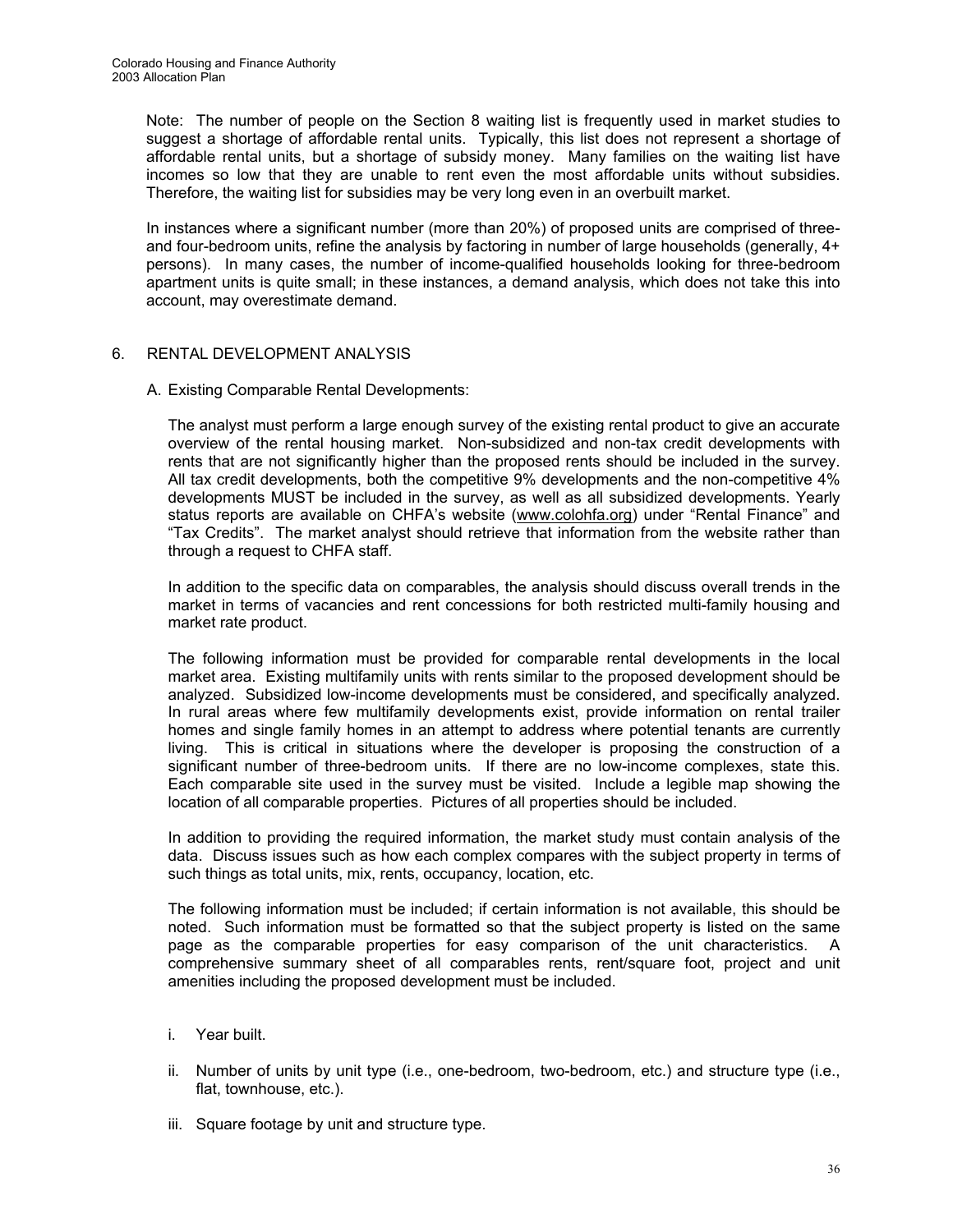- iv. Current rents by unit and structure type and rents per square foot. Do not use averages.
- v. Reduced rent and/or security deposit specials offered by the rental development. Concessions should be explained and their impact described in Section 7.
- vi. A complete list of unit and project amenities
- vii. Vacancy rates: Whenever possible, this information should be provided by unit type.
- xiii. Condition of property.
- B. Upcoming Competition

In order to determine what new developments will likely compete with the proposed project, a careful examination of upcoming competition is necessary. In addition to checking with local governments and other public or private agencies, analysts should also check with CHFA for information on tax-exempt-bond-financed projects and new tax credit or HOME-funded developments that are currently under consideration. The market study should include information on the availability and proximity of land in the proposed market area that is zoned or could be zoned for multifamily use.

Information on upcoming competition should include the following, if available:

- 1. Name of project.
- 2. Address/location.
- 3. Name of owner.
- 4. Proposed number of units, unit mix, square footage, rental rates, etc.
- 5. Estimated completion date.

#### C. Other Assisted Projects

Address whether the proposed project, in light of vacancy and absorption rates for the local market area, is likely to result in a higher vacancy rate for comparable, tax credit units within the market area, especially those standard well-maintained units within the market area which are reserved for occupancy by low-income tenants. These properties and any others reserved for occupancy by low-income tenants must be included in the comparables. Failure to address such properties may compromise the value of the analysis.

## 7. RECOMMENDATIONS AND CONCLUSIONS

In this section, please provide your opinion regarding the marketability of the proposed development. This should include your evaluation of overall market conditions as well as the specific project that is being proposed. All recommendations and conclusions must be supported by data contained in the market study. The following should be covered:

- Overall assessment of the proposed development with respect to demand and current market conditions. Please note any unusual circumstances or conditions that should be considered. For example, the need to market the product early, the age or condition of properties in the area that would make this project more competitive.
- Provide a review of the proposed unit mix, rents, unit sizes unit type(s) and make a recommendation regarding unit mix, rents and sizes. Include a rationale for these recommendations. This should also include whether or not utilities should be included in the rent, as well as recommended source of heat.
- Evaluate the location of the proposed development including access to the site, amenities in the area and how these will enhance or detract from marketability.
- Address absorption of the project under current conditions.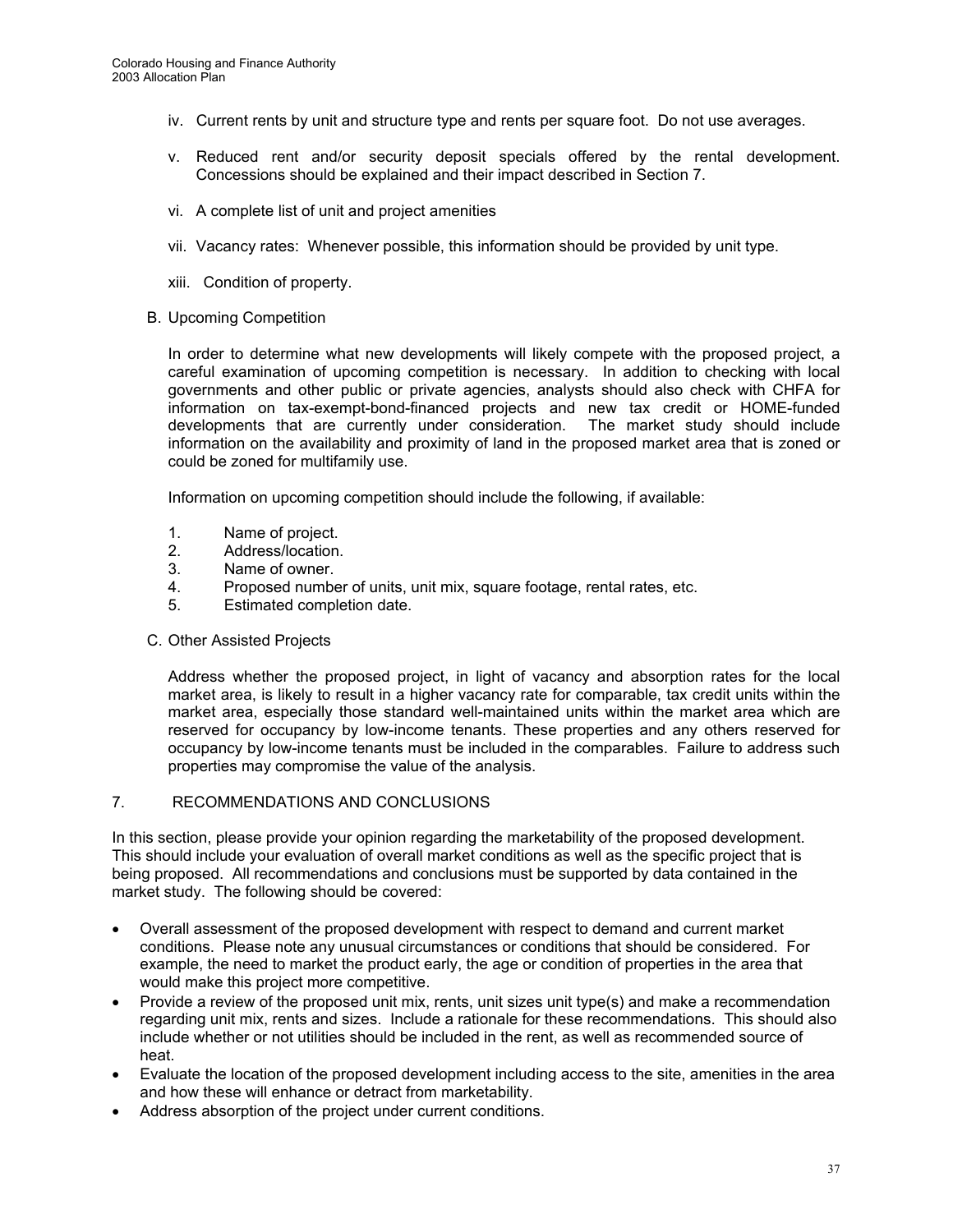- Evaluate the proposed amenities, including those that are being considered at an additional cost and make recommendations about amenities that would enhance lease-up or are not needed when compared to other units in the market area.
- Please note any unusual conditions or opportunities that need to be considered. For example, the development may be located in an area that has significant job growth and may need to focus marketing to new employees.
	- A. The following recommendations and conclusions must reflect your opinions and evaluation of market conditions. Recommendations given here are to be independent of the developer's proposals for the project.
		- 1. Product Mix: number of units by unit type (i.e., one-bedroom, two-bedroom, etc.), square footage and structure type (i.e., flat, townhouse, etc.). Detail how market research supports this recommendation;
		- 2. Based on your assessment of market conditions, optimum rents and security deposits by unit type.
		- 3. Assessment of average rents and concessions (i.e., move-in specials, rent concessions, deposit concessions, etc.) in market area for specific unit types;
	- B. In addition to providing your recommendations as to product mix and rents, evaluate the developer's proposal for the project. The following items are to be addressed:
		- 1. Proposed rents and security deposits by unit and structure type. Summarize market justification for rent structure addressing whether projected initial rents for the project are reasonably affordable by low-income tenants;
		- 2. Proposed product mix: number of units by unit type, square footage and structure type. Address market justification for proposed mix.
		- 3. Based on developer's proposed unit mix, estimated absorption and leasing start date;
		- 4. Proposed development amenities (e.g., community building, playground, laundry facilities);
		- 5. Proposed amenities available to the tenant at an additional cost, (e.g., washer/dryer \$15/month, fireplace - \$10/month);
		- 6. Proposed unit amenities (e.g., dishwasher, washer/dryer hookups, blinds, central air);
		- 7. Utility recommendation: tenant paid or included in rent;
		- 8. Proposed heat fuel source (e.g., gas or electric);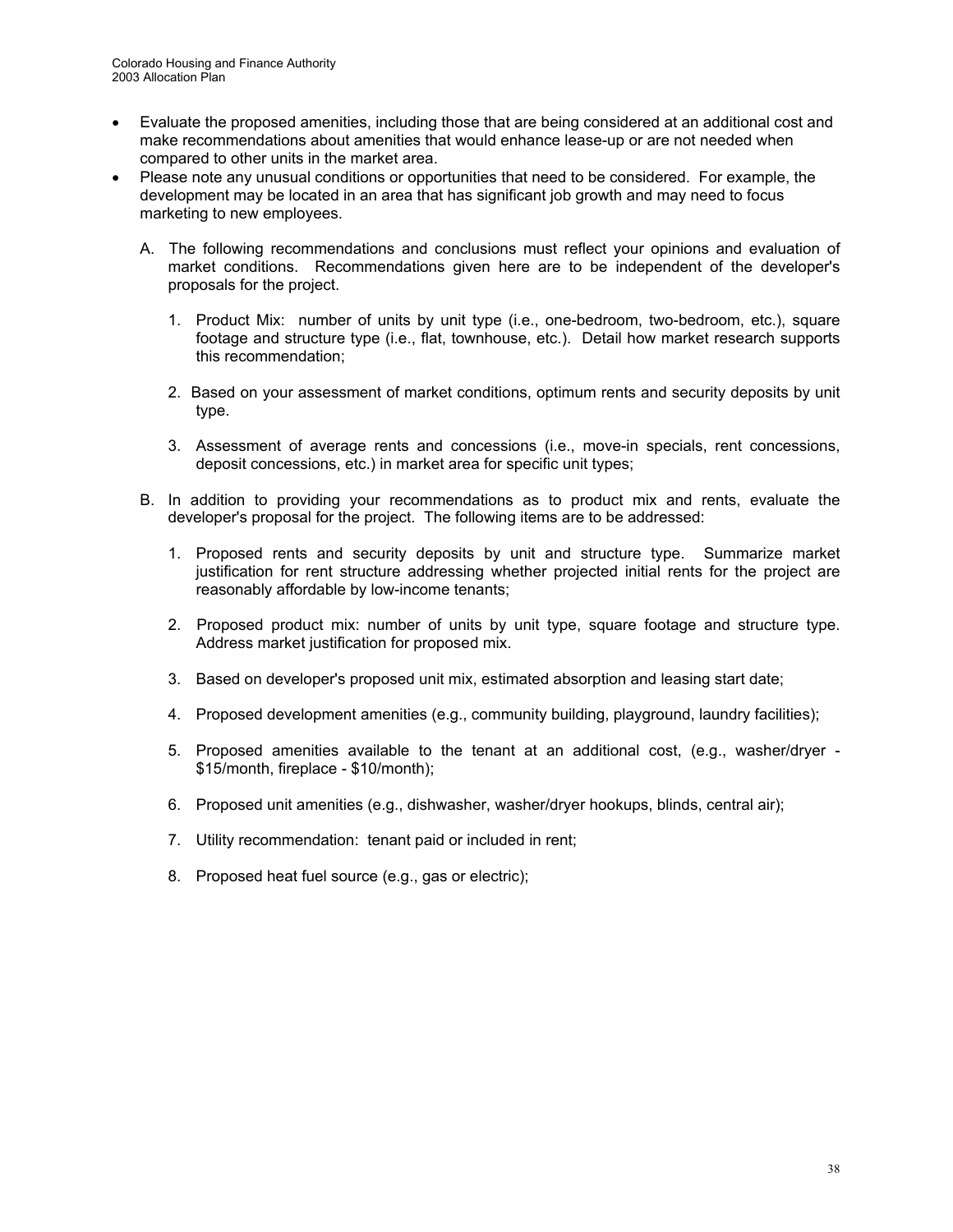| Approved List of Market Analysts for 2004 |  |
|-------------------------------------------|--|

| Allen & Associates Consulting   | Apartment Appraisers & Consultants   |  |
|---------------------------------|--------------------------------------|--|
| Jeff Carroll                    | Cary W. Bruteig, MAI                 |  |
| 3116 Glen Summit Drive          | 900 E. Louisiana Ave., Suite 201     |  |
| Charlotte NC 28270              | Denver, CO 80210                     |  |
| $(704)$ 905-2276                | $(303) 722 - 4222$                   |  |
| $(704)$ 708-4261                | $(303) 744 - 3759$                   |  |
| jcarroll@allenadvisors.com      | Cary.Bruteig@ApartmentAppraisers.com |  |
|                                 |                                      |  |
| <b>Burlig Forbes</b>            | Coley/Forrest, Inc.                  |  |
| Rick E. Lewis                   | Jean C. Townsend                     |  |
| 1310 E. Coronado Rd.            | 1635 Blake Street, #200              |  |
| Phoenix, AZ 85006               | Denver, CO 80202-1323                |  |
| $(602)$ 307-5385                | $(303) 573 - 9900$                   |  |
| $(302)$ 307-5427                | $(303) 573 - 9903$                   |  |
| burforb@cox.net                 | jtownsend@coleyforrest.com           |  |
|                                 |                                      |  |
| Community Research Group, LLC   | Community Research Group, LLC        |  |
| Kelly J. Murdock                | <b>Steve Shaw</b>                    |  |
| 2380 Science Parkway, Suite 104 | 2380 Science Parkway, Suite 104      |  |
| Okemos, MI 48864                | Okemos, MI 48864                     |  |
| $(517)$ 347-3253                | $(517)$ 347-3253                     |  |
| $(517)$ 347-3528                | $(517)$ 347-3528                     |  |
| kmurdock@crg-research.com       | sshaw@crg-research.com               |  |
|                                 |                                      |  |
| Highland Group, Inc., The       | <b>Integra Realty Resources</b>      |  |
| Elisabeth Borden                | <b>Tim Baltakis</b>                  |  |
| 4860 Riverbend Rd., Suite 1     | 2000 S. Colorado Blvd., #250 Annex   |  |
| Boulder, CO 80301               | Denver, CO 80222                     |  |
| $(720)$ 565-0966                | (303) 300-3320                       |  |
|                                 | $(303)$ 300-3789                     |  |
| eborden@thehighlandgroupinc.com | tbaltakis@irr.com                    |  |
|                                 |                                      |  |
| $McComick + Associates$         | National Valuation Consultants, Inc. |  |
| Kathy McCormick                 | Josh Q. Davidson                     |  |
|                                 | 950 South Cherry Street, Suite 800   |  |
| $(303)$ 499-1915                | Denver, CO 80246                     |  |
| $(303)$ 497-0870                | $(303)$ 753-6900                     |  |
| mchousing@msn.com               | $(303) 753 - 9339$                   |  |
|                                 | davidson@nvcinc.com                  |  |
|                                 |                                      |  |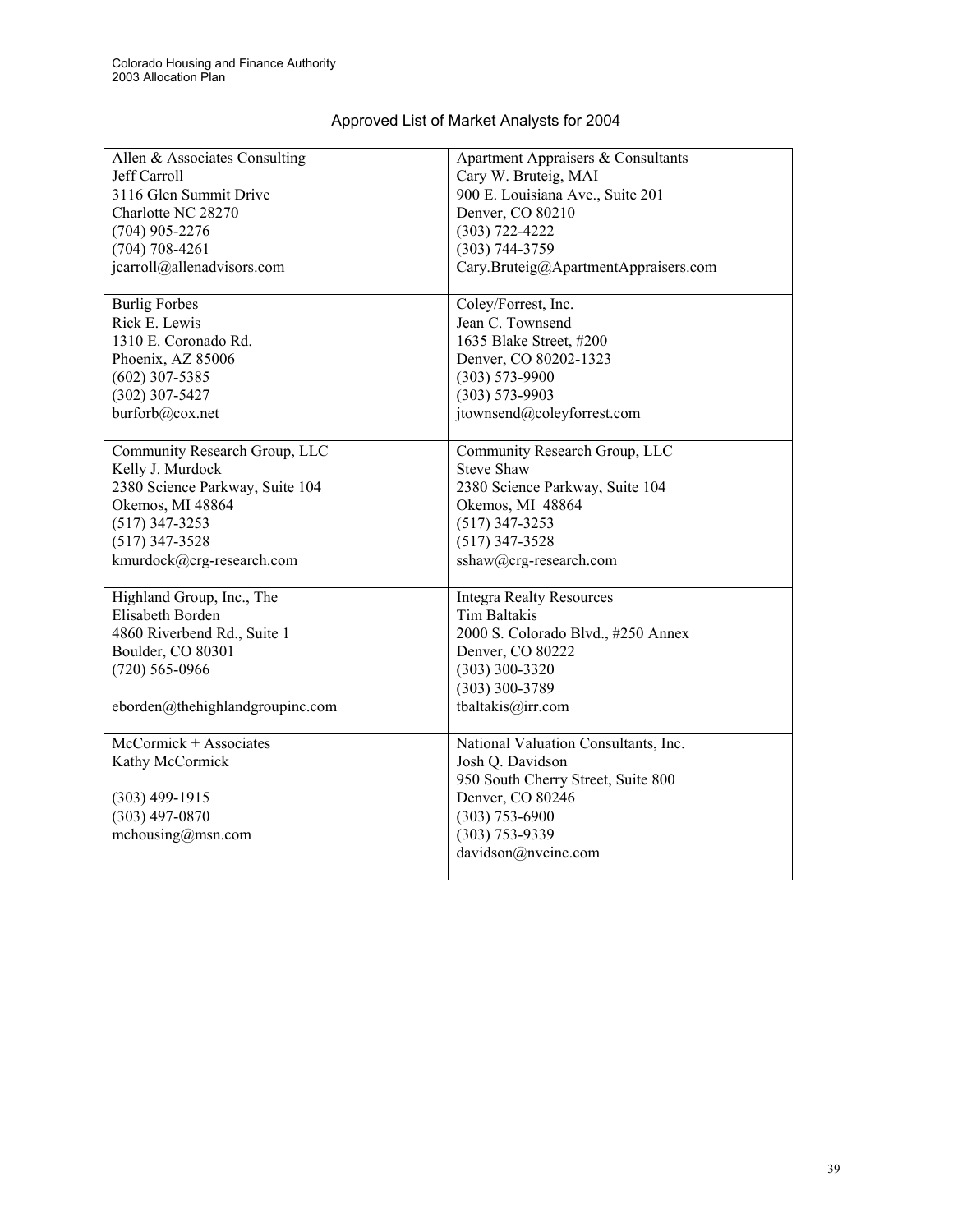| Novogradac & Company LLP     | Prior and Associates          |
|------------------------------|-------------------------------|
| Byron N. Lea                 | John Prior                    |
| 8500 College Blvd.           | 1900 Grant St., SUite 720     |
| Overland Park, KS 66210      | Denver, CO 80203              |
| $(913)$ 338-7142             | $(303) 861 - 2728$            |
| $(913)$ 327-3956             |                               |
| byronlea@knetconnect.net     | jprior@priorandassociates.com |
|                              |                               |
| <b>Property Dynamics</b>     | Rees Consullting, Inc.        |
| Greg Fahey                   | <b>Melanie Rees</b>           |
| 15625 NE 191st St.           | P.O. Box 3845                 |
| Woodinville, WA 98072        | Crested Butte, CO 81224       |
| $(425)$ 489-9780             | $(970)$ 349-9845              |
| $(425) 806 - 0760$           | $(970)$ 349-6458              |
| gmfahey@comcast.net          | Melanier@interserv.com        |
|                              |                               |
| The Gill Companies           | thk Associates, Inc.          |
| Sam Gill                     | Ned Prosser                   |
|                              | 2953 S. Peoria St., Suite 101 |
| $+1(800)$ 428-3320           | Aurora, CO 80014              |
|                              | $(303)$ 770-7201              |
| samgill@thegillcompanies.com | $(303) 770 - 7132$            |
|                              | nprosser@thkassoc.com         |
|                              |                               |
| Vogt Williams Bowen LLC      | Waverly Research Group, Inc.  |
| Tim Williams                 | Don Robinson                  |
| 869 W. Goodale Blvd.         | 12131 Springcreek Dr.         |
| Columbus, OH 43212           | Midlothian, VI 23113          |
| $(614)$ 225-9500             | $(877)$ 648-3713              |
| $(614)$ 225-9505             | (804) 320-7315                |
| timw@vwbresearch.com         | waverlygroup@comcast.net      |
|                              |                               |
| Zacour & Associates          |                               |
| Paul Zacour                  |                               |
|                              |                               |
| $(915) 581 - 1141$           |                               |
|                              |                               |
| paul@zacour.com              |                               |
|                              |                               |